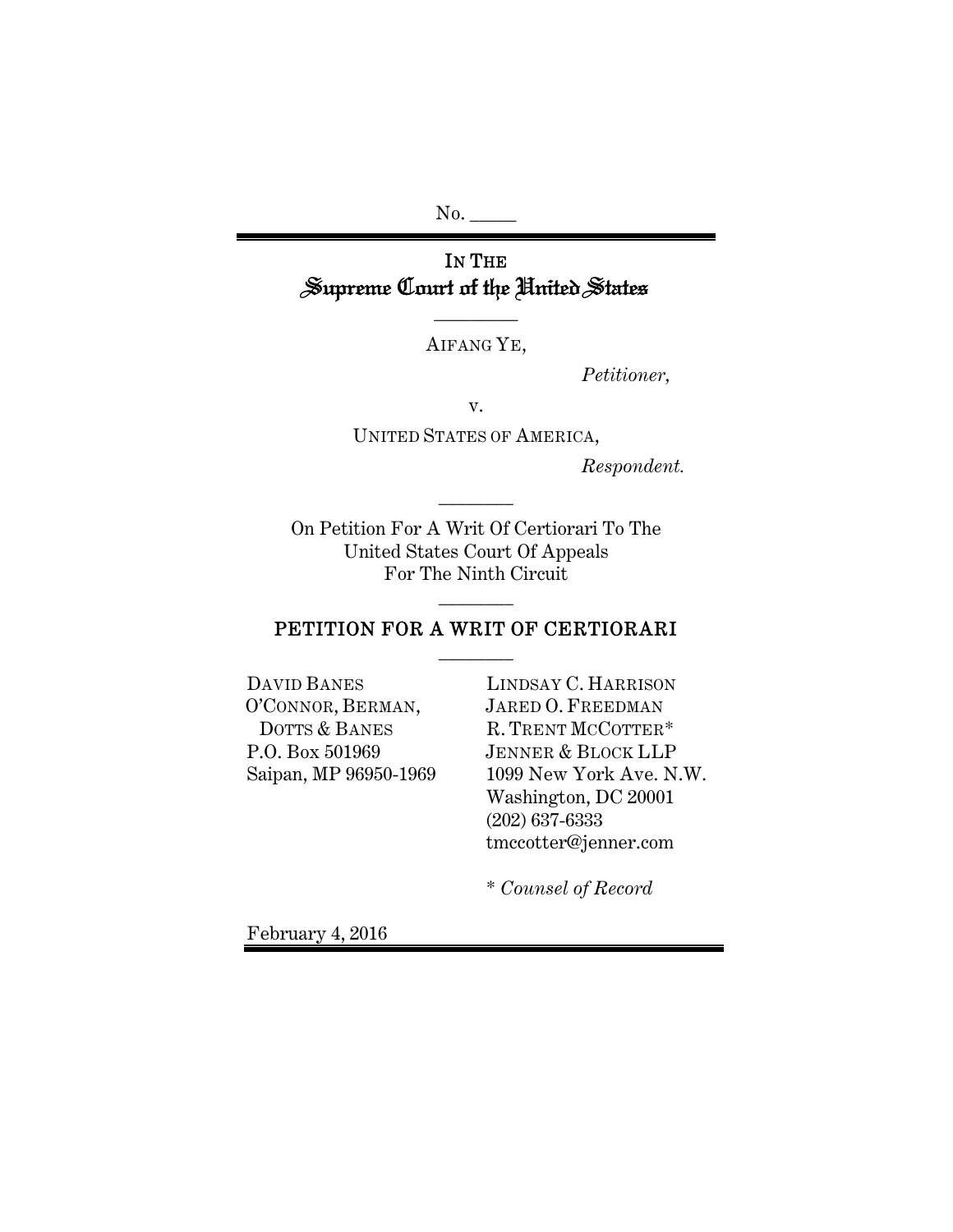# QUESTION PRESENTED

Whether the Confrontation Clause permits the prosecution to introduce an out-of-court, testimonial translation, without making the translator available for confrontation and cross-examination?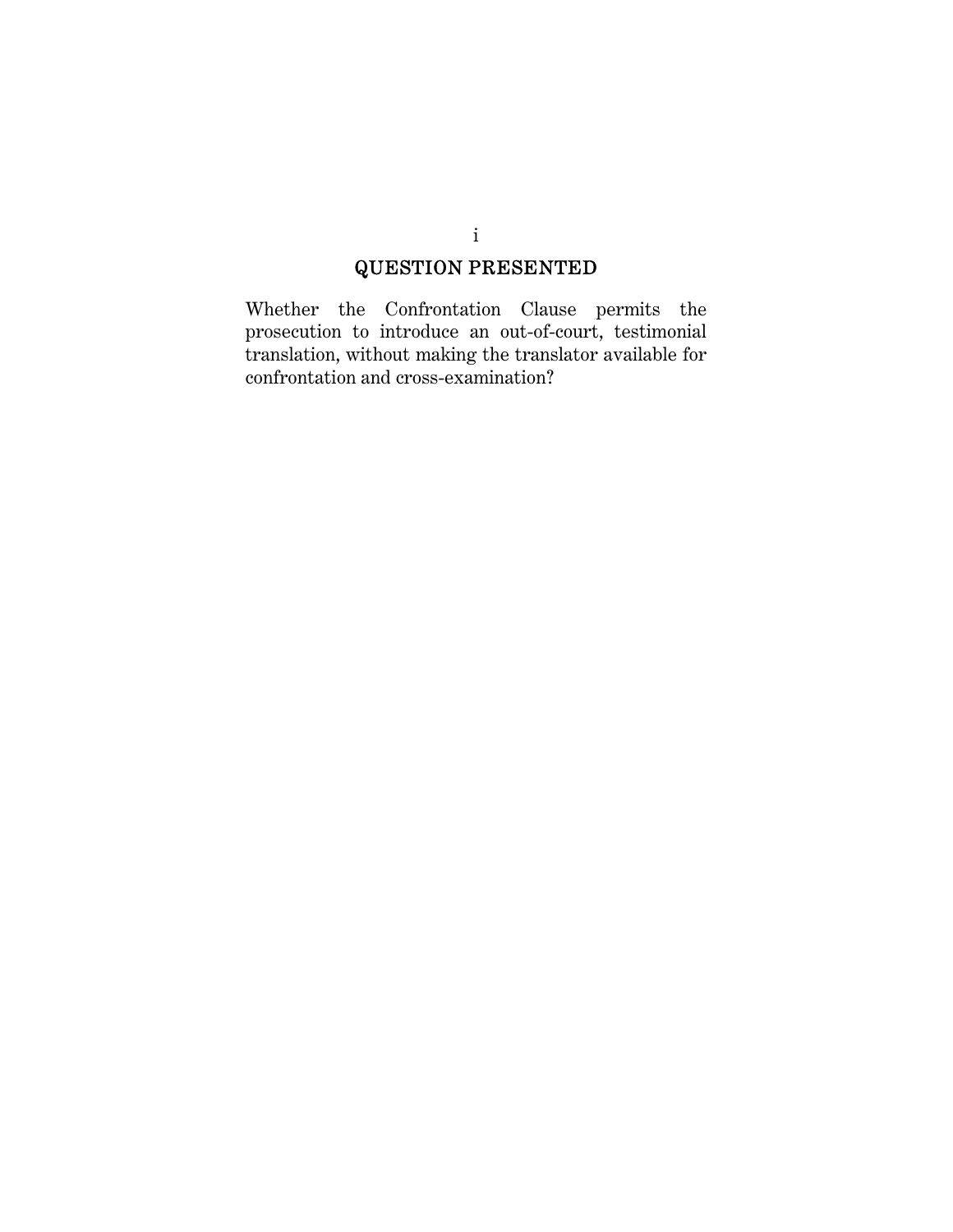## TABLE OF CONTENTS

| PETITION FOR A WRIT OF CERTIORARI  1                                                                                                             |
|--------------------------------------------------------------------------------------------------------------------------------------------------|
|                                                                                                                                                  |
|                                                                                                                                                  |
| STATUTORY PROVISIONS INVOLVED  1                                                                                                                 |
|                                                                                                                                                  |
|                                                                                                                                                  |
| An ICE Agent Relies On A DHS<br>A.<br>Translator To Question Petitioner7                                                                         |
| <b>B.</b><br>The Prosecution Introduces The<br>DHS Translator's Statements<br>Against Petitioner And Refuses To<br>Make The Translator Available |
| C.<br>The Ninth Circuit Applies The<br>Language Conduit Theory To Find<br>No Confrontation Clause Violation.  12                                 |
| REASONS FOR GRANTING THE PETITION 14                                                                                                             |
| The Circuits Are Openly Split On The<br>I.<br>Existence Of A "Translator Exception" To                                                           |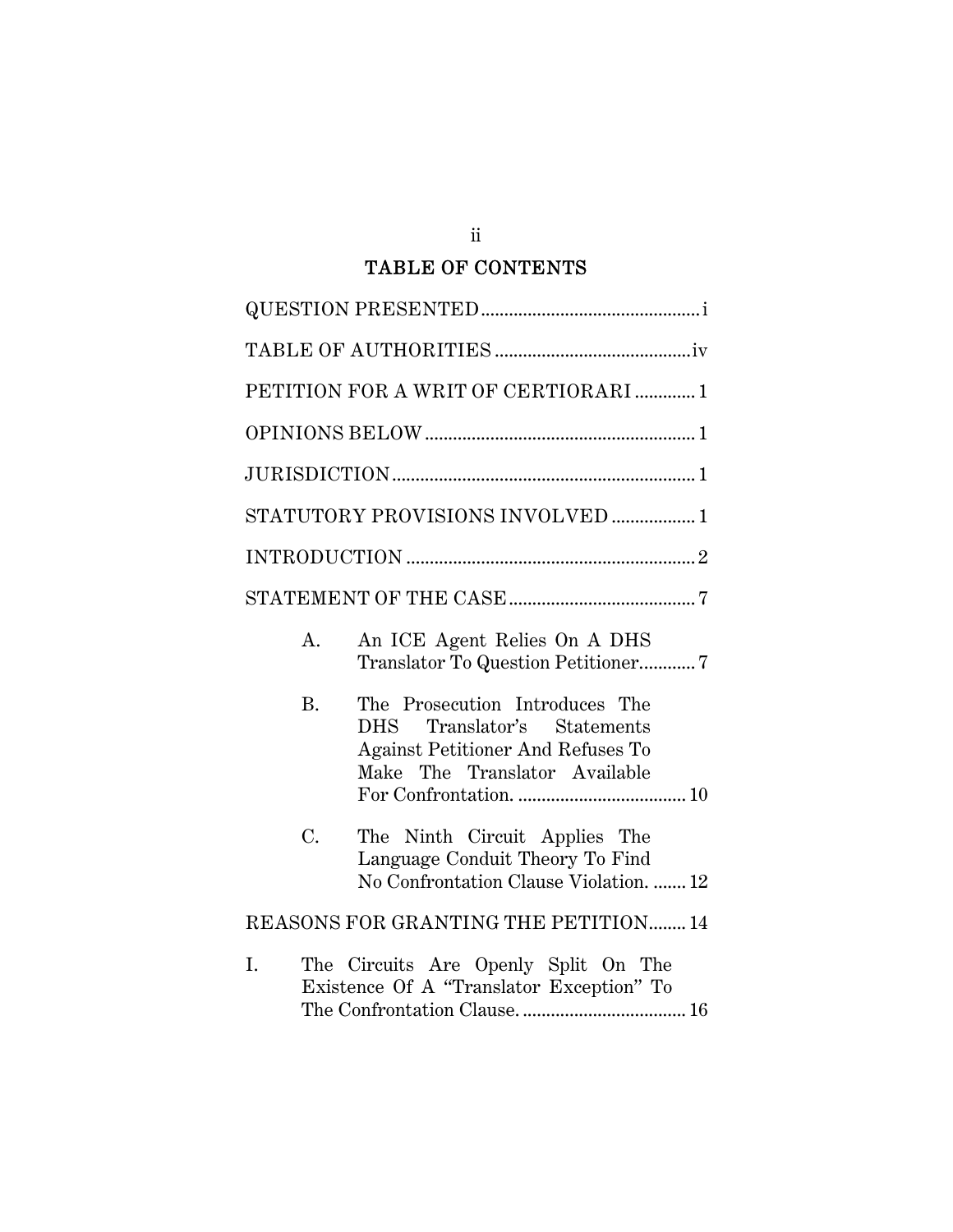| Н.  | The Language Conduit Test Is Inconsistent<br>With Crawford, Melendez-Diaz, and                                             |
|-----|----------------------------------------------------------------------------------------------------------------------------|
| HL. | This Case Is The Perfect Vehicle To Resolve                                                                                |
|     |                                                                                                                            |
|     | Appendix A<br>United States v. Ye, 808 F.3d 395 (9th Cir.<br>Appendix B<br>United States v. Ye, 606 F. App'x 416 (9th Cir. |
|     | Appendix C                                                                                                                 |
|     | Oral Order Denying Confrontation Clause<br>Challenge, United States v. Ye, No. 12-09 (D.                                   |

iii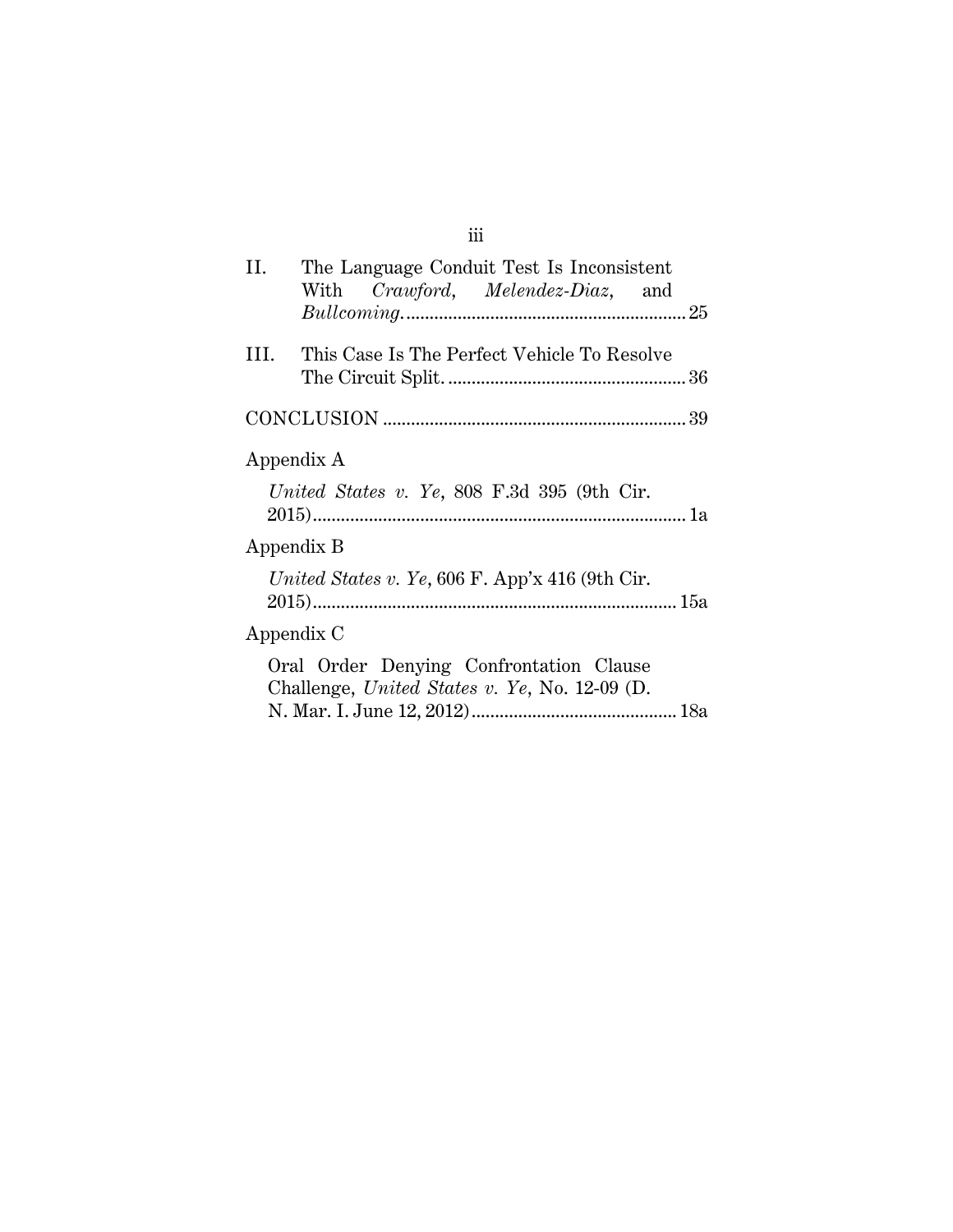## TABLE OF AUTHORITIES

## CASES

| Bullcoming v. New Mexico, 131 S. Ct. 2705                                                |
|------------------------------------------------------------------------------------------|
| California v. Green, 399 U.S. 149 (1970)  33                                             |
| Cassidy v. State, 149 S.W.3d 712 (Tex. Ct.                                               |
| Correa v. Superior Court, 40 P.3d 739 (Cal.                                              |
|                                                                                          |
| Crawford v. Washington, 541 U.S. 36 (2004)  passim                                       |
|                                                                                          |
| Davis v. Washington, 547 U.S. 813 (2006) 27                                              |
| Hernandez v. State, 662 S.E.2d 325 (Ga. Ct.                                              |
| Keeney v. Tamayo-Reyes, 504 U.S. 1 (1992)37                                              |
| Maryland v. Craig, 497 U.S. 836 (1990)  33, 35                                           |
| Melendez-Diaz v. Massachusetts, 557 U.S. 305                                             |
| Ohio v. Roberts, 448 U.S. 56 (1980), overruled<br>by Crawford v. Washington, 541 U.S. 36 |
| People v. Jackson, 808 N.W.2d 541 (Mich. Ct.                                             |
| People v. Malanche, No. F060845, 2012 WL<br>688069 (Cal. Ct. App. Mar. 2, 2012)  22      |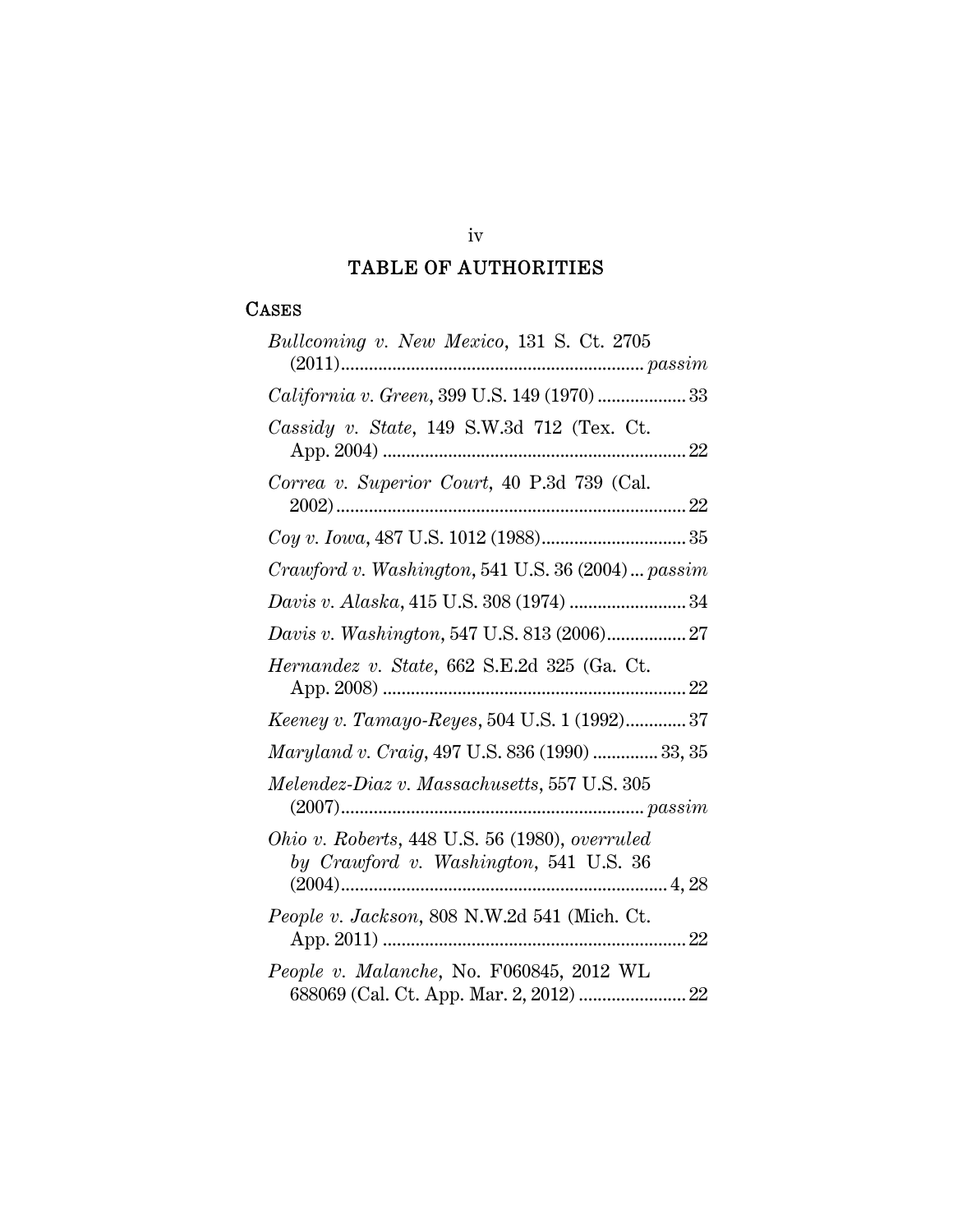| <i>State v. Umanzor</i> , 682 S.E.2d 248 (N.C. Ct.                                          |
|---------------------------------------------------------------------------------------------|
| Taylor v. State, No. 2686, __ A.3d __, 2016<br>WL 324902 (Md. Ct. Spec. App. Jan. 27,       |
| United States v. Beltran, 761 F.2d 1 (1st Cir.                                              |
| United States v. Budha, $495$ F. App'x $452$ (5th                                           |
| United States v. Charles, 722 F.3d 1319 (11th<br>Cir. 2013) 3, 4, 5, 22, 23, 26, 30, 31, 33 |
| United States v. Cordero, 18 F.3d 1248 (5th                                                 |
| United States v. Da Silva, 725 F.2d 828 (2d                                                 |
| United States v. Koskerides, 877 F.2d 1129 (2d)                                             |
| United States v. Nazemian, 948 F.2d 522 (9th                                                |
| United States v. Orm Hieng, 679 F.3d 1131                                                   |
| United States v. Shibin, 722 F.3d 233 (4th Cir.                                             |
| United States v. Ushakow, 474 F.2d 1244 (9th                                                |
| <b>CONSTITUTIONAL PROVISIONS AND STATUTES</b>                                               |
|                                                                                             |
|                                                                                             |

v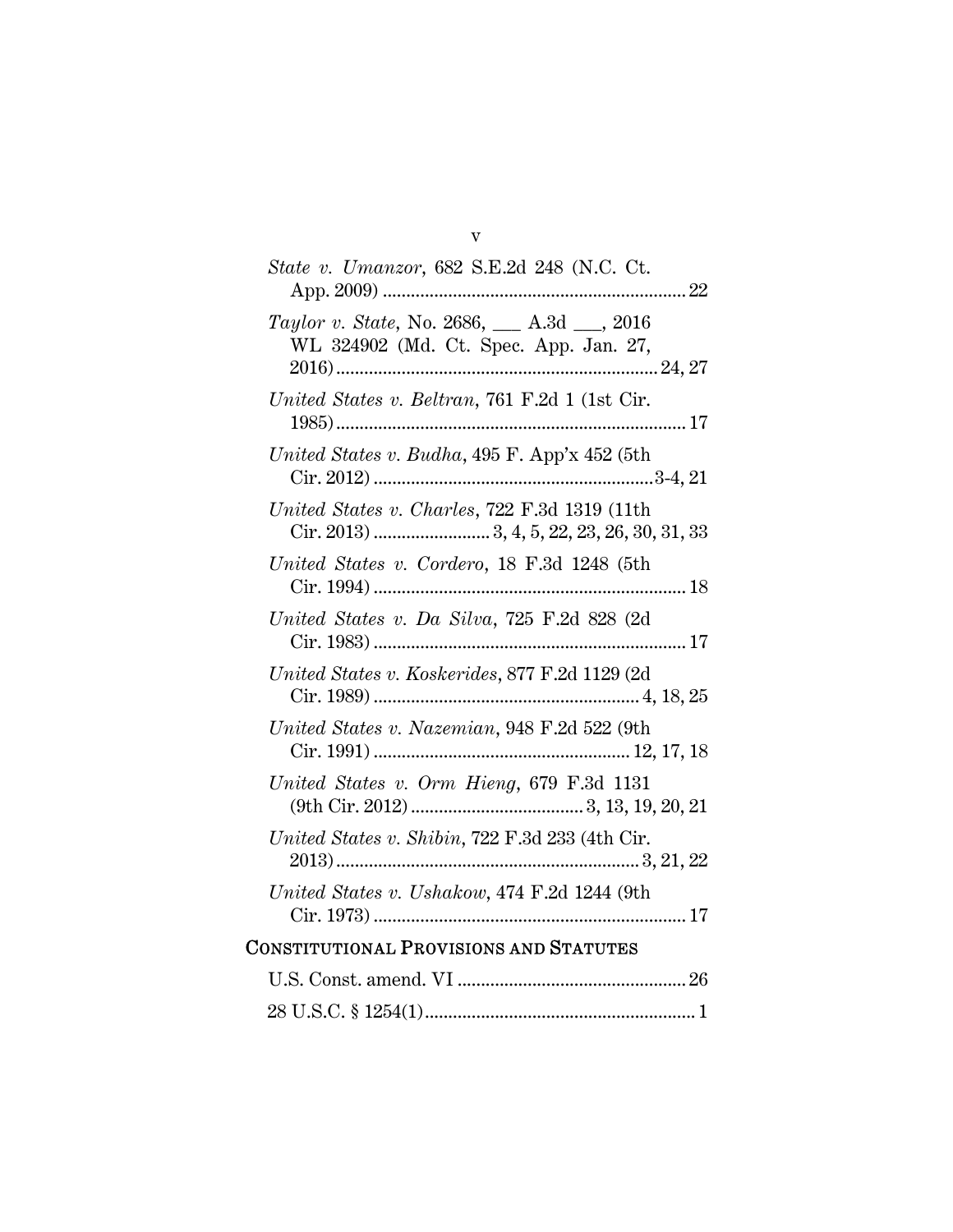## OTHER AUTHORITIES

| Administrative Office of the U.S. Courts,<br>Federal Court Interpreter Orientation<br>Manual and Glossary (2014),<br>http://www.uscourts.gov/file/federal-court-<br>interpreter-orientation-manualpdf-0 15, 34                                                  |
|-----------------------------------------------------------------------------------------------------------------------------------------------------------------------------------------------------------------------------------------------------------------|
| Brief for the United States in Opposition,<br>Budha v. United States, No. 12-7148  38                                                                                                                                                                           |
| Brief for the United States in Opposition,<br>Santa Cruz v. United States, No. 12-6807 37, 38                                                                                                                                                                   |
| Interpreting: An Every-Day Event in Federal<br>Courts, The Third Branch: Newsletter of                                                                                                                                                                          |
| Michèle Kaiser-Cooke, Translatorial<br>Expertise: A Cross-Cultural Phenomenon<br>from an Inter-Disciplinary Perspective, in<br>Mary Snell Hornby, Franz Pöchhacker, and<br>Klaus Kaindl, eds., 2 Translation Studies:<br>An Interdiscipline 135 (John Benjamins |
| Mark Motivans, Bureau of Justice Statistics,<br>Federal Justice Statistics 2010—Statistical<br><i>Tables</i> (Dec. 2013), http://www.bjs.gov/                                                                                                                   |
| Camille Ryan, U.S. Census Bureau, Language<br>Use in the United States: 2011 (Aug. 2013),<br>http://www.census.gov/prod/2013pubs/acs-                                                                                                                           |

## vi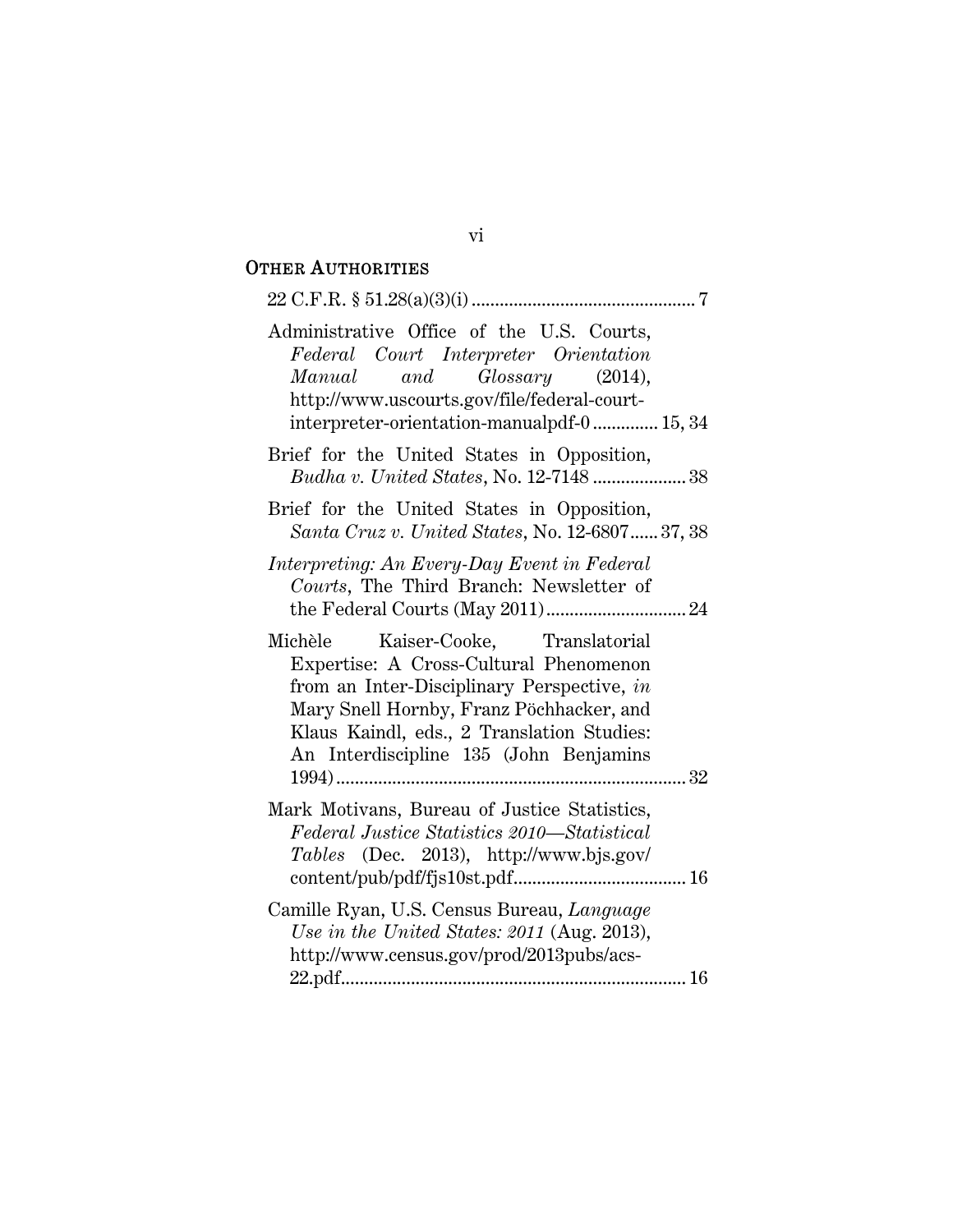| U.S. Courts, Table D-3, U.S. District Courts,<br>Criminal Judicial Business (2014),<br>http://www.uscourts.gov/statistics/table/d-                                                                       |  |
|----------------------------------------------------------------------------------------------------------------------------------------------------------------------------------------------------------|--|
| U.S. Census Bureau, Detailed Languages<br>Spoken at Home and Ability to Speak<br>English for the Population Five Years and<br>$2009-2013$ (2015),<br>Over:<br>https://www.census.gov/data/tables/2013/de |  |
|                                                                                                                                                                                                          |  |
| Hans J. Vermeer, Translation Today: Old<br>and New Problems, Mary Snell Hornby,<br>Franz Pöchhacker, and Klaus Kaindl, eds.,<br>2 Translation Studies: An Interdiscipline 3                              |  |
|                                                                                                                                                                                                          |  |
| Tom S. Xu, Confrontation and the Law of                                                                                                                                                                  |  |
| Evidence: Can the Language Conduit                                                                                                                                                                       |  |
| Theory Survive in the Wake of Crawford?,                                                                                                                                                                 |  |
|                                                                                                                                                                                                          |  |

vii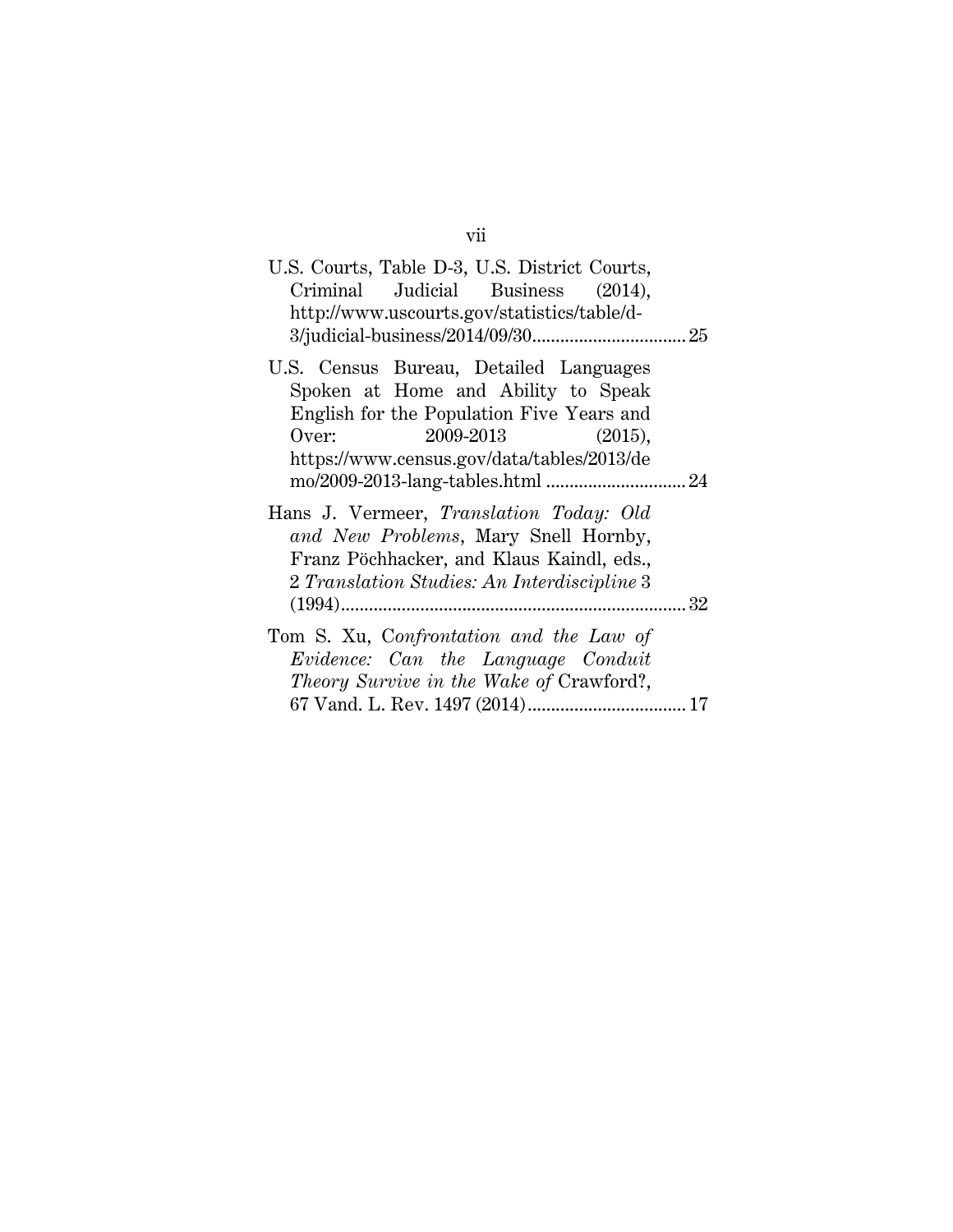#### PETITION FOR A WRIT OF CERTIORARI

Petitioner Aifang Ye respectfully petitions this Court for a writ of certiorari to review the judgment of the United States Court of Appeals for the Ninth Circuit in this case.

#### OPINIONS BELOW

The Ninth Circuit's amended opinion (Pet. App. 1a), which also denied rehearing and *en banc* rehearing, is reported at 808 F.3d 395. The Ninth Circuit's original opinion is reported at 792 F.3d 1164. The Ninth Circuit's accompanying, non-precedential memorandum opinion (Pet. App. 15a) is available at 606 F. App'x 416. The District Court for the Northern Mariana Islands' oral order denying Petitioner's confrontation clause argument (Pet. App. 18a) is unreported.

#### JURISDICTION

 This Court has jurisdiction under 28 U.S.C. § 1254(1). The Ninth Circuit entered its judgment on December 10, 2015, and denied a timely petition for rehearing or rehearing *en banc* on that same date.

### STATUTORY PROVISIONS INVOLVED

The Sixth Amendment to the Constitution provides, in pertinent part: "In all criminal prosecutions, the accused shall enjoy the right . . . to be confronted with the witnesses against him . . . ."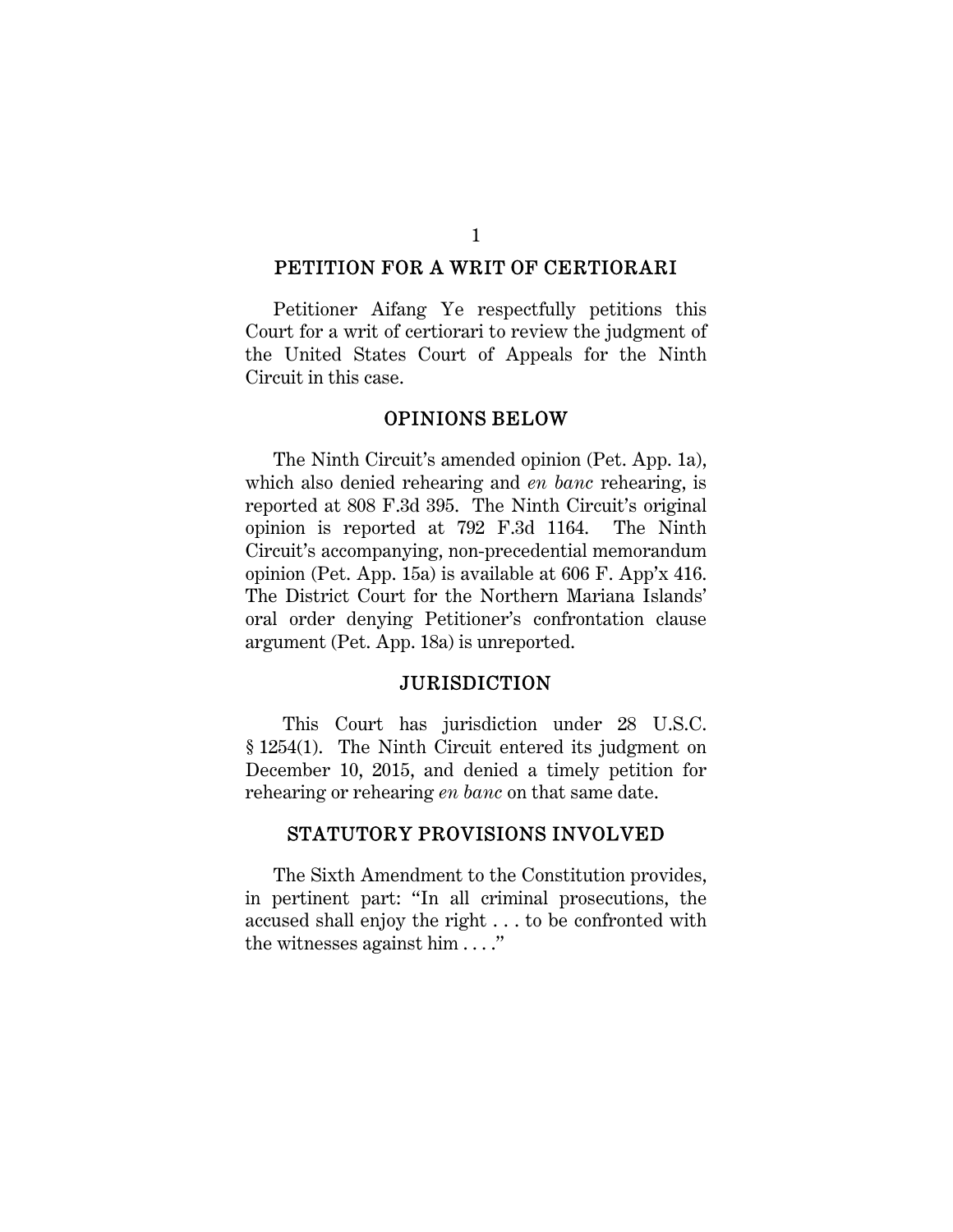#### INTRODUCTION

This Court has made clear that the Confrontation Clause forbids the government from introducing out-ofcourt testimonial statements that are "untested by the adversary process, based on a mere judicial determination of reliability." *Crawford v. Washington*, 541 U.S. 36, 62 (2004). However, the circuit courts are split on whether this rule applies to out-of-court translations, which prosecutors often seek to introduce as a defendant's own words while simultaneously refusing to make the original translator available for confrontation. This case presents the ideal vehicle to resolve this important split.

In this case, Petitioner was convicted based almost exclusively on a government-translated "confession" that was directly attributed to Petitioner as her own words, even though she does not understand English and never wrote or spoke any of the words contained in the translation. Furthermore, no jury was ever asked to deem the translation reliable—instead, that determination was made solely by a judge. Had Petitioner been tried in the Eleventh Circuit, the Confrontation Clause would have entitled her to confront and cross-examine the translator. Because she was tried in the Ninth Circuit, she was deprived of this constitutional right.

The issue presented in this case has great significance. Translators in the field must make on-thefly determinations about a non-English-speaking suspect's intent, dialect, and word usage. The resulting translation is inherently dependent on the particular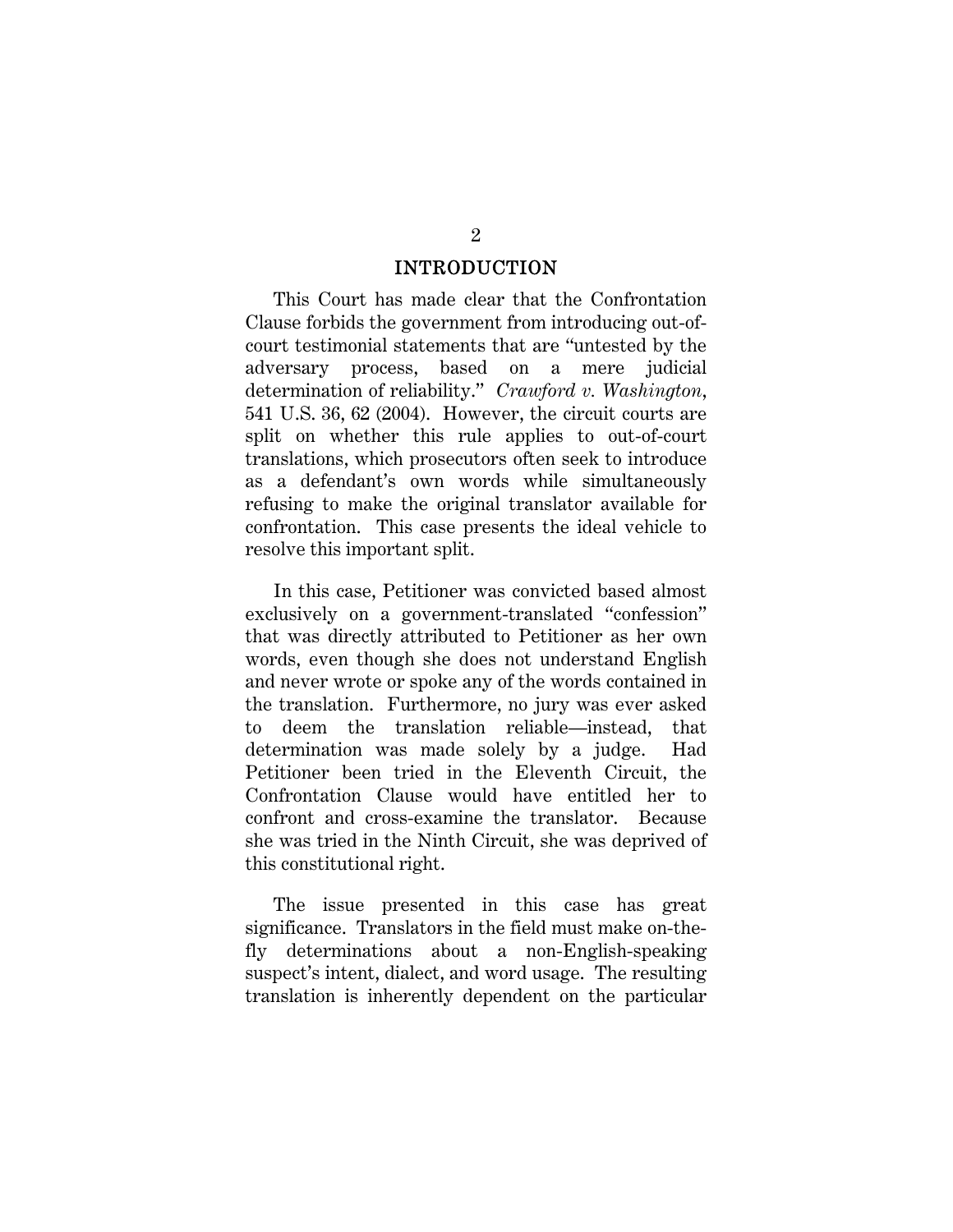translator, because "[i]nterpreters do not interpret words; they interpret concepts." *United States v. Charles*, 722 F.3d 1319, 1324 (11th Cir. 2013) (quotation marks omitted). Indeed, translations are truly the words of the interpreter herself—not of the underlying speaker—because "much of the information required to determine the speaker's meaning is not contained in the words of the speaker, but instead is supplied by the" translator. *Id.* at 1325 (quotation marks omitted).

The independent judgment and subjectivity that are inherent in translations raise significant constitutional concerns when, as here, the prosecution seeks to introduce an out-of-court translation as evidence of guilt and directly attribute it to the defendant as her own words, while refusing to let the defendant confront or cross-examine the translator. These problems are further exacerbated where, as here, the translation is a critical piece of evidence in the government's case, and the translator was a government employee whose job depended on providing translations for law enforcement agents. Such translators "may feel pressure—or have an incentive—to alter the evidence in a manner favorable to the prosecution." *Melendez-Diaz v. Massachusetts*, 557 U.S. 305, 318 (2007).

The Second, Fourth, Fifth, and Ninth Circuits have concluded that the Confrontation Clause imposes no obligation on the government to make the translator available in such cases. Pet. App. 11a-12a; *United States v. Shibin*, 722 F.3d 233 (4th Cir. 2013); *United States v. Orm Hieng*, 679 F.3d 1131 (9th Cir. 2012); *United States v. Budha*, 495 F. App'x 452 (5th Cir.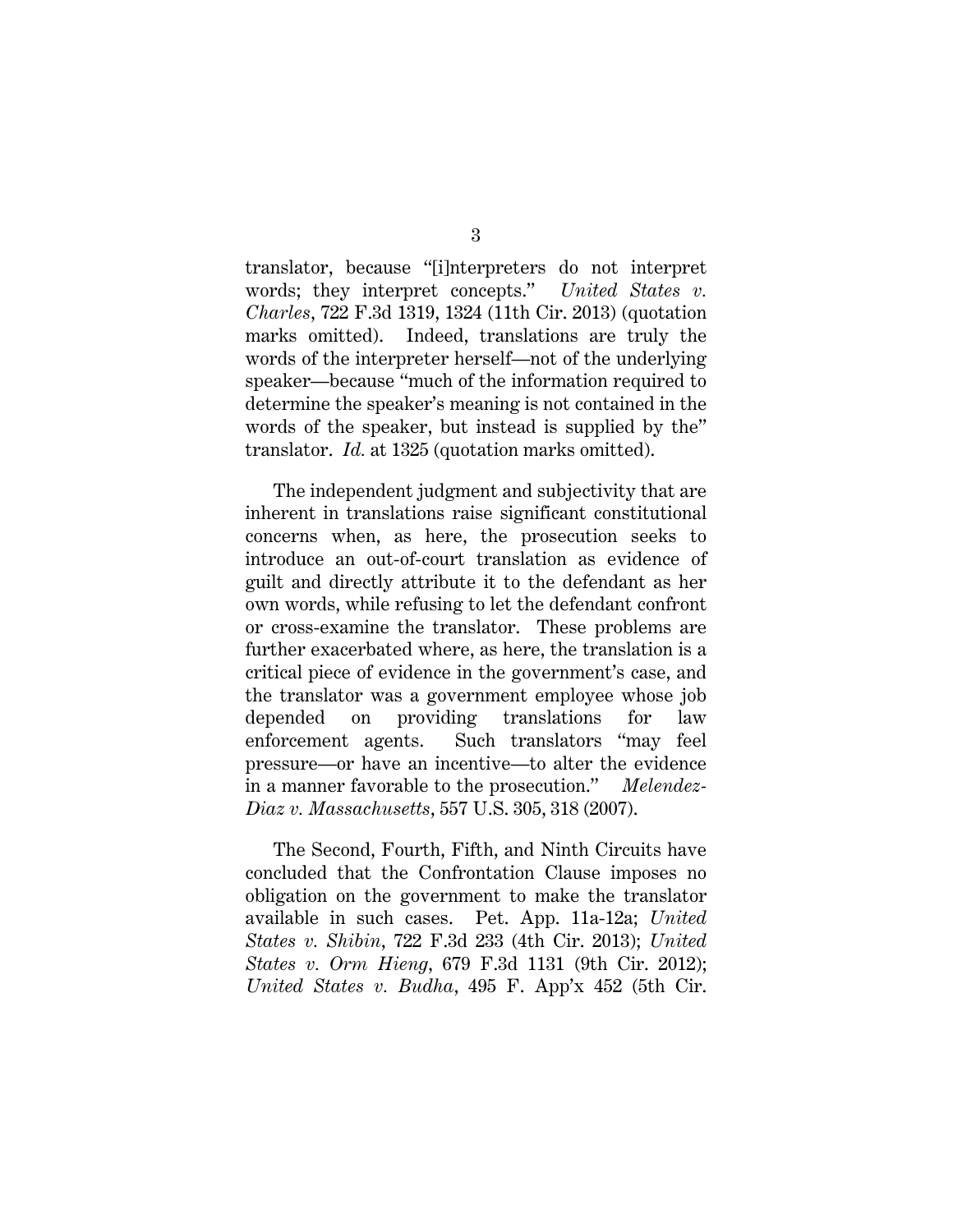2012); *United States v. Koskerides*, 877 F.2d 1129, 1135- 36 (2d Cir. 1989). Those circuits have adopted the "language conduit" theory, which states that "reliable" out-of-court translations of a defendant's statements must be directly attributed to the defendant herself, and there is no Sixth Amendment requirement that the government make the translator available for confrontation. And it is the court—not the jury—who decides whether the translation was "reliable."

The Eleventh Circuit, however, has expressly rejected the language conduit theory as inconsistent with *Crawford*, as well as *Melendez-Diaz* and *Bullcoming v. New Mexico*, 131 S. Ct. 2705 (2011) which required the government to produce lab technicians who had signed out-of-court affidavits that were used against the defendants. The Eleventh Circuit concluded that translations involve such a high level of subjective interpretation and input that they are properly attributed to the translator—not to the underlying speaker—for Confrontation Clause purposes. *Charles*, 722 F.3d at 1324-25. That makes it especially critical for a defendant to be able to confront and question the translator, even more so than in the case of a technician who prepares an objective lab report, as this Court addressed in *Melendez-Diaz* and *Bullcoming*. *Charles*, 722 F.3d at 1329. The Eleventh Circuit rejected the language conduit test as a remnant of the now-overruled decision in *Ohio v. Roberts*, 448 U.S. 56 (1980), *overruled by Crawford*, 541 U.S. at 60, which equated a statement's "reliability" with its admissibility for Confrontation Clause purposes.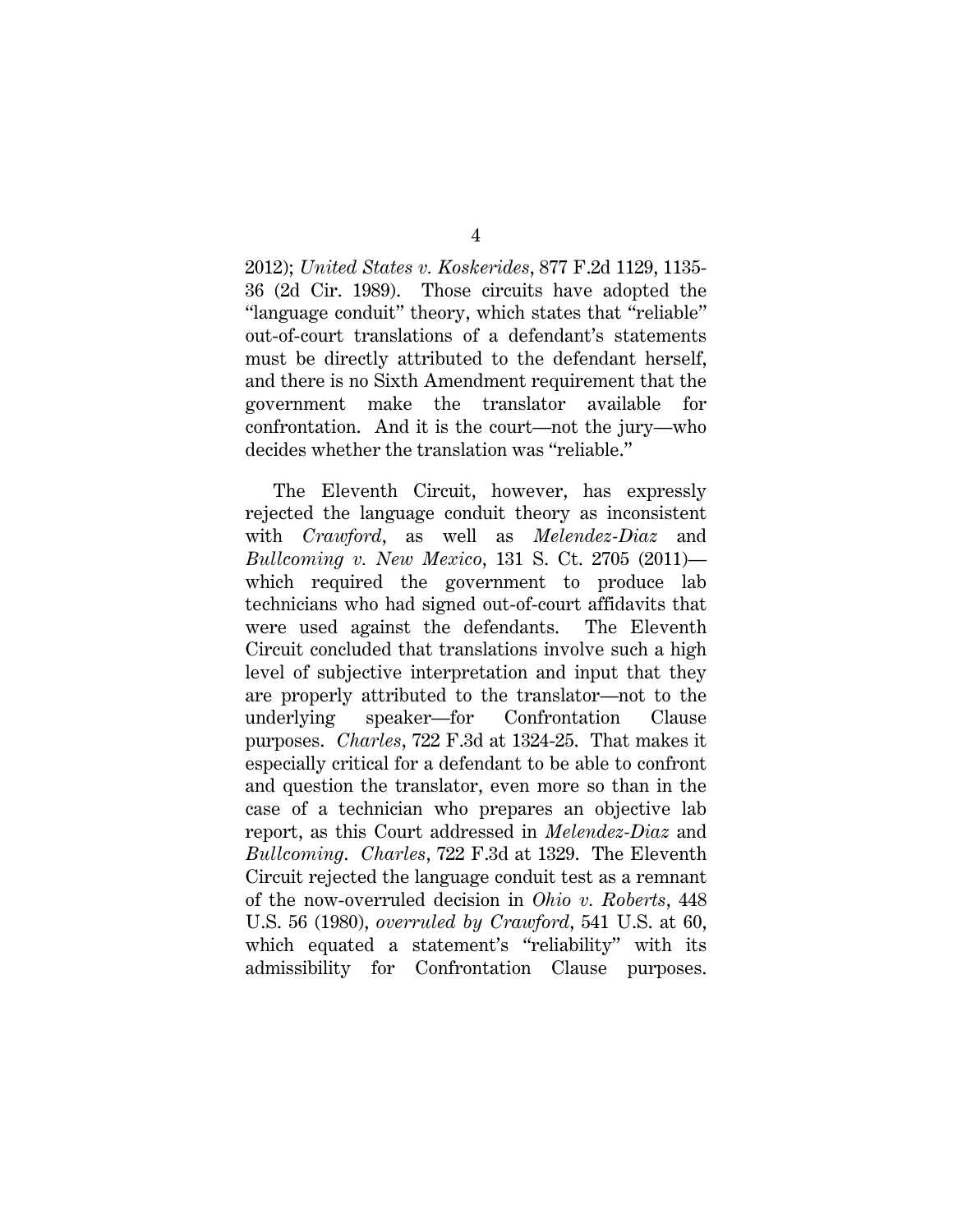*Charles*, 722 F.3d at 1327-28 (citing *Crawford*, 541 U.S. at 60).

This Court should take this opportunity to resolve the circuit split and confirm that there is no "translator exception" to the Confrontation Clause. The language conduit theory presumes that translators are "mere scriveners" or "conduits" for the underlying speaker—a fact that is both wrong as a matter of linguistics and irrelevant as a matter of law. Experts broadly acknowledge that translations are inherently subjective and require significant input from the translator. For these reasons, translations must be attributed to the translator, not the underlying speaker. Further, this Court held in *Bullcoming* that "analysts who write reports that the prosecution introduces must be made available for confrontation," *even if the analyst was acting as an unquestionably-accurate scrivener*. 131 S. Ct. at 2715. Thus, even if a judge finds the translation to be perfectly accurate, the Confrontation Clause still requires the translator to be made available.

The language conduit test allows prosecutors to *"*[a]dmit[] statements deemed reliable by a judge," without ever letting the defense test those statements via confrontation. *Crawford*, 541 U.S. at 61. That is "fundamentally at odds with the right of confrontation," under which the reliability of a translation can be determined only by a jury after confrontation and extensive cross-examination, not by a judge reading a copy of the translator's resume. *Id.*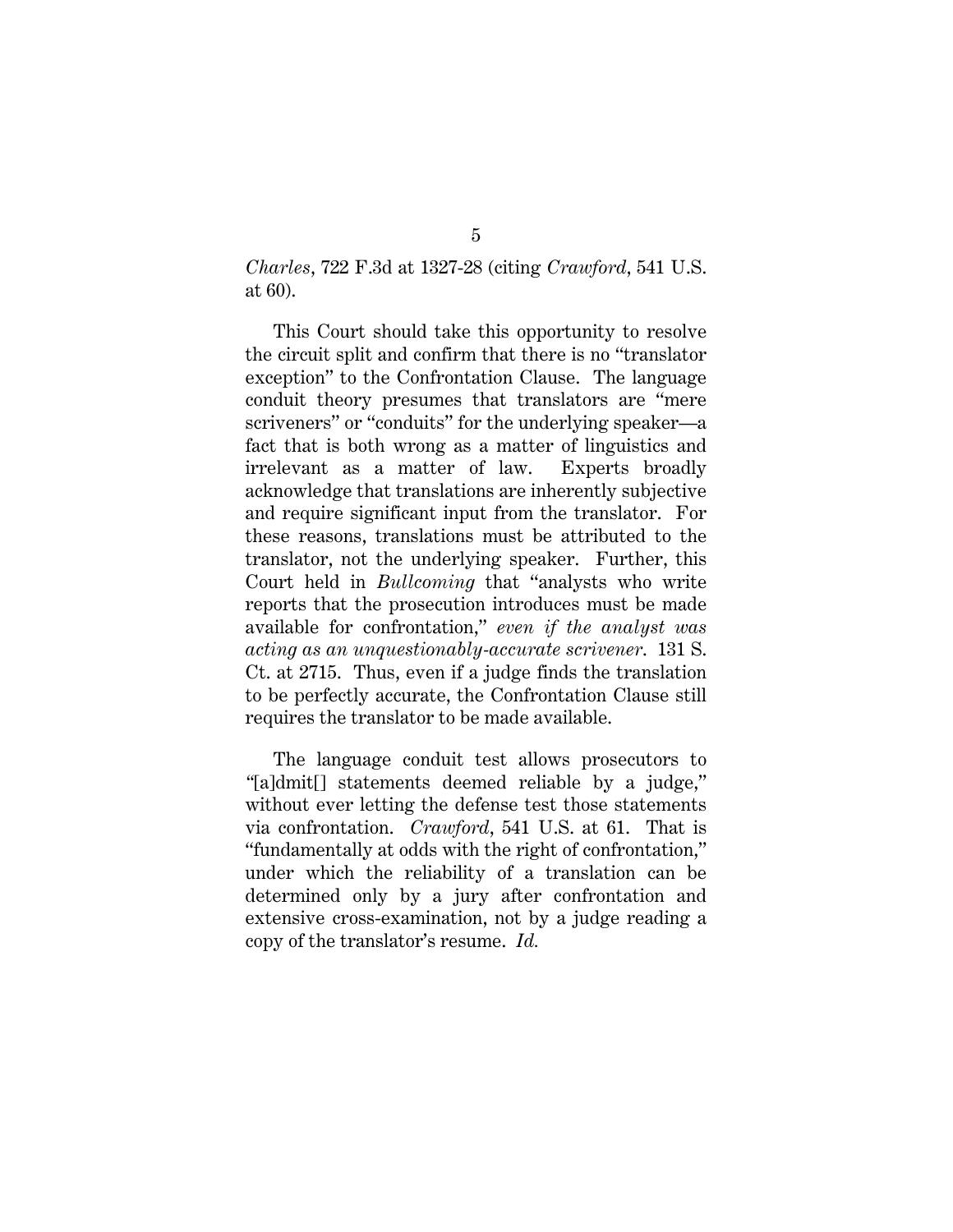This case presents the ideal opportunity to resolve the split that has arisen on this issue. After arriving from China, Petitioner, who spoke only Mandarin Chinese, was questioned by an Immigration and Customs Enforcement ("ICE") agent who spoke only English. The ICE agent telephoned a Department of Homeland Security ("DHS") translator, who attempted to translate the officer's English questions into Chinese, then communicate Petitioner's Chinese responses back into English for the officer. Through this process, the officer wrote down the translator's English statements, which the prosecution promptly labeled as Petitioner's own "confession" and sought to use as the critical piece of evidence against Petitioner at trial, while refusing to make the DHS translator available for confrontation.

Petitioner objected before and during trial, arguing that the Confrontation Clause required the government to make the DHS translator available. The district court and Ninth Circuit both applied the language conduit theory and held, based on a review of the translator's resume and her translation here, that the translations were reliable and therefore must be directly attributed to Petitioner as her own words, even though she does not understand English and never wrote or spoke any of the words contained in the translation. The courts concluded that the government had no obligation to produce the DHS translator.

As the government conceded below, there is a circuit split on whether the language conduit theory is compatible with this Court's interpretation of the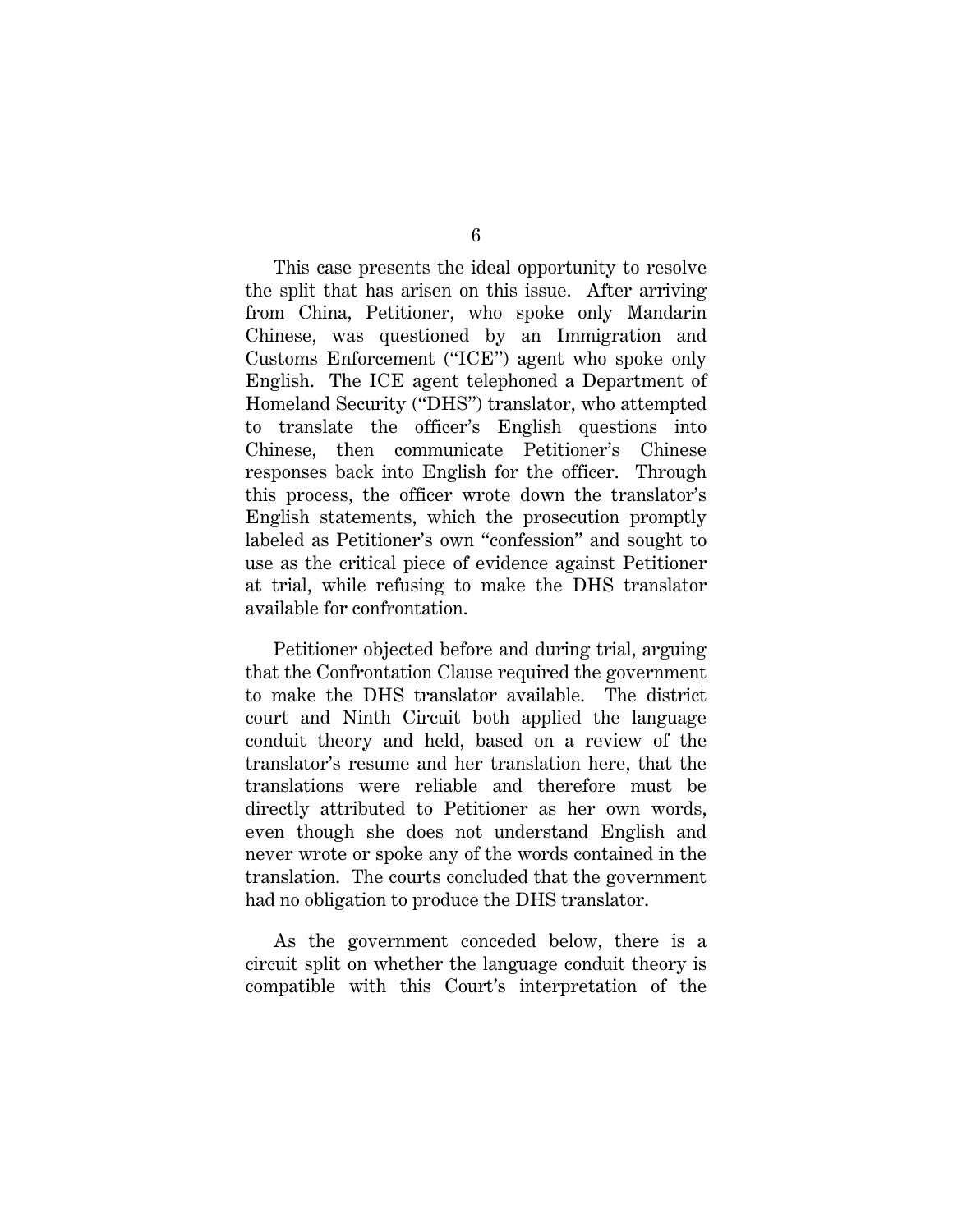Confrontation Clause. A writ of certiorari should be granted, and this Court should overrule the language conduit test as the last remnants of *Roberts*.

#### STATEMENT OF THE CASE

## A. An ICE Agent Relies On A DHS Translator To Question Petitioner.

Petitioner is a medical doctor in China; she and her husband Xigao Cheng are both Chinese citizens. Pet. App. 4a. In September 2011, they traveled to Saipan in the Northern Mariana Islands, a U.S. territory. *Id.* Xigao soon returned to China, but Petitioner remained in Saipan and in February 2012, she gave birth to her second child, Jessie, who is a U.S. citizen. *Id.*

Petitioner sought to obtain a U.S. passport for her daughter, but both parents' consent is required. *See* 22 C.F.R. § 51.28(a)(3)(i). Because Xigao was in China and unable to travel back to Saipan, he could not appear in person at the passport office to consent, nor could he send a notarized statement from China because it would alert Chinese officials that the couple had a second child, which would have violated China's "one child" policy. Pet. App. 4a. On the advice of Kaiqi Lin, whom Petitioner had hired to provide translation services while she was in Saipan, Xigao gave his passport to his brother Zhenyan, who traveled to Saipan and posed as Xigao. *Id.*

On March 29, 2012, Petitioner, Zhenyan, and Lin went to the passport office in Saipan. On the application, Petitioner accurately signed as Jessie's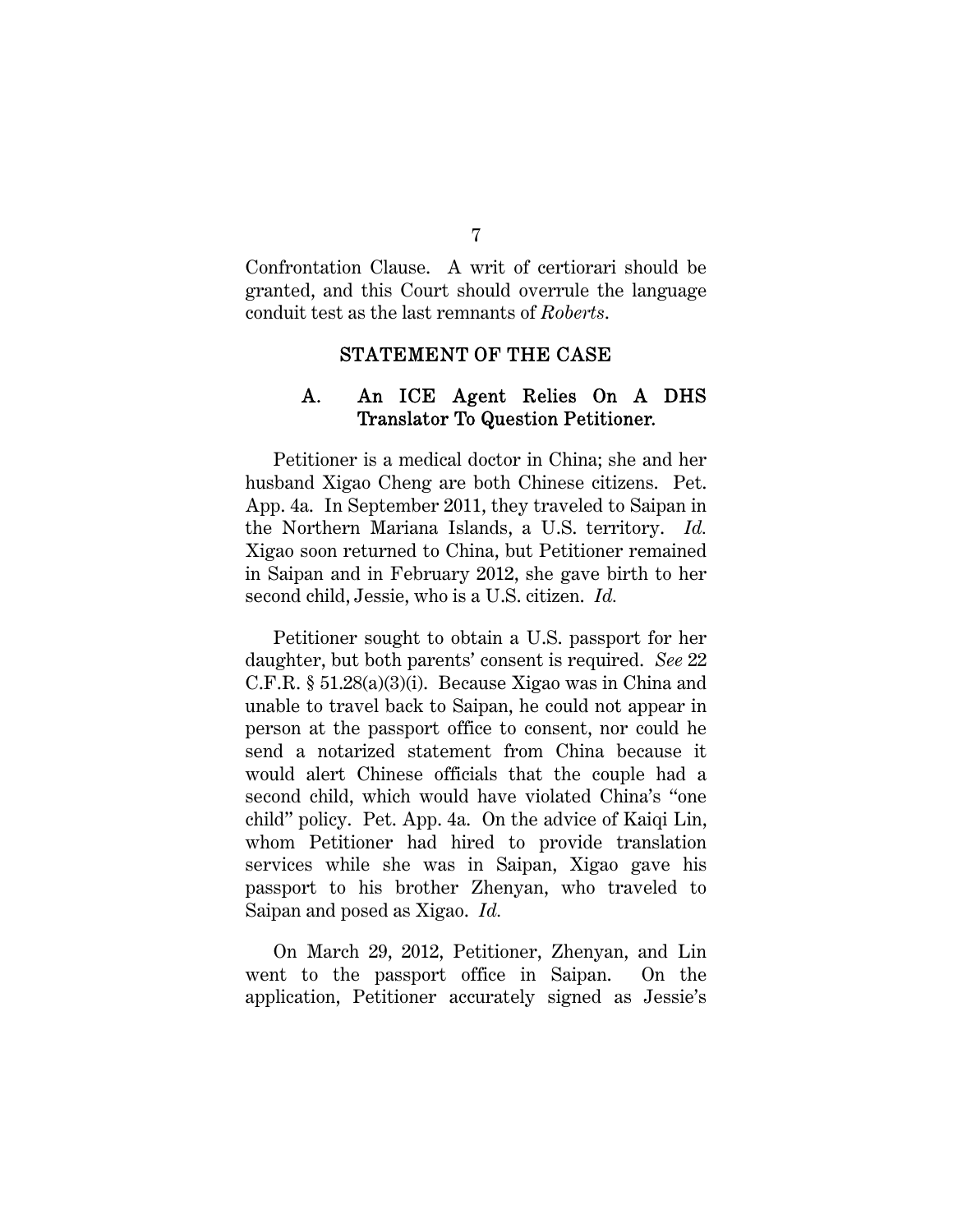mother, but Zhenyan falsely signed as Jessie's father, and they successfully submitted the passport application for Jessie. Pet. App. 5a. Coincidentally, the DHS had been surveilling Lin—the man who had proposed the subterfuge. *Id.* A DHS agent soon approached Lin, who confirmed that Zhenyan had used his brother's passport. *Id.* Zhenyan was arrested for falsely providing information on a passport application. *Id.*

A few days later, Petitioner was questioned by ICE Agent Ryan Faulkner, who intended to obtain a confession from Petitioner for aiding and abetting Zhenyan. However, there was a problem: Petitioner spoke only Mandarin Chinese, *see* C.A.E. 43,1 and Agent Faulkner spoke only English, *see* C.A.E. 492. Agent Faulkner telephoned the "Language Line," which is "an arm of the Department of Homeland Security." C.A.E. 465. The translators are located in New York—almost 8,000 miles from Saipan—and ICE "pays [the translators] to provide this service to us." C.A.E. 301. The ICE "agents kn[e]w these [DHS translators] by first name" and often had a "rapport" with them, because they have "worked with them" so often. C.A.E. 251, 249, 276. Agent Faulkner himself had used these translators "at least 75" times in the past. C.A.E. 466.

l

<sup>1 &</sup>quot;C.A.E." refers to the Court of Appeals "Excerpts of Record" filed by Petitioner in the Ninth Circuit on February 20, 2014.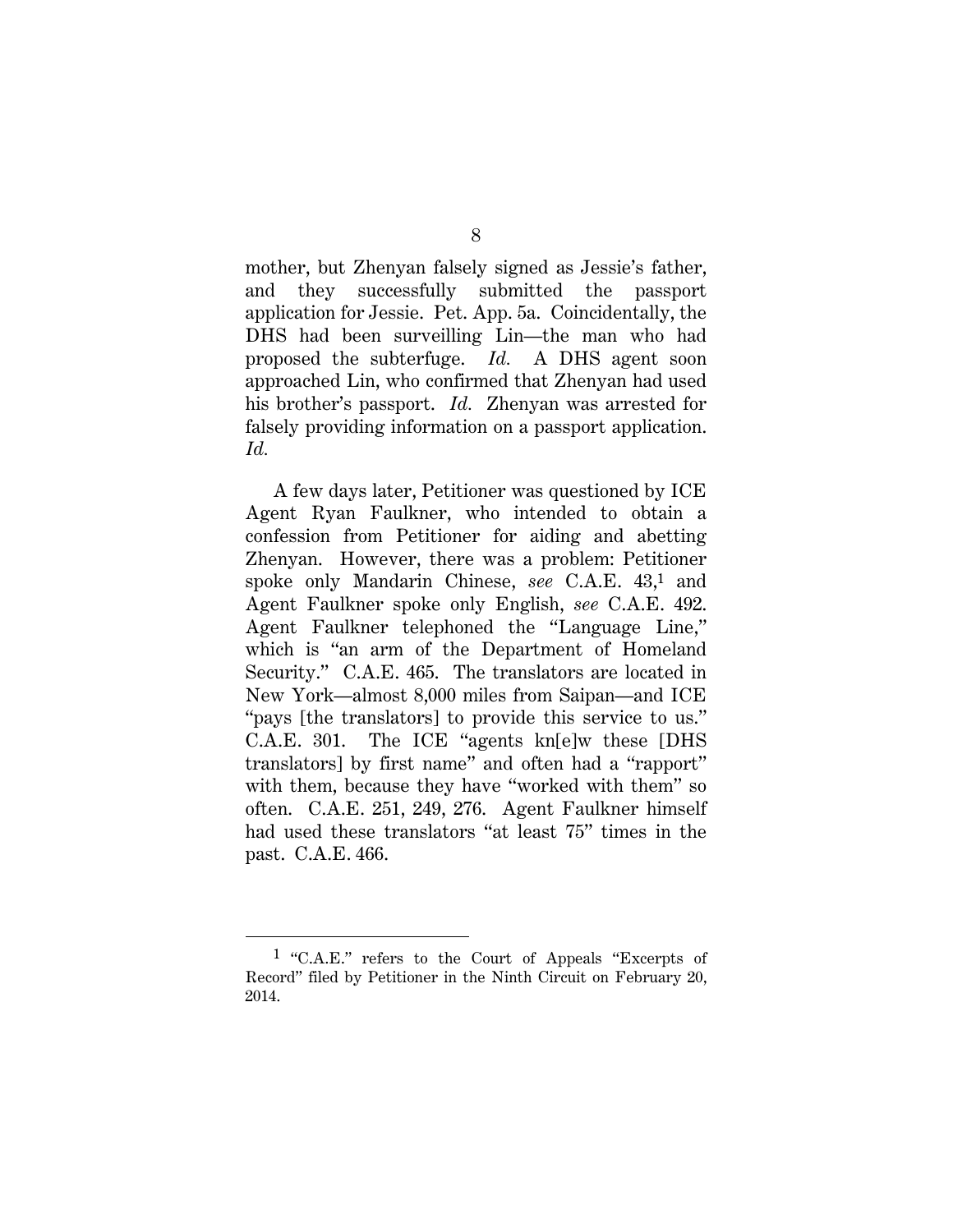A DHS translator named Jingyan ("Jane") Lee came on the line. C.AE. 50. Agent Faulkner was familiar with Lee from prior telephonic translations. C.A.E. 523. Agent Faulkner relied on Ms. Lee to question Petitioner about the events leading up to the passport application being submitted for Jessie. Agent Faulkner would ask a question in English, then the DHS translator Jane Lee would attempt to translate it into Mandarin. Petitioner would provide a response in Mandarin, then the translator would attempt to translate it back into English for Agent Faulkner, who wrote down the English statements, had Lee translate them one more time, and then had Petitioner sign them. C.A.E. 40.

The audio of the conservation was not recorded, even though the government had the capability to record it. C.A.E. 503. The only record of the conversation was Petitioner's "confession": a statement that is written in a language (English) that Petitioner cannot understand, and that is composed entirely of statements made by the DHS translator, Jane Lee. C.A.E. 47-48. The "confession" outlined how Petitioner had allegedly conspired with Lin and Zhenyan to impersonate Petitioner's husband and thereby falsely obtain a passport for Jessie. *Id.* The confession contained incriminating statements such as: "When Immigration first asked me about why I had my husband's Chinese passport, I lied and told them that he sent it in the mail to me," C.A.E. 115, and concluded by saying, "I know what I did was wrong." C.A.E. 116.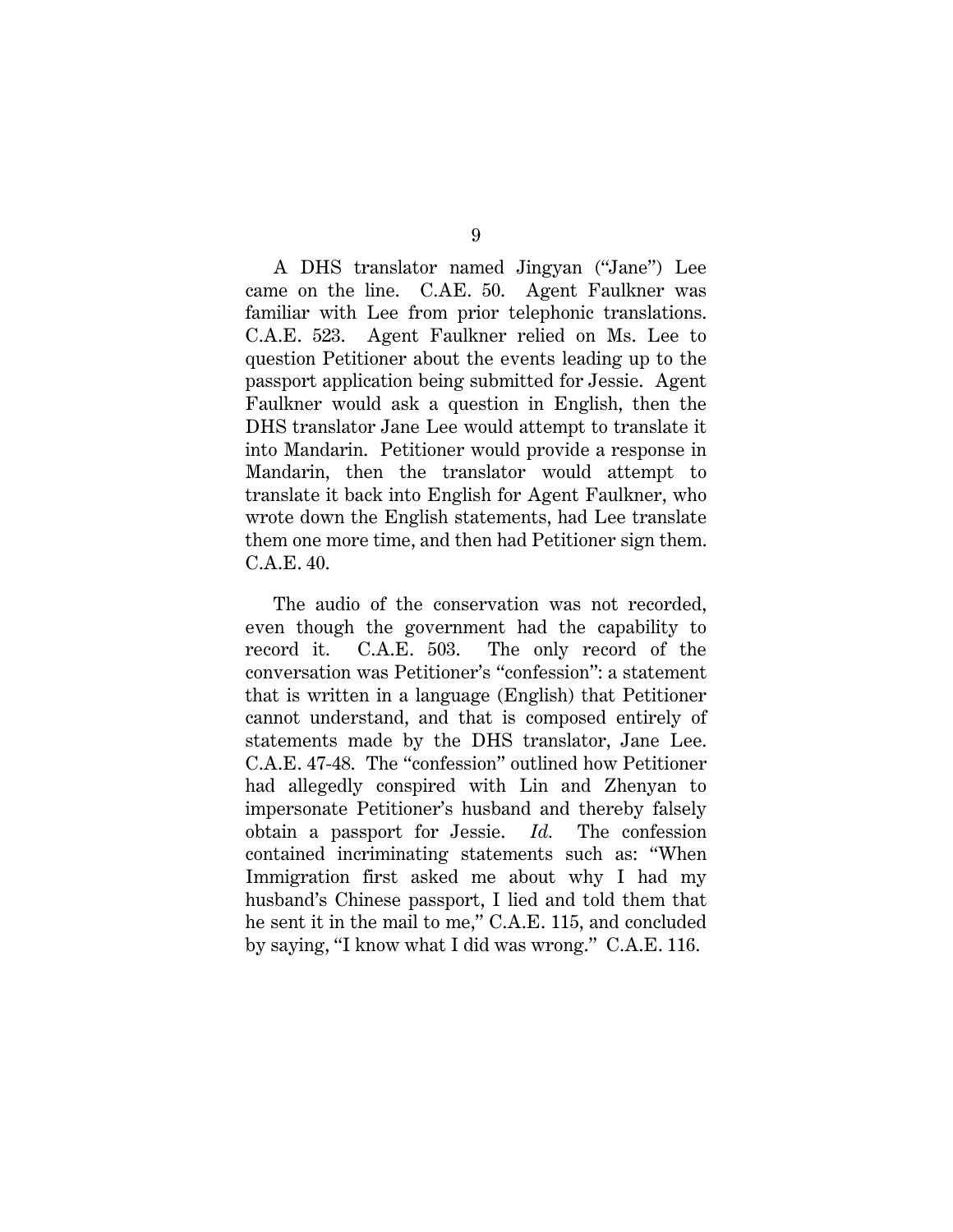## B. The Prosecution Introduces The DHS Translator's Statements Against Petitioner And Refuses To Make The Translator Available For Confrontation.

Petitioner was indicted in the District Court for the Northern Mariana Islands for conspiracy to make a false statement in a passport application and for aiding and abetting Zhenyan's false statement. C.A.E. 192.2 Unsurprisingly, the prosecution sought to introduce the translated "confession" and attribute its words to Petitioner as direct evidence of her guilt.

Petitioner objected before and during trial, arguing that the Confrontation Clause required the government to make the translator available so that Petitioner could confront and cross-examine her about the English statements she provided against Petitioner. The prosecutors refused to make the translator available. Instead, the government drafted an *ex parte* statement for the DHS translator to sign. C.A.E. 41-41. The statement claimed that the "interpretation services I rendered during [the] interview [of Petitioner] were true, accurate, and to the best of my ability." C.A.E. 50. The government offered this statement and a copy of the DHS translator's resume, in lieu of making the translator available for confrontation and questioning at trial. Petitioner argued that a resume and affidavit

l

 $2$  Zhenyan was also indicted, but the jury acquitted him. He raised the same arguments involving the translators used for his interrogation, which the district court similarly overruled.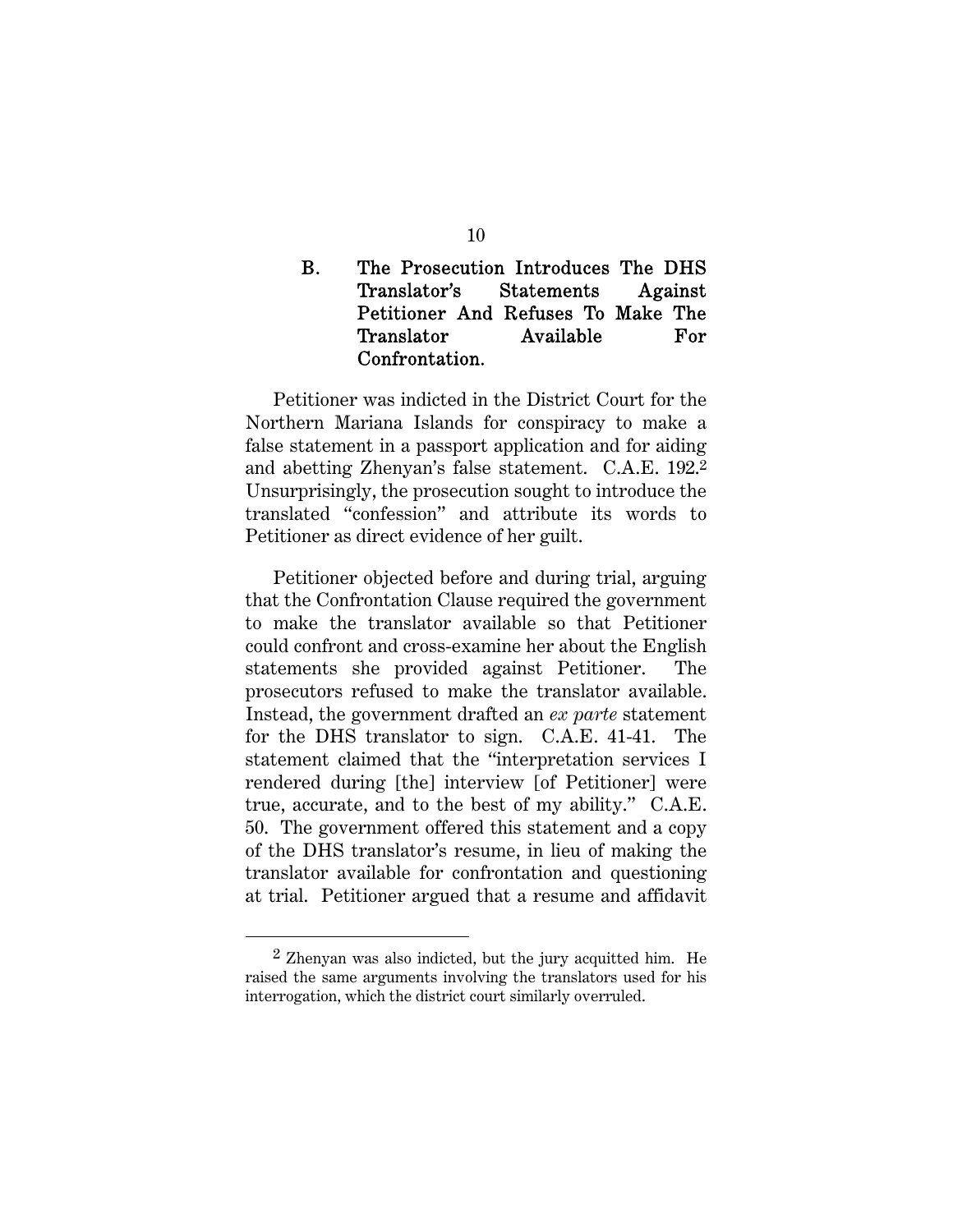were not enough to satisfy the Confrontation Clause's protections. C.A.E. 253-54.

The district court laid out its view of the law: "We're looking at the reliability. I believe that is what we need to address foremost; the reliability of the interpreter services." C.A.E. 244. "I'm looking at [*United States v.*] *Nazemian* .... It's a 1991 Ninth Circuit decision that discusses the interpreter as a language conduit. So what I understand this process entails is it stems from the *Ohio v. Roberts* U.S. Supreme Court decision ...." C.A.E. 245.

Relying on *Nazemian* and *Roberts*—both of which equated a statement's reliability with its admissibility under the Confrontation Clause—the district court concluded that the DHS translation was admissible because the prosecutors had provided "indicias of reliability as set forth in the rule of *Ohio v. Roberts*." Pet. App. 20a. Accordingly, the translation was not only admitted, but it was directly attributed to Petitioner as her own words, and the prosecutor did not have to produce the DHS translator for questioning.

As the government later conceded, the English "confession" was the critical piece of the government's case against Petitioner. *See* Ninth Circuit Answering Br. for the United States at 21 n.7. She was convicted of making a false statement in a passport application and conspiring to make a false statement in a passport application, C.A.E. 1, and was sentenced to 12 months' imprisonment, C.A.E. 2.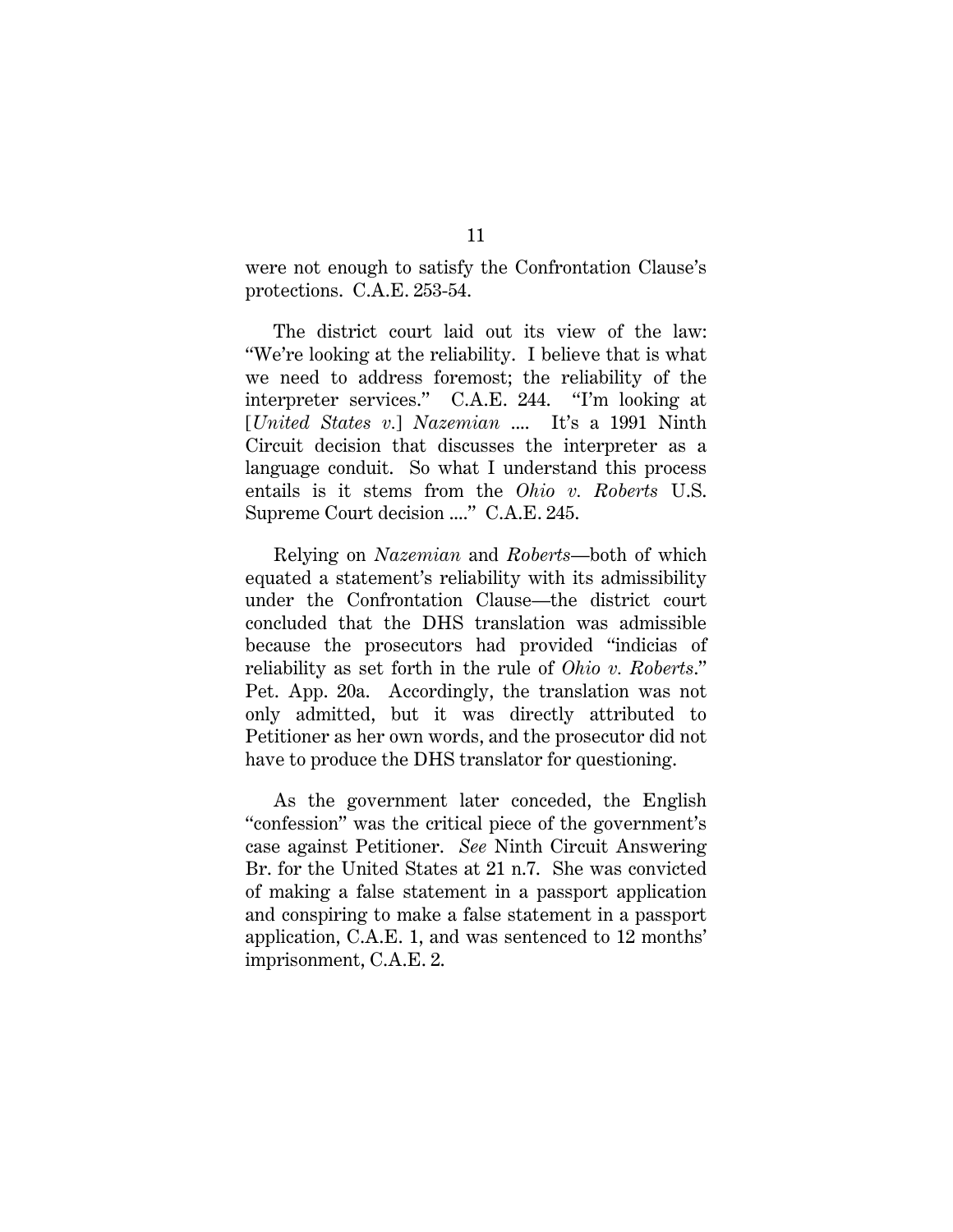### C. The Ninth Circuit Applies The Language Conduit Theory To Find No Confrontation Clause Violation.

On appeal to the Ninth Circuit, Petitioner again argued that the Confrontation Clause required the government to make the DHS translator available for confrontation. On July 10, 2015, the Ninth Circuit affirmed, concluding that the translator's statements could be attributed directly as Petitioner's own words, even though Petitioner does not understand English. Pet. App. 11a-12a.

Citing its prior decision in *United States v. Nazemian*, 948 F.2d 522 (9th Cir. 1991)—the same case relied upon by the district court—the Ninth Circuit concluded that "as long as a translator acts only as a language conduit, the use of the translator does not implicate the Confrontation Clause." Pet. App. 11a. *Nazemian*'s language conduit test set out several factors to determine when a translation can be used without violating the Confrontation Clause, including "which party supplied the interpreter," "whether the interpreter had any motive to mislead or distort," "the interpreter's qualifications and language skills," and "whether actions taken subsequent to the conversation were consistent with the statements as translated." 948 F.2d at 527.

Reviewing these factors, the panel concluded that they weighed in the government's favor here because the DHS translator was experienced, and the translations seemed reliable. Pet. App. 13a. The panel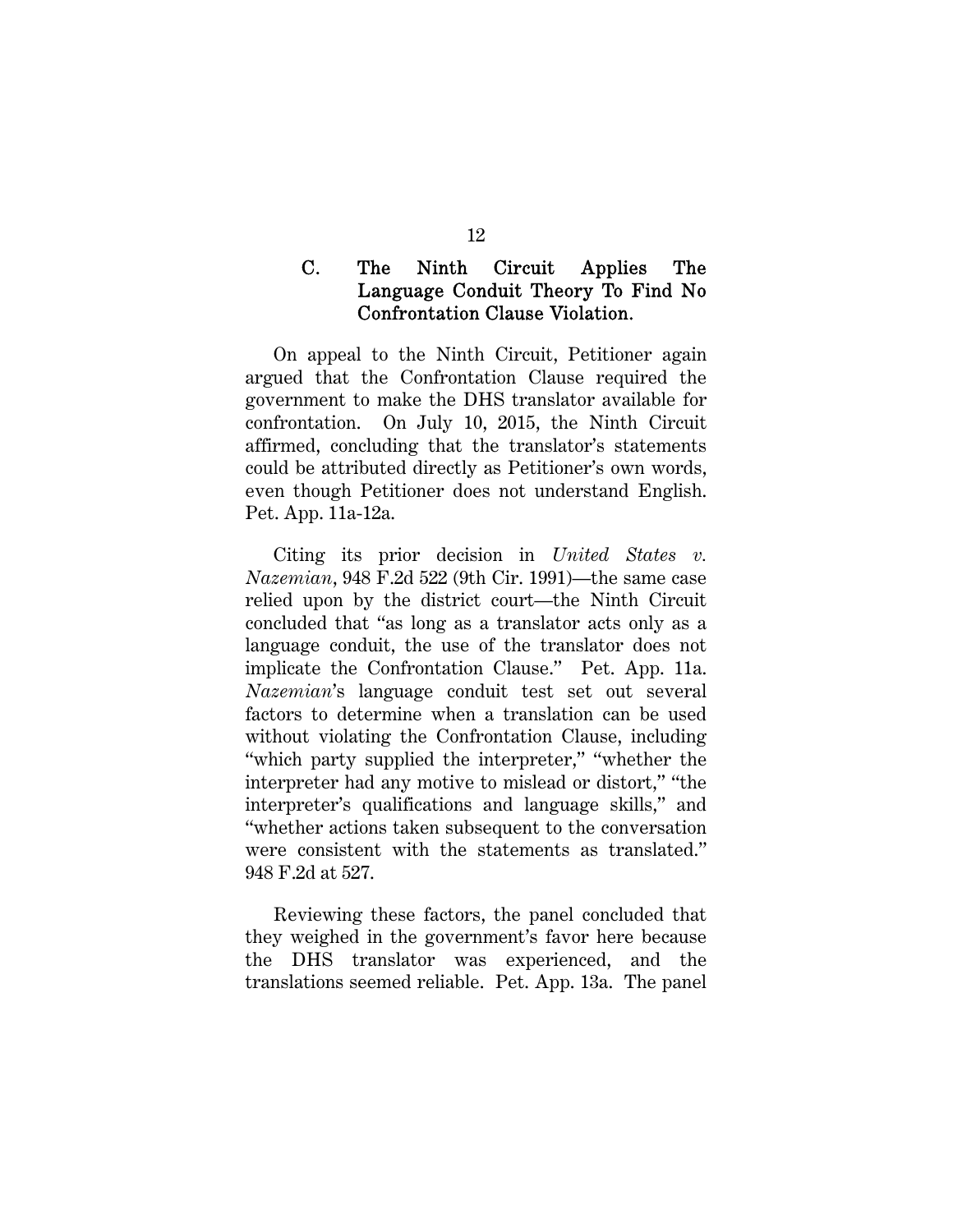acknowledged Petitioner's claim that *Nazemian*, with its focus on a judicial determination of reliability, was "inconsistent with the Supreme Court's decisions in *Crawford* …, *Melendez-Diaz* …, and *Bullcoming*," which said that such reliability determinations can be made only by a *jury after cross-examination*. Pet. App. 11a. But the panel found the argument to be foreclosed by the decision in *United States v. Orm Hieng*, 679 F.3d 1131 (9th Cir. 2012), which had concluded that, even post-*Crawford*, *Nazemian* still controlled in the Ninth Circuit because the language conduit test was not "clearly irreconcilable" with *Crawford* and its progeny. *Id.* at 1139.

The Ninth Circuit rejected Petitioner's other arguments and affirmed her convictions. Petitioner timely sought rehearing *en banc*. In opposition, the government acknowledged that there was a circuit split on when out-of-court translations can be used, but the government insisted that the Ninth Circuit's *Roberts*based language conduit theory was still the proper test for translations. *See* United States' Response to Petition for Rehearing En Banc at 12-13.

On December 10, 2015, the Ninth Circuit issued a slightly revised opinion, leaving unchanged its Confrontation Clause analysis, and simultaneously denied Petitioner's request for rehearing and *en banc* rehearing. Pet. App. 1a.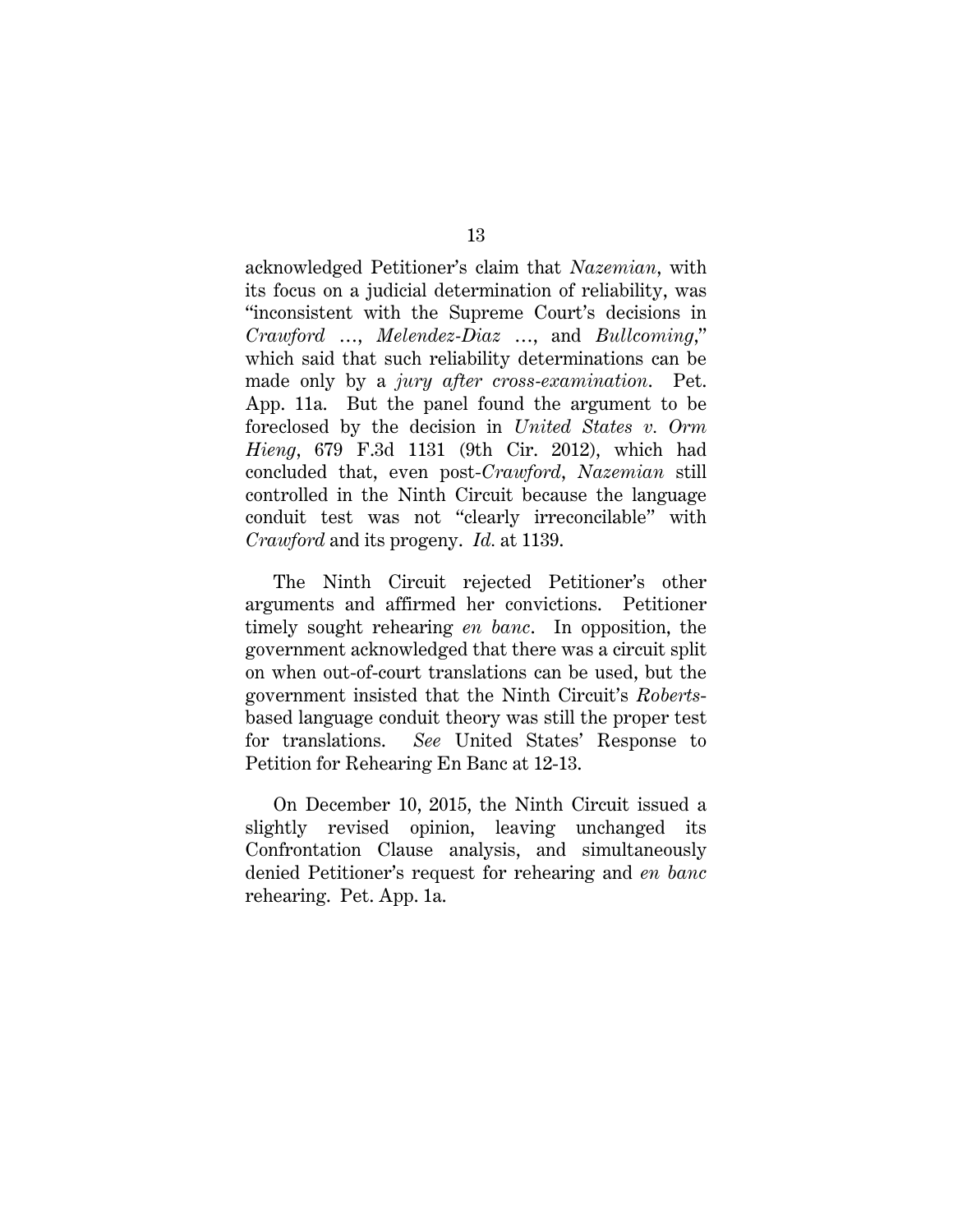#### REASONS FOR GRANTING THE PETITION

A writ of certiorari is warranted here because the circuit courts are in open disagreement about the important and recurring issue of whether the Confrontation Clause allows a prosecutor to use testimonial statements made by an out-of-court translator, without making the translator available for confrontation.

The Second, Fourth, Fifth, and Ninth Circuits have held that an out-of-court translator who "reliably" interprets a defendant's statements is acting only as a "language conduit" for the defendant and that the translation is therefore attributed solely to the defendant herself. In those circuits, "reliability" is determined by the court, and the government is not required to offer the translator for cross-examination, despite the fact that the government is using the *translator*'s (not the defendant's own) statements against the defendant. *See* Part I.2*, infra*. However, the Eleventh Circuit has expressly rejected the language conduit theory and has held that a translation should be attributed as the words of the interpreter not of the original speaker—and therefore the government must make the translator available for confrontation. *See* Part I.3*, infra.*

The Eleventh Circuit is correct. The language conduit theory is derived from the now-overturned *Roberts* decision, which equated a statement's reliability with its admissibility under the Confrontation Clause. *See* Part II, *infra.* Further, translators provide statements that require far more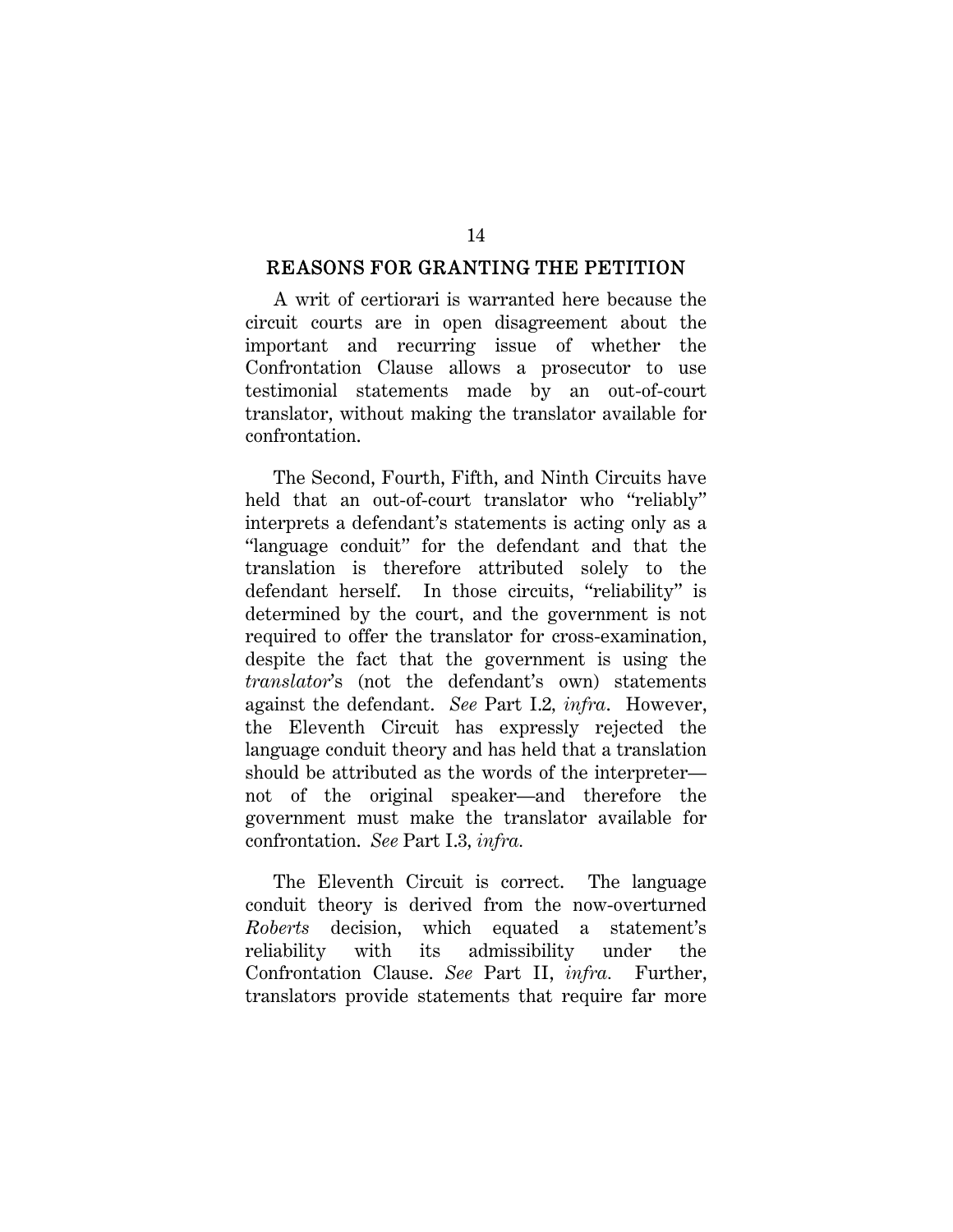independent judgment than a technician who reads machine-generated lab results—yet this Court has already required the prosecution to make available the technicians who perform such tests. *Melendez-Diaz*, 557 U.S. at 329; *Bullcoming*, 131 S. Ct. at 2715.

This case is an ideal vehicle to resolve this issue. *See* Part III, *infra*. Not only has Petitioner preserved her argument at every stage of litigation, but the government also conceded at the Ninth Circuit that the translation was a critical piece of evidence against Petitioner. Further, the translator not only worked for the government—and thus had an incentive to provide translations that would be as incriminating as possible—but she also had a prior working relationship with the very officer who interrogated Petitioner. The government even conceded to the Ninth Circuit that there is a circuit split.

This is also an issue of great importance to the criminal justice system generally. As the federal incourt interpreter manual says, the "potentially grave consequences of inaccurate legal interpretation mandate that great skill and caution be utilized by interpreters."3 The determination of whether a translator used "great skill and caution" can be made only by a jury after the defense questions her about the translation and her abilities—it is not a question for a

l

<sup>3</sup> Administrative Office of the U.S. Courts, *Federal Court Interpreter Orientation Manual and Glossary* 25 (2014), http://www.uscourts.gov/file/federal-court-interpreter-orientationmanualpdf-0.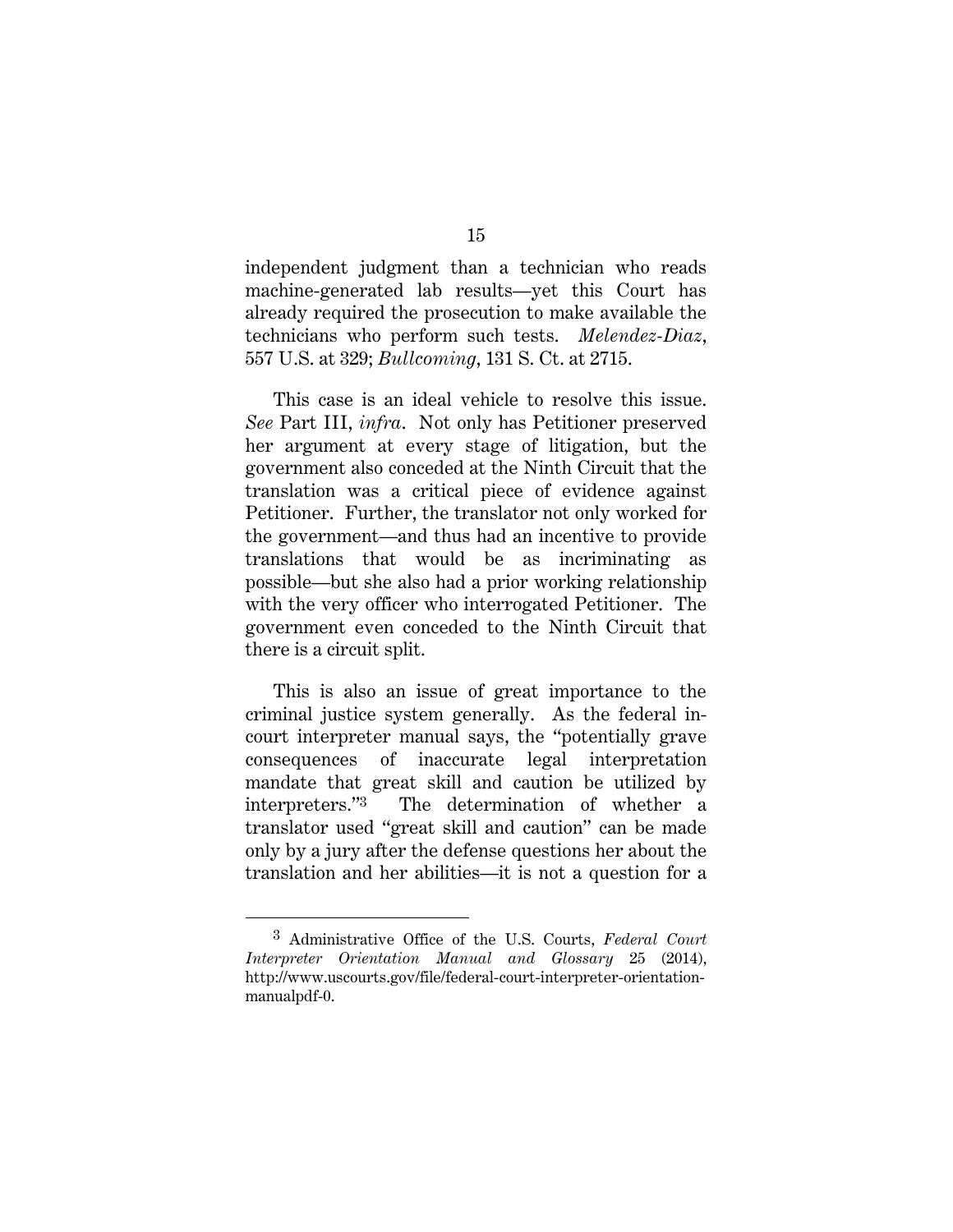judge to decide based on a copy of the translator's resume and the translator's promise that she had tried her "best."

As the country becomes more linguistically diverse, the use of translations will only increase. In the 2010 census, over 60 million individuals reported that they speak a language other than English at home. Camille Ryan, U.S. Census Bureau, *Language Use in the United States: 2011*, at 3 (Aug. 2013), http://www.census.gov/prod/2013pubs/acs-22.pdf. Of those, 13 million said that they speak English "not well" or "not at all." *Id.* Additionally, almost half of all recent federal convicts are non-U.S. citizens—the people against whom the government is most likely to seek to introduce out-of-court translations. Mark Motivans, Bureau of Justice Statistics, *Federal Justice Statistics 2010—Statistical Tables* 20 (Dec. 2013), http://www.bjs.gov/content/pub/pdf/fjs10st.pdf.

All criminal defendants, including those who do not speak English, are entitled to the full protections of the Confrontation Clause. Because there is no such thing as a "translator exception" to the Confrontation Clause, this Court should grant the petition.

## I. The Circuits Are Openly Split On The Existence Of A "Translator Exception" To The Confrontation Clause.

1. The government has acknowledged that there is a circuit conflict about whether the Confrontation Clause allows the prosecution to introduce out-of-court, testimonial translations without calling the translator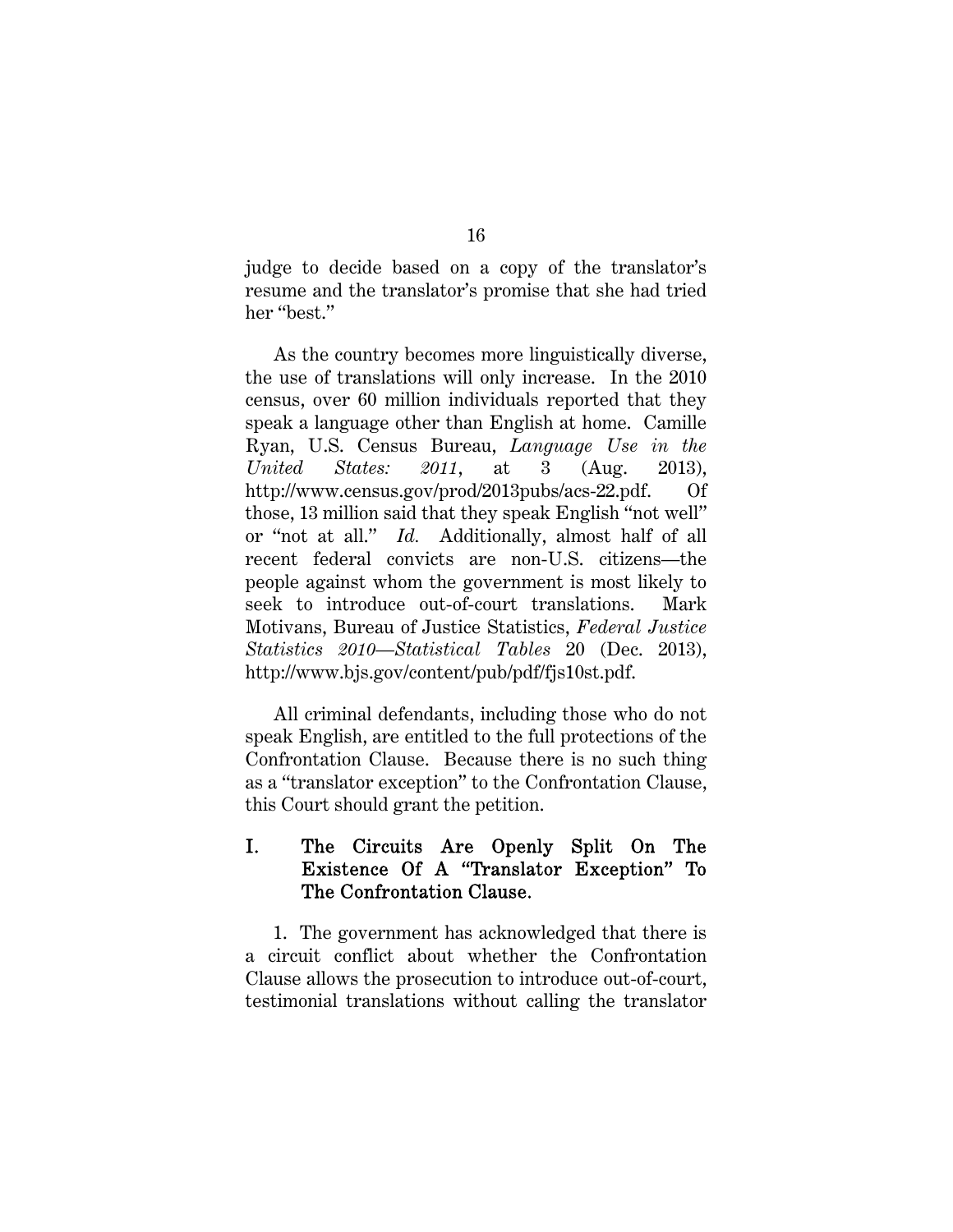to testify. *See* United States' Response to Petition for Rehearing En Banc at 12. The Second, Fourth, Fifth, and Ninth Circuits, as well as several state appellate courts, have rejected Confrontation Clause arguments and permitted the prosecution to use such translations without allowing the defense to confront the translator. However, as the government noted, the "Eleventh Circuit recently parted company with th[e Ninth] and other circuits and held that *Crawford* requires the interpreter to testify if a defendant's translated statement is introduced at trial." *Id.* Only this Court can resolve the split.

2. The "federal courts initially designed the language conduit theory as an evidentiary tool" for determining when a statement was hearsay. Tom S. Xu, C*onfrontation and the Law of Evidence: Can the Language Conduit Theory Survive in the Wake of* Crawford?, 67 Vand. L. Rev. 1497, 1499 (2014); *see, e.g., United States v. Ushakow*, 474 F.2d 1244, 1245 (9th Cir. 1973); *United States v. Da Silva*, 725 F.2d 828 (2d Cir. 1983); *United States v. Beltran*, 761 F.2d 1, 9 (1st Cir. 1985). However, the courts have "gradually extended [the language conduit's] reasoning to the Sixth Amendment context" and now frequently "invoke[] the language conduit theory to circumvent th[e] constitutional requirement" of confrontation. Xu, 67 Vand. L. Rev. at 1499.

The seminal case employing the language conduit test to a Confrontation Clause challenge was *United States v. Nazemian*, 948 F.2d 522 (9th Cir. 1991), wherein the Ninth Circuit relied heavily on *Roberts*'s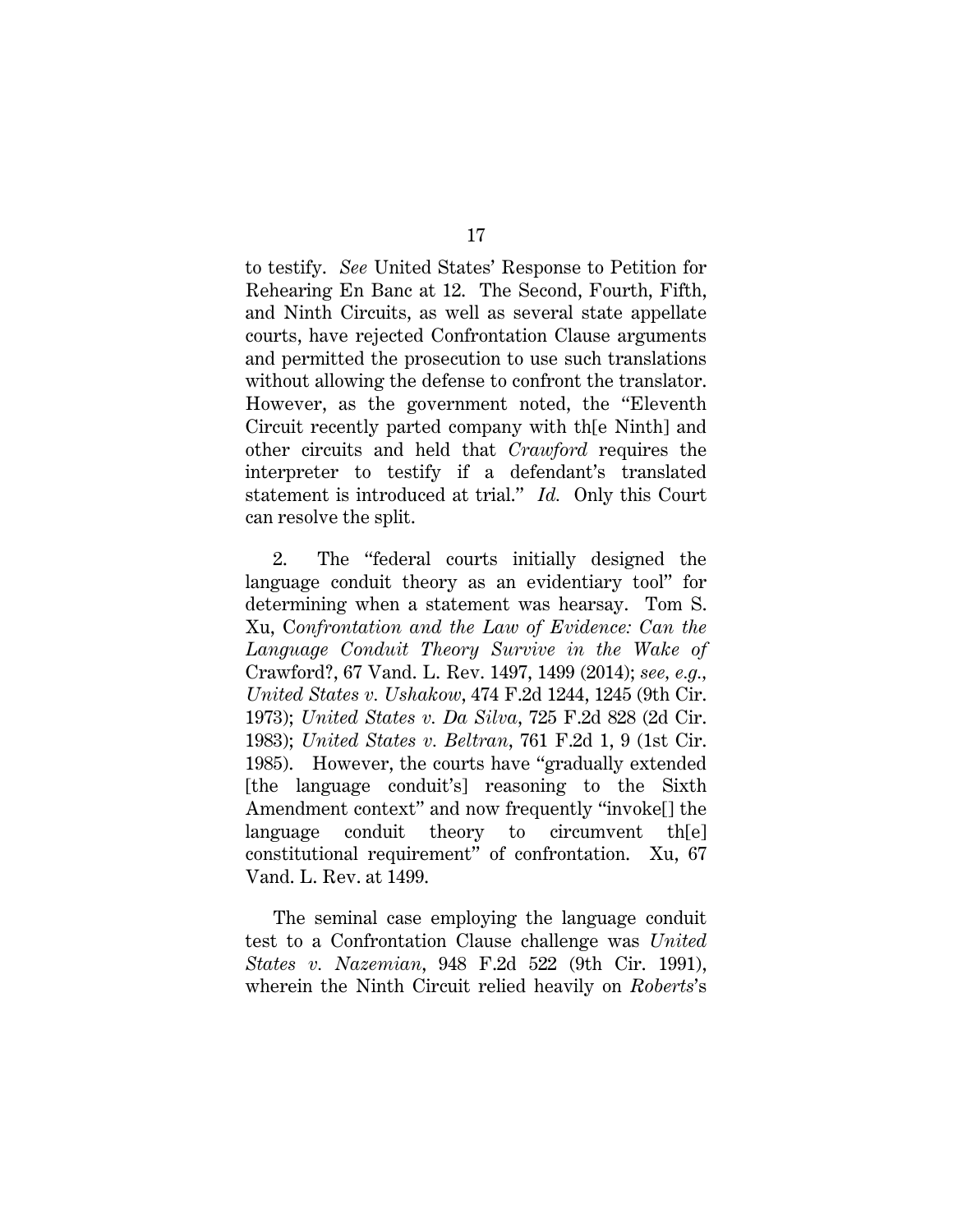"indicia of reliability" test to determine whether a translation could be attributed to the defendant for Confrontation Clause purposes. *Id.* at 527-28. To determine whether the translation could be used against the defendant, *Nazemian* looked to factors such as "which party supplied the interpreter," "whether the interpreter had any motive to mislead or distort," "the interpreter's qualifications and language skills," and "whether actions taken subsequent to the conversation were consistent with the statements as translated." *Id.* at 527. The court discounted the fact that the translator was provided by the government, which had also failed to introduce *any* "evidence of the interpreter's competence." *Id.* at 527-28. To the court, the most important factor was reliability: because the translator was used several times, he "must have been competent enough to allow communication between the parties." *Id.* at 528. Because the translator's statements were reliable, *Nazemian* attributed the translation to the defendant herself, relieving the government of its Sixth Amendment burden of calling the translator. *Id.* Other circuits followed this same logic in applying the language conduit test to exempt translator testimony from the Confrontation Clause's protections. *See, e.g.*, *United States v. Koskerides*, 877 F.2d 1129, 1135-36 (2d Cir. 1989); *United States v. Cordero*, 18 F.3d 1248, 1253 (5th Cir. 1994).

In 2004, this Court held in *Crawford* that the government must make available for confrontation a witness who made an out-of-court accusation against her husband during police questioning. 541 U.S. at 68- 69. *Crawford* made clear that the rules of evidence and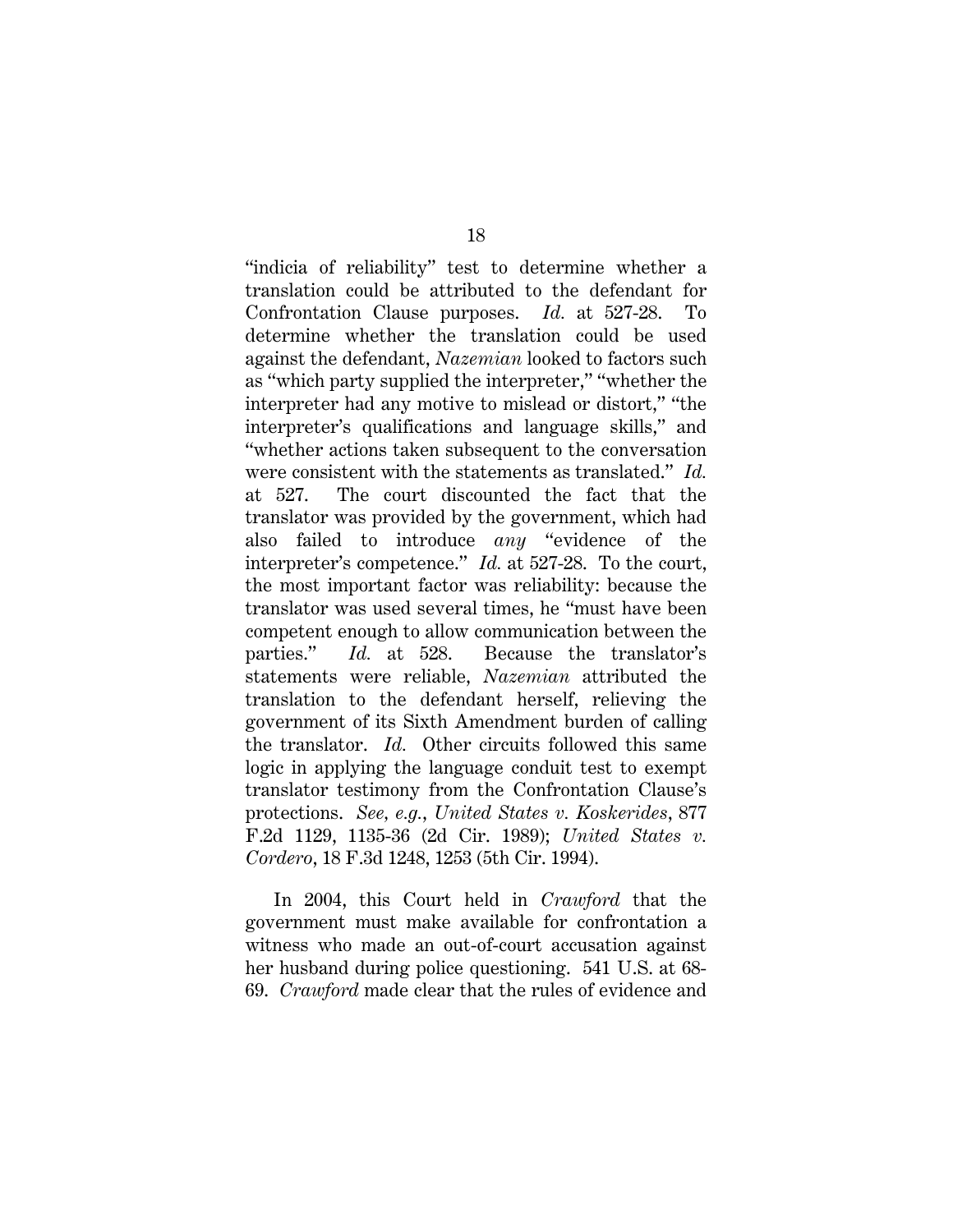judicial determinations of "reliability" were no longer the touchstone for the Confrontation Clause—rather, reliability must be determined by a jury after viewing the witness under oath, in person. *Id.* at 61-63. A few years later, *Melendez-Diaz* concluded that the government had to make available a lab technician who had prepared a lab report showing a substance to be cocaine, even though the report was relatively objective and almost certainly accurate. 557 U.S. at 318-20. And in *Bullcoming*, this Court again addressed a lab report and made clear that the technician who prepared the report—not a surrogate—must be made available for confrontation. 131 S. Ct. at 2715.

After these decisions, which roundly rejected the *Roberts* judicial-reliability test for Confrontation Clause challenges, the circuits began to disagree over whether the language conduit theory was still valid.

For the circuits that retained the language conduit test, the Ninth Circuit again provided the seminal decision. In *United States v. Orm Hieng*, 679 F.3d 1131 (9th Cir. 2012), the government sought to introduce an out-of-court translation made during the defendant's post-arrest interrogation, and the defendant argued that he had a right to confront the translator under the Confrontation Clause. 679 F.3d at 1136-37. Relying on the language conduit theory, the Ninth Circuit majority rejected the defendant's argument because the translator was "highly competent" and did not have "any motive to mistranslate." *Id.* at 1139. The panel acknowledged that the language conduit theory was based on "principles of the law of evidence" and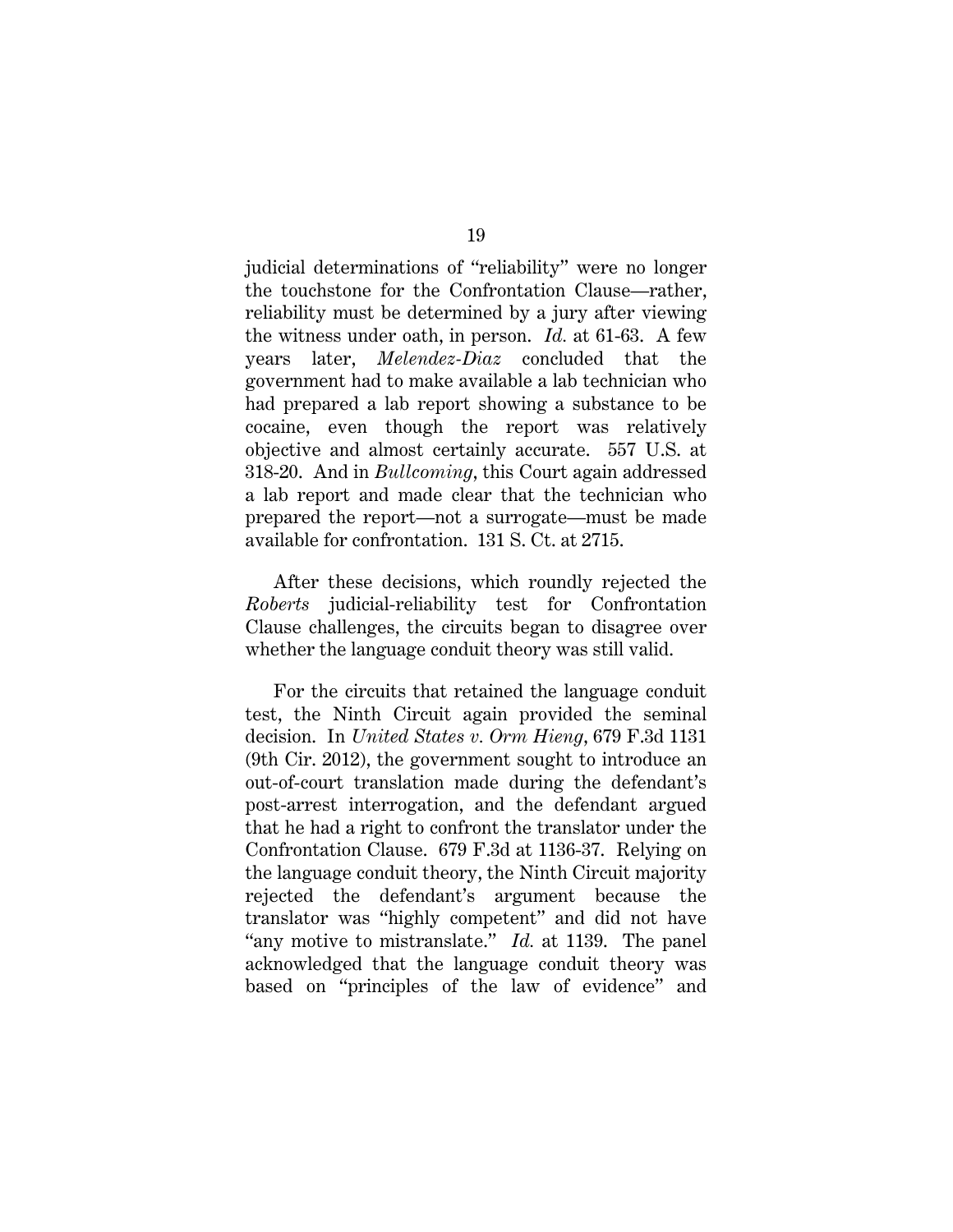likewise acknowledged that *Crawford* had "divorc[ed] the Sixth Amendment analysis from the law of evidence." *Id.* at 1140. *Orm Hieng* nonetheless followed *Nazemian*, on the theory that *Crawford* had occasionally used the "vocabulary of the law of evidence," making it unclear how much "interplay, if any, [there is] between the Confrontation Clause and the law of evidence." *Id.* at 1140-41. The *Orm Hieng* majority concluded that, even though there was "tension" between *Nazemian* and *Crawford*, the decisions were not "clearly irreconcilable"—and thus the panel was bound by *stare decisis* to follow *Nazemian*. *Id.* at 1139. The majority stated that they would await "further pronouncement from the [Supreme] Court" on the issue. *Id.* at 141.

Judge Berzon concurred in *Orm Hieng* but criticized the language conduit theory, which "rests, at bottom, on a pre-*Crawford* understanding of the unity between hearsay concepts and Confrontation Clause analysis." *Id.* at 1149 (Berzon, J., concurring). She said that the language conduit test "seems to be in great tension with the holdings of *Melendez-Diaz* … and *Bullcoming*," because "[t]ranslation from one language to another is much *less* of a science than conducting laboratory tests, and so much more subject to error and dispute." *Id.* (emphasis in original). Without confrontation, "a party cannot test the accuracy of the translation in the manner in which the Confrontation Clause contemplates." *Id.* However, Judge Berzon felt that *Orm Hieng* was not a proper case to take *en banc* because, among other reasons, the translator was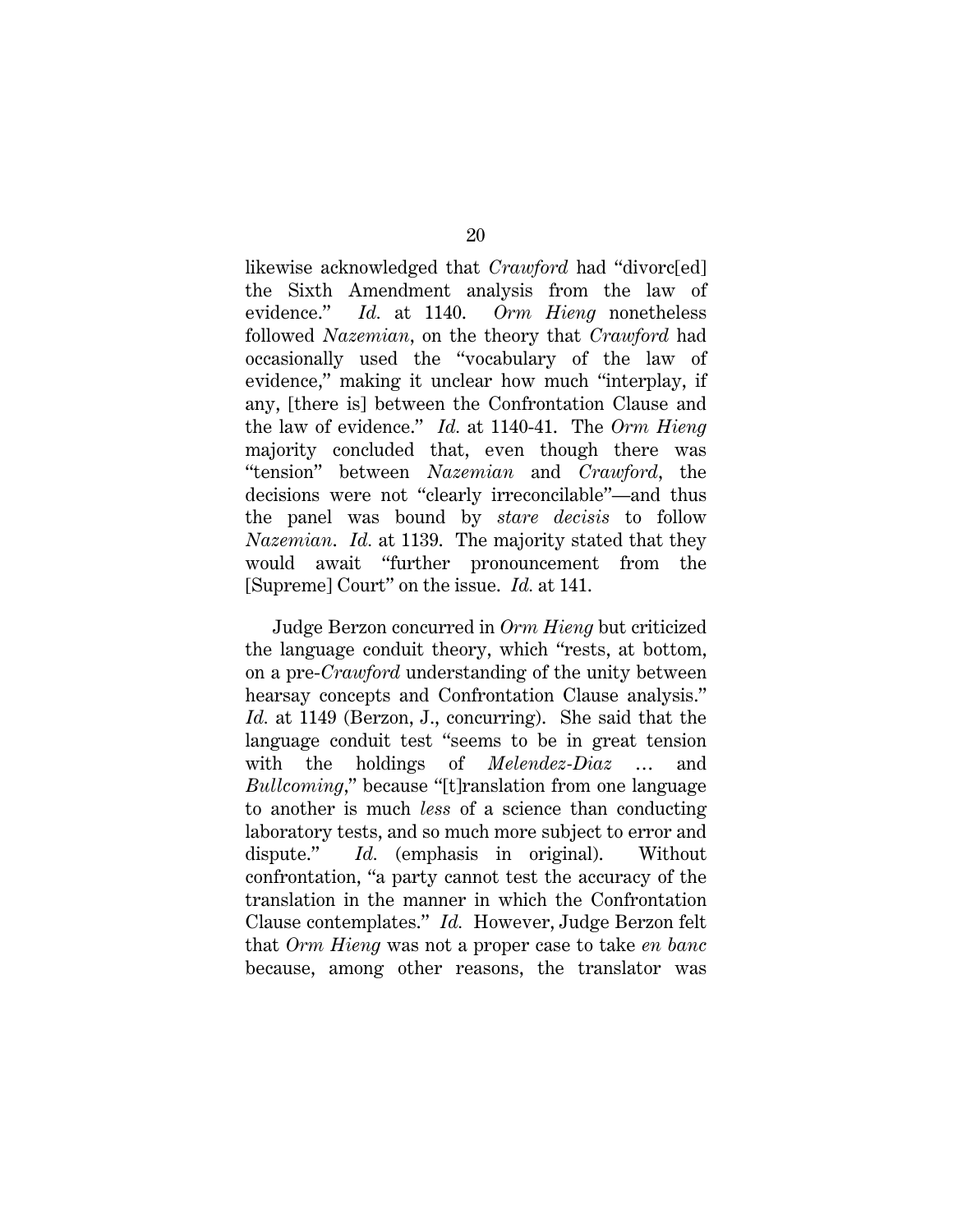actually in the courtroom during the trial but had not been called. *Id.*

In Petitioner's case, the Ninth Circuit concluded that it was bound by its decisions in *Nazemian* and *Orm Hieng* to reject Petitioner's Confrontation Clause argument. Pet. App. 11a-12a.

The Fifth Circuit has likewise maintained the language conduit theory post-*Crawford*. In *United States v. Budha*, 495 F. App'x 452 (5th Cir. 2012), the defendant (who spoke only Nepalese) was arrested, and the interrogating officers used a translator over the phone. 495 F. App'x at 453. Citing *Crawford*, *Melendez-Diaz*, and *Bullcoming*, Budha argued that the government could not use the translations without calling the translator. *Id.* at 454. Relying on *Orm Hieng*, the Fifth Circuit unanimously rejected that claim and concluded that "translations of the defendant's own statements … do not implicate defendant's confrontation rights," because the court's own "review of the record" showed that the translator was a mere conduit. *Id.*

The Fourth Circuit has also employed the language conduit theory in the face of Confrontation Clause challenges post-*Crawford*. In *United States v. Shibin*, 722 F.3d 233 (4th Cir. 2013), the government introduced an out-of-court translation (made by an FBI translator) of the defendant's statements. 722 F.3d at 247-48. The Fourth Circuit rejected the defendant's argument that he was entitled to cross-examine the translator, concluding that the "interpreter was nothing more than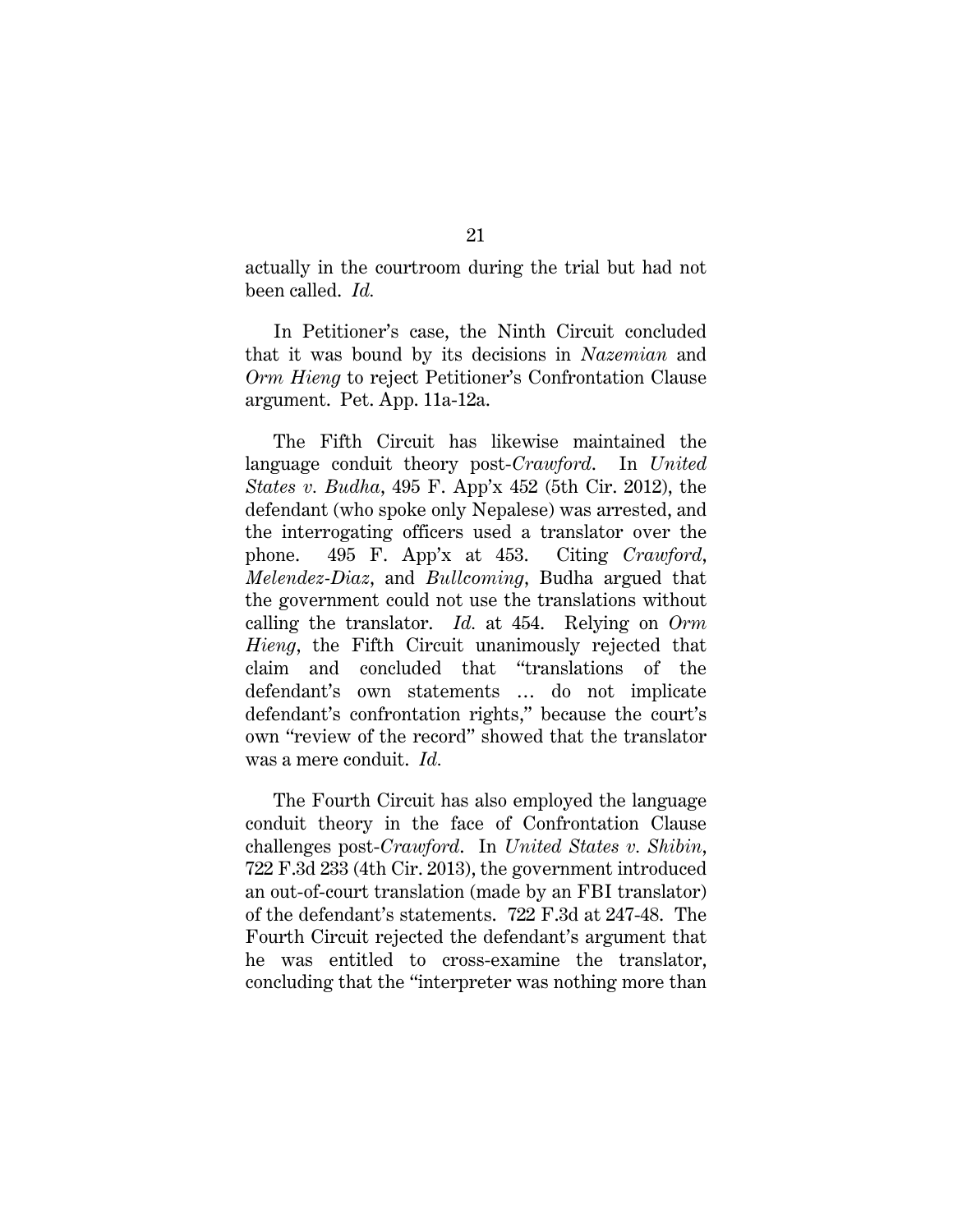a language conduit" for other speakers who could be cross-examined. *Id.* at 248.4

3. In 2013, the Eleventh Circuit rejected the reasoning of the cases above and instead adopted the rationale of *Crawford*, *Melendez-Diaz*, and *Bullcoming*. *See United States v. Charles*, 722 F.3d 1319, 1323-25, 1327-30 (11th Cir. 2013). The facts in *Charles* are very similar to those in Petitioner's case: Charles had been detained on suspicion of using a fraudulent passport, but she spoke only Creole, so a Customs and Border Protection officer used an over-the-phone DHS interpreter—likely the same service used by the ICE agent in Petitioner's case—who translated the officer's English questions into Creole, then Charles' Creole responses back into English. *Id.* at 1321. At trial, rather than produce the translator, the prosecution offered the Customs and Border Protection officer to testify as to what the DHS translator had said. *Id.*

The Eleventh Circuit concluded that this violated the Confrontation Clause. The court began by noting that the translator—not Charles—was the "declarant of the out-of-court testimonial statements that the

<sup>&</sup>lt;sup>4</sup> Numerous state appellate courts have also relied on the language conduit theory, even post-*Crawford,* to reject Confrontation Clause challenges to out-of-court translators. *See People v. Jackson*, 808 N.W.2d 541, 552 (Mich. Ct. App. 2011); *State v. Umanzor*, 682 S.E.2d 248 (N.C. Ct. App. 2009); *Hernandez v. State*, 662 S.E.2d 325, 330 (Ga. Ct. App. 2008); *Cassidy v. State*, 149 S.W.3d 712, 715-16 (Tex. Ct. App. 2004); *People v. Malanche*, No. F060845, 2012 WL 688069, at \*5 (Cal. Ct. App. Mar. 2, 2012); *Correa v. Superior Court*, 40 P.3d 739, 747-48 (Cal. 2002).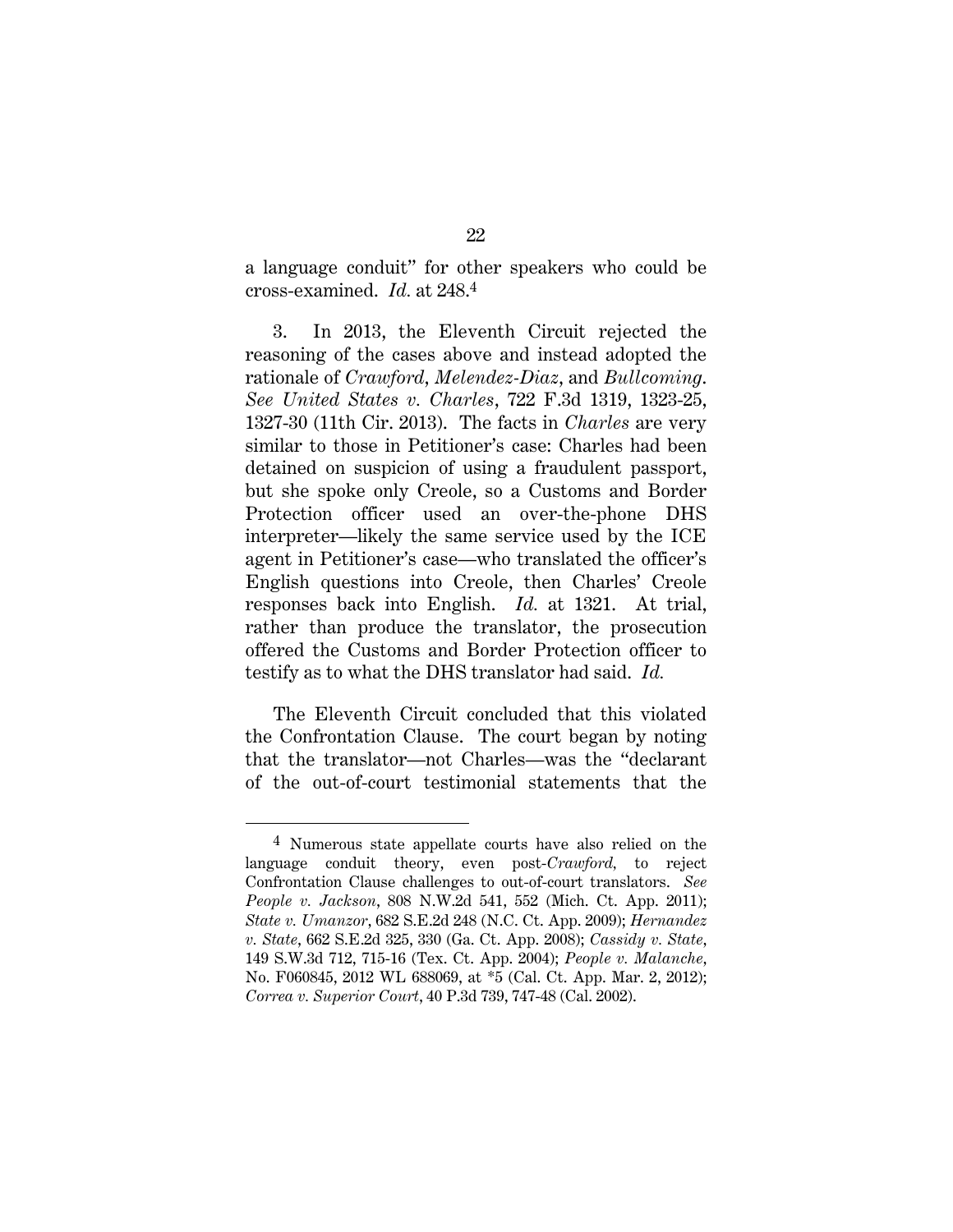government sought to admit." *Id.* at 1323. After all, the officer testified to what the translator had said in English—not what Charles had said in Creole. *Id.* at 1324.

The court then noted that the English translation and the underlying foreign statements are "not one and the same," because "[l]anguage interpretation … does not provide for a one-to-one correspondence between words or concepts in different languages." *Id.* (quotations omitted). Further, translations can be frustrated because of "differences in dialect and unfamiliarity of colloquial expressions." *Id.* Accordingly, "much of the information required to determine the speaker's meaning is not contained in the words of the speaker, but instead is supplied by the listener." *Id.* at 1325 (quotation marks omitted). Given that this Court had ruled in *Melendez-Diaz* and *Bullcoming* that even lab technicians must testify, "certainly the Confrontation Clause requires an interpreter of the concepts and nuances of language to be available for cross-examination." *Id.* at 1329.

Finally, *Charles* relied directly on "*Crawford* and the Supreme Court's post-*Crawford* jurisprudence" to reject the language conduit theory. *Id.* at 1327-29. The language conduit is based on hearsay evidence rules regarding reliability, which are "too narrow a test for protecting against Confrontation Clause violations. *Id.* at 1327.5

<sup>5</sup> The Maryland Court of Special Appeals recently issued a thorough opinion fully adopting *Charles*'s analysis and rejecting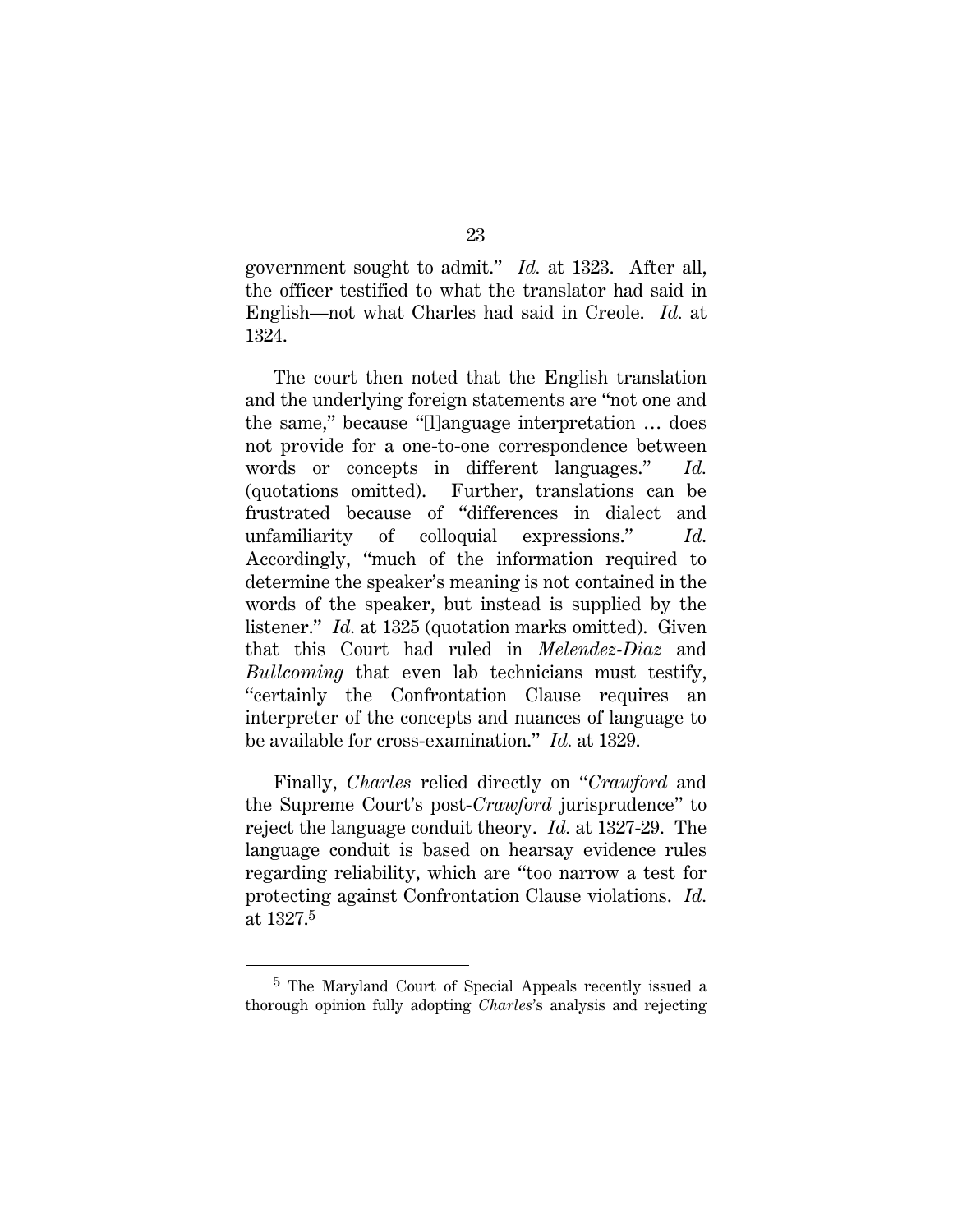4. The existing circuit split on this issue warrants this Court's review, as nothing will be gained by waiting for other circuits to weigh in. The district courts in the Fifth and Ninth Circuits alone account for over 70% of the occurrences nationwide where *in-court* interpreters are used—an excellent proxy for where prosecutors are most likely to introduce *out-of-court* translations.6

Further, the states constituting the Fourth, Fifth, Ninth, and Eleventh Circuits contain nearly 64% of the nation's residents who speak a language other than English at home,7 and account for 74% of the nation's cases involving immigration offenses—the most likely

6 *Interpreting: An Every-Day Event in Federal Courts*, The Third Branch: Newsletter of the Federal Courts (May 2011) (out of 349,442 nationwide "interpretation events" in federal district courts in fiscal year 2010, 124,847 occurred in Fifth Circuit and 123,623 occurred in Ninth Circuit).

the language conduit test. *See Taylor v. State*, No. 2686, \_\_\_ A.3d \_\_\_, 2016 WL 324902, at \*26 (Md. Ct. Spec. App. Jan. 27, 2016) ("[W]e can safely conclude that no court could adopt [the language conduit test] without abandoning or substantially undercutting *Crawford*, *Melendez-Diaz*, and *Bullcoming*."); *see id.* at \*19 ("[T]he Supreme Court … has already considered and rejected nearly all of the possible justifications for creating a confrontation exception for interpreters.").

<sup>7</sup> *See* U.S. Census Bureau, Detailed Languages Spoken at Home and Ability to Speak English for the Population Five Years and Over: 2009-2013 (2015), https://www.census.gov/data/tables/2013/demo/2009-2013-langtables.html (38,538,139 such individuals in those states, out of 60,361,574 nationwide).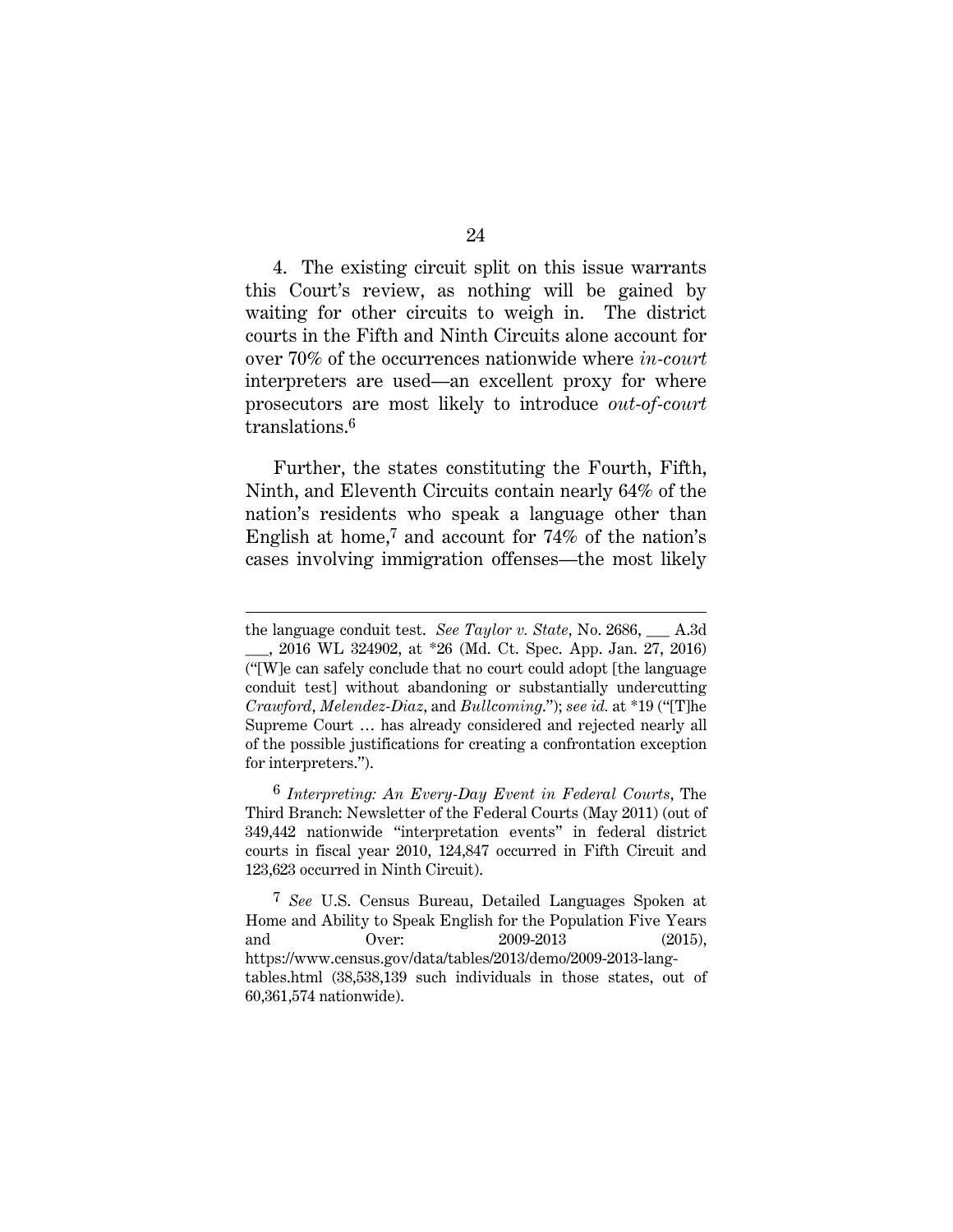cases where the government would seek to use out-ofcourt translations.8

Given these figures, there is no point in waiting for language-conduit rulings from places like the Third or Seventh Circuits, where the issue does not often arise. Plus, the circuits that adopted the language conduit theory pre-*Crawford* will be in the same situation as the Ninth Circuit in *Orm Hieng*: reluctantly bound by *stare decisis* to follow their prior precedent, despite its inconsistency with this Court's pronouncements. *See, e.g.*, *Koskerides*, 877 F.2d at 1135-36 (Second Circuit's pre-*Crawford* decision adopting language conduit test).

This Court should grant a writ of certiorari to resolve the acknowledged circuit split.

## II. The Language Conduit Test Is Inconsistent With *Crawford*, *Melendez-Diaz*, and *Bullcoming*.

The Court should grant the petition for the additional reason that the language conduit test is incompatible with this Court's decisions in *Crawford*, *Melendez-Diaz*, and *Bullcoming*.

l

<sup>8</sup> *See* U.S. Courts, Table D-3, U.S. District Courts, Criminal Judicial Business (2014), http://www.uscourts.gov/statistics/table/d-3/judicial-

business/2014/09/30 (in fiscal year 2014, cases in those three circuits accounted for 15,814 criminal defendants facing immigration offenses, out of 21,995 such defendants nationwide).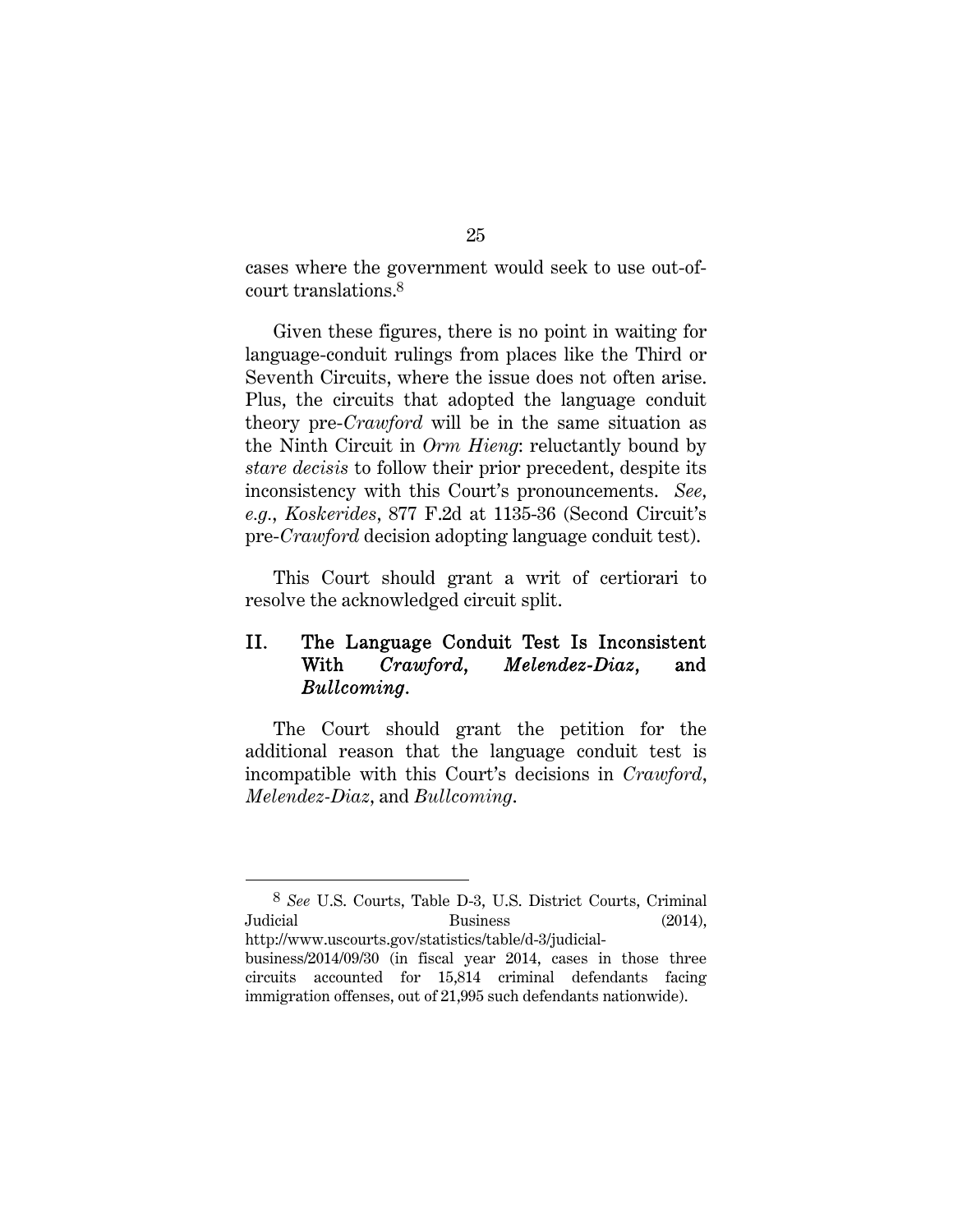1. The Confrontation Clause provides that "[i]n all criminal prosecutions, the accused shall enjoy the right . . . to be confronted with the witnesses against him." U.S. Const. amend. VI. This provision governs "the manner in which [the prosecution's] witnesses give testimony in criminal trials" and requires the prosecution to present "live testimony" from its witnesses "in court subject to adversarial testing." *Crawford*, 541 U.S. at 43. The Confrontation Clause forbids the prosecution from introducing "[t]estimonial statements of witnesses absent from trial," unless "the declarant is unavailable" *and* "the defendant has had a prior opportunity to cross-examine." *Id.* at 59.9

2. As a threshold matter, there should be "no debate that the statements of the interpreter as to what [Petitioner] said are 'testimonial,'" *Charles*, 722 F.3d at 1323, and thus directly implicate the Confrontation Clause rule announced in *Crawford*.

*First*, the translations must be attributed as the words of the DHS translator—not as those of Petitioner—because "much of the information required to determine the speaker's meaning is not contained in the words of the speaker, but instead is supplied by the" translator. *Charles*, 722 F.3d at 1325 (quotation marks omitted). After all, the government here introduced the DHS translator's English statements not Petitioner's Chinese statements. *See id.* at 1324.

l

<sup>9</sup> There is no dispute here that Petitioner had no prior opportunity to cross-examine the DHS translator, nor did the government ever allege the translator was "unavailable."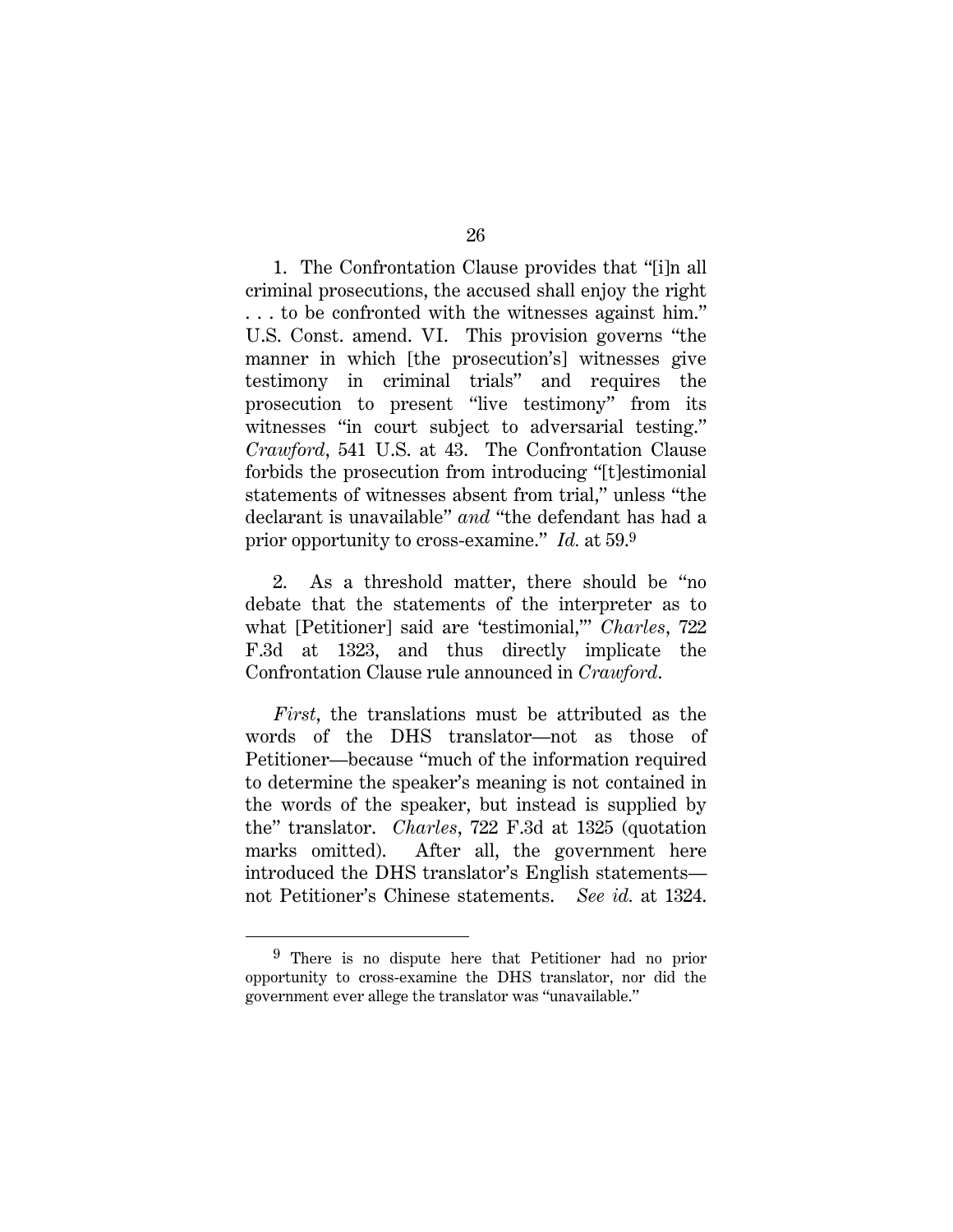In fact, it would be odd to attribute the English "confession" to Petitioner, who cannot even understand English. *See Taylor*, \_\_\_ A.3d \_\_\_, 2016 WL 324902, at \*25 ("[T]he language-conduit approach creates a legal fiction as to the identity of the speaker."). Accordingly, the DHS interpreter is the "witness who made the statement" against Petitioner. *Bullcoming*, 131 S. Ct. at 2713.

*Second*, the government conceded below that the translator "relayed testimonial statements and questions designed to elicit" further testimonial statements from Petitioner. United States' Response to Petition for Rehearing En Banc at 15. There should therefore be no dispute that the DHS translator's statements were testimonial. Indeed, those statements were formalized into a "confession" whose sole purpose was to establish Petitioner's guilt at trial—the paradigmatic testimonial statement. It was "entirely clear from the circumstances that the interrogation [of Petitioner] was part of an investigation into possibly criminal past conduct," *Davis v. Washington*, 547 U.S. 813, 829 (2006), which sought to establish "past events potentially relevant to later criminal prosecution," *id.* at 822. The translator's role during the interrogation was to collect statements that would be neatly compiled into the "confession." As this Court has noted, "[a] document created solely for an 'evidentiary purpose', … made in aid of a police investigation, ranks as testimonial." *Bullcoming*, 131 S. Ct. at 2717; *see Crawford*, 541 U.S. at 51-52 (listing formalized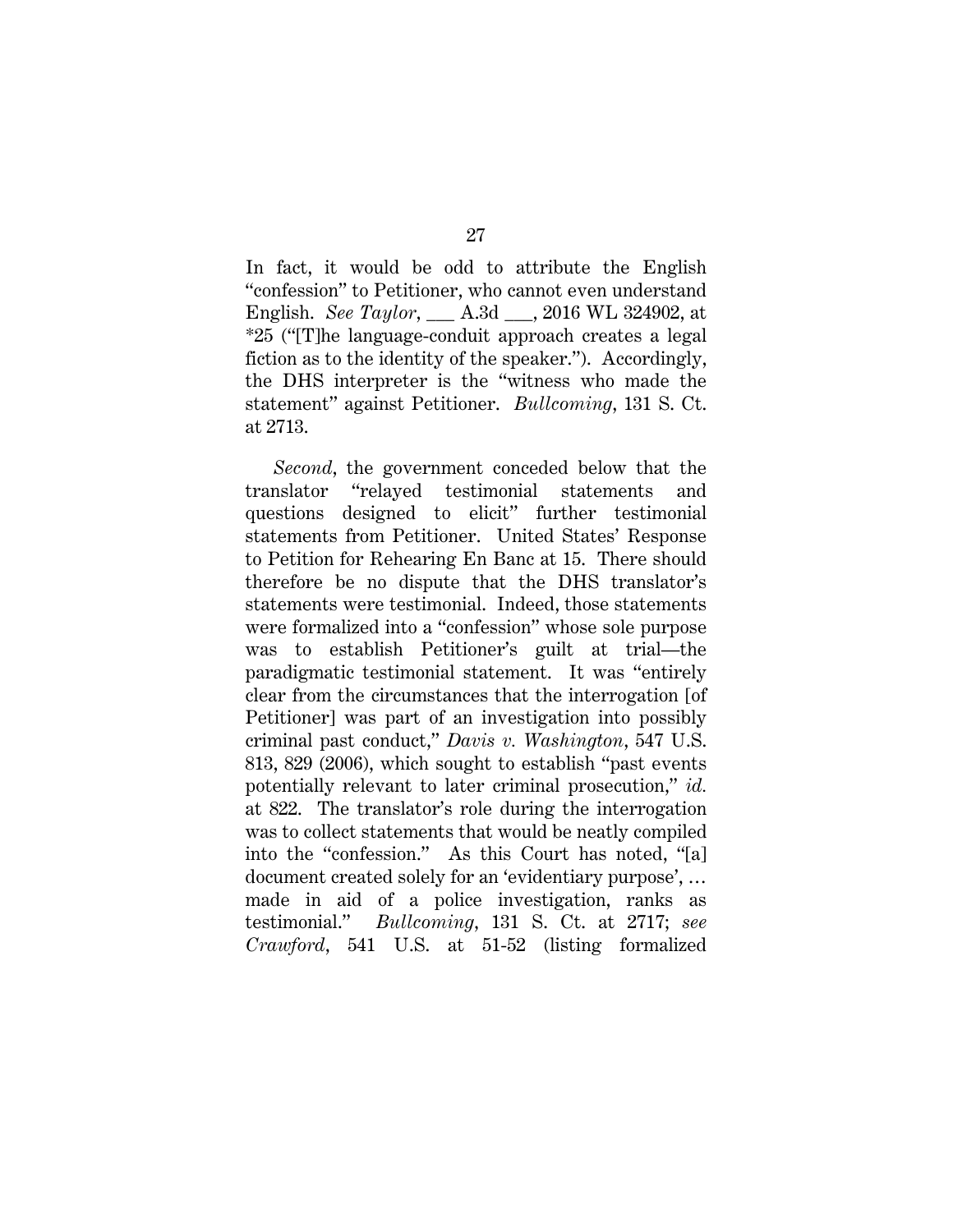"affidavits" and "confessions" as prime "testimonial" material).10

Accordingly, the DHS translation implicated the Confrontation Clause, and thus the DHS translator should have been made available.

3. Because the translation was testimonial, the courts below erred in allowing the translation to be used without requiring the government to call the translator.

The language conduit theory originates in the "reliability" standard announced in *Roberts*, which held that out-of-court statements offered against a defendant were admissible so long as they bore "indicia of reliability," 448 U.S. at 65-66. *See Crawford*, 541 U.S. at 53-54, 59.11 Like *Roberts*, the language conduit test "allows a jury to hear evidence, untested by the adversary process, based on a mere judicial determination of reliability." *Id.* at 62 . For example, the test requires the court to inquire into "whether the interpreter had any motive to mislead or distort," and to analyze "the interpreter's qualifications and language skill." Pet. App. 12a.

l

<sup>10</sup> Further, it is irrelevant that the DHS translator may not be considered a "conventional" witness. *Melendez-Diaz*, 557 U.S. at 315-16.

<sup>11</sup> In fact, in ruling on Petitioner's objection here, the district court expressly—and repeatedly—relied on *Roberts*. Pet. App. 20a; C.A.E. 245.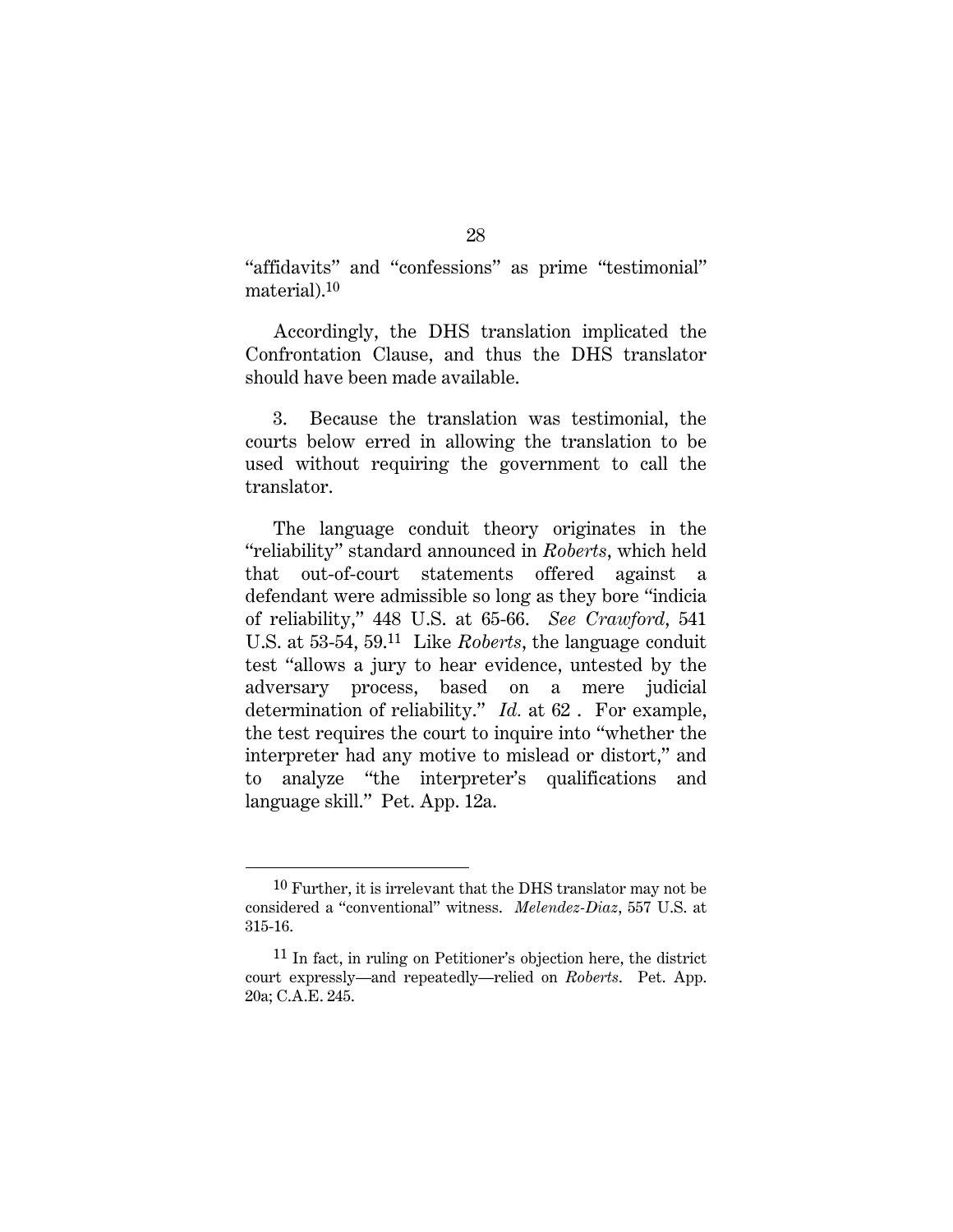But the language conduit's focus on having a judge determine reliability is misplaced. *Crawford* expressly rejected *Roberts*' reliability test because reliability is "an amorphous, if not entirely subjective, concept" that yields "unpredictable and inconsistent application" by the courts. 541 U.S. at 63, 66. Reliability must be assessed by a jury after viewing in-person confrontation and cross-examination at trial—rather than by written statements reviewed "in private by judicial officers." *Id.* at 43.

The Confrontation Clause therefore provides a procedural protection that applies *regardless of whether a judge thinks the evidence is reliable.* The procedural right cannot be disregarded simply because the trial court believes it is unnecessary in a particular instance. *Crawford*, 541 U.S. at 61. "Dispensing with confrontation because testimony is obviously reliable is akin to dispensing with jury trial because a defendant is obviously guilty." *Melendez-Diaz*, 557 U.S. at 317-18 (quotation marks omitted).

The government conceded below (as it must) that the language conduit test "turns in part on the [judge's determination of the] reliability of the translation." United States' Response to Petition for Rehearing En Banc at 13. That alone should be enough to conclude that the test is incompatible with the Confrontation Clause and should be rejected. But the government insists that the test's references to reliability are designed "only to determine whether" the translated statements are attributable to the defendant in the first place. *Id.* That makes little sense. If the language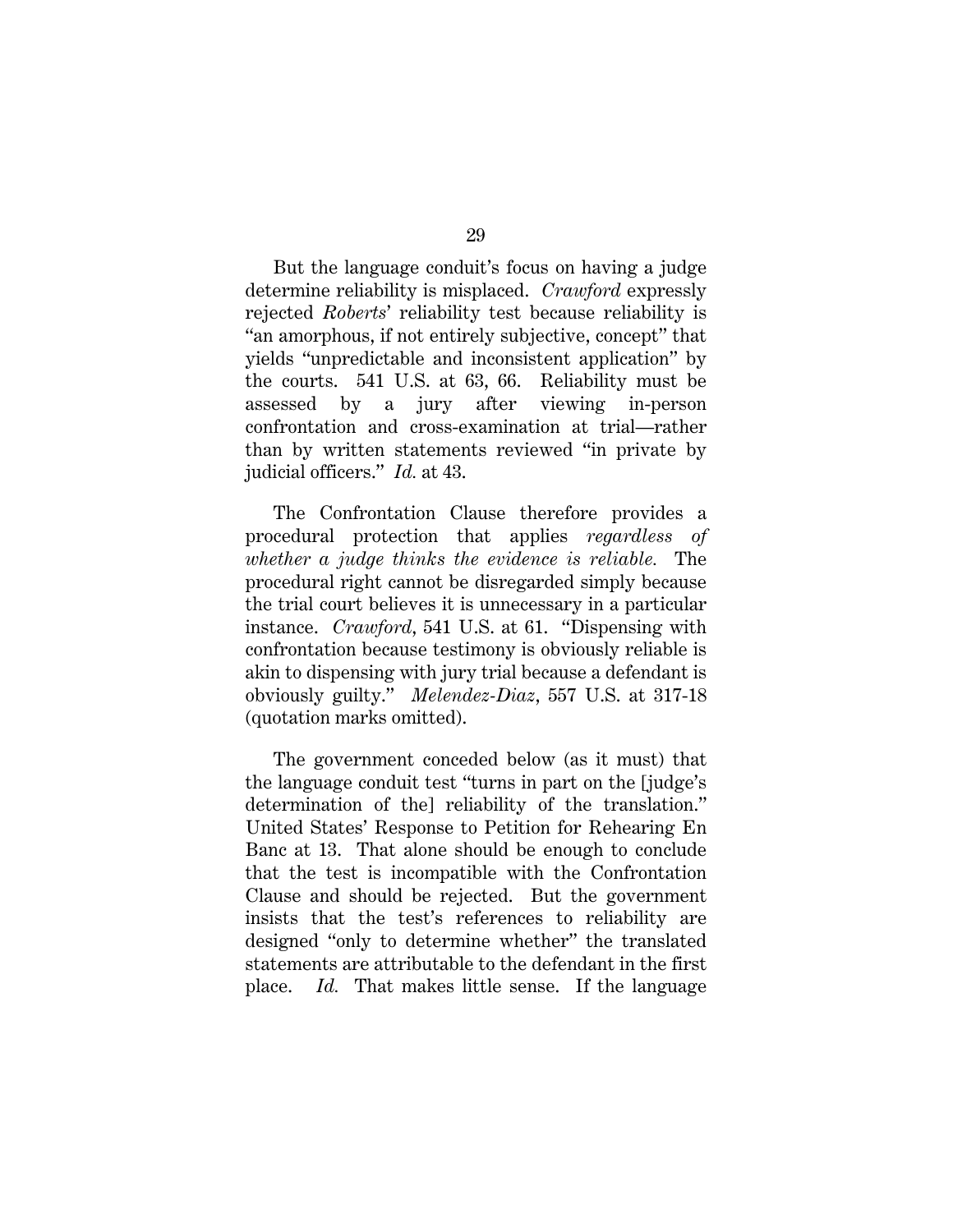conduit test were designed to determine whether the translator speaks for the defendant, then it would turn exclusively on questions of agency—not reliability. The reliability of a translation says absolutely nothing about whether it should be attributed to the defendant.<sup>12</sup>

4. Not only is the language conduit theory based on an outdated legal test, but it also circumvents the most basic *purpose* of the Confrontation Clause: to ensure that the reliability of evidence is determined by "testing in the crucible of cross-examination." *Crawford*, 541 U.S. at 61. That is precisely why the "Sixth Amendment does not permit the prosecution to prove its case via *ex parte* out-of-court affidavits." *Melendez-Diaz*, 557 U.S. at 329. But by allowing the prosecution to introduce highly subjective, formal statements made by an out-of-court declarant, without any opportunity for cross-examination by Petitioner, the language conduit test runs afoul of the principles this Court announced in *Crawford* and repeatedly affirmed over the last decade.

*Crawford* held that the primary purpose of the Confrontation Clause was to redress the civil-law mode of criminal procedure that used unsworn declarations as evidence of guilt, without ever allowing confrontation or cross-examination of the declarants. 541 U.S. at 50. The language conduit theory allows, and

l

<sup>12</sup> Further, as *Charles* held, even assuming that a translator is the defendant's agent, there are still Confrontation Clause concerns because translation is such an inexact science that it would be unfair to attribute the translator's statements as the defendant's own. 722 F.3d at 1324-25.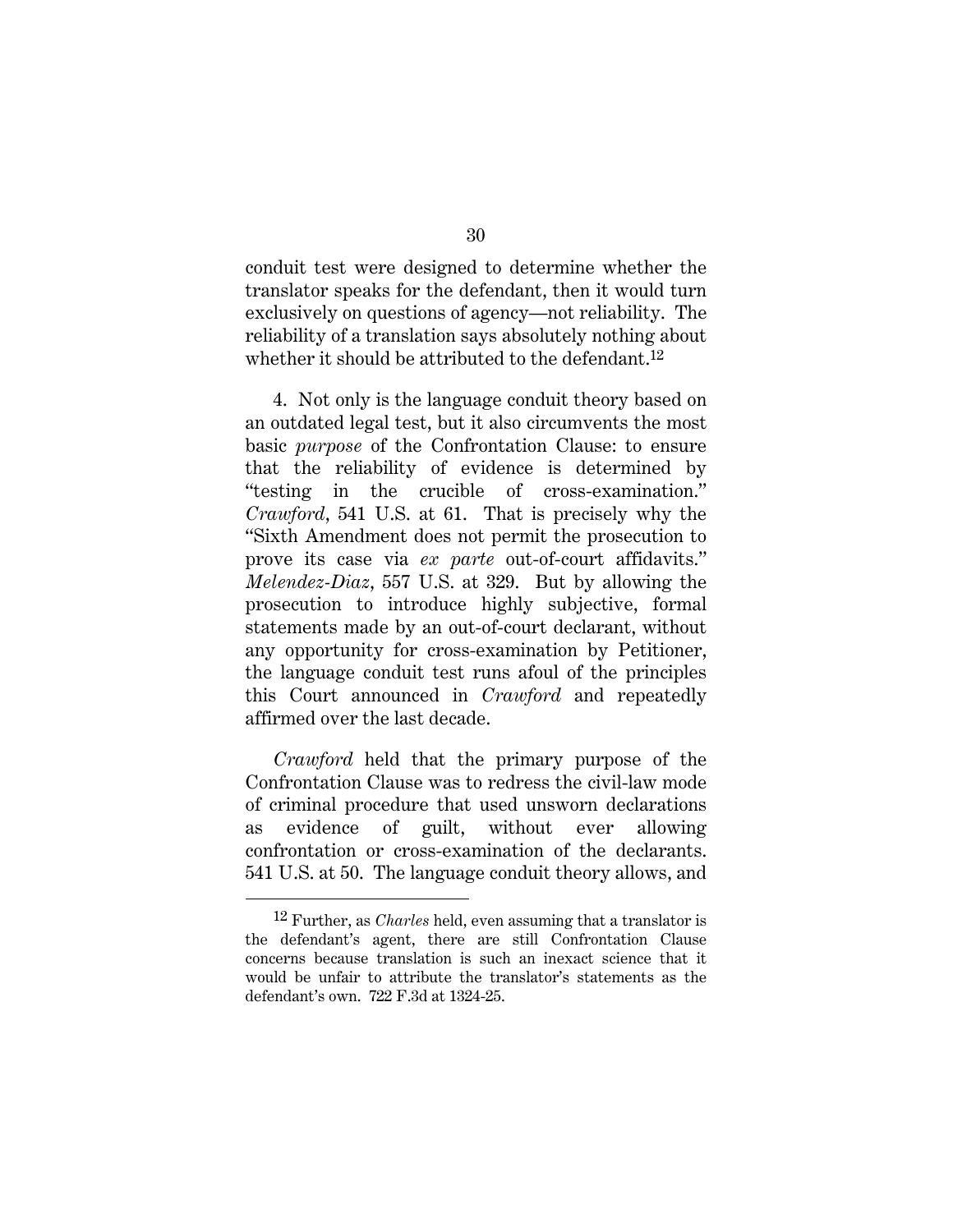even encourages, precisely that same problem to occur, as shown by Petitioner's ordeal here. The prosecution's case turned on an out-of-court, unsworn statement provided by a faceless government employee whom the government refused to provide for confrontation. In that way, this case is even worse than *Crawford* itself, where at least the out-of-court conversation had been audio recorded so the jury could hear it, and the testimonial statements were made by someone who was not a government employee. *Id.* at 38.

The Confrontation Clause concerns are also stronger here than in *Melendez-Diaz* or *Bullcoming*. *See Charles*, 722 F.3d at 1329-30. In those cases, this Court held that the government must produce for trial the lab technicians who had prepared machinegenerated lab test results. *Melendez-Diaz*, 557 U.S. at 317-18; *Bullcoming*, 131 S. Ct. at 2715. Even though such evidence *seemed reliable*, this Court still held that the original technician "who made the certification" *not a surrogate*—must be made available for confrontation. 131 S. Ct. at 2710; 557 U.S. at 317-18. Here, not only was the critical translation introduced via a surrogate (the ICE agent), but the missing witness (the DHS translator) would have been questioned about the inherently subjective nature of her translations, rather than the relatively cut-and-dry chemical analyses in *Melendez-Diaz* and *Bullcoming*. *See Charles*, 722 F.3d at 1329-30. As the government conceded below, translations are often difficult because "there are so many different dialects of a specific language." C.A.E. 469; *see also Charles*, 722 F.3d at 1324. "It is generally accepted that translation of any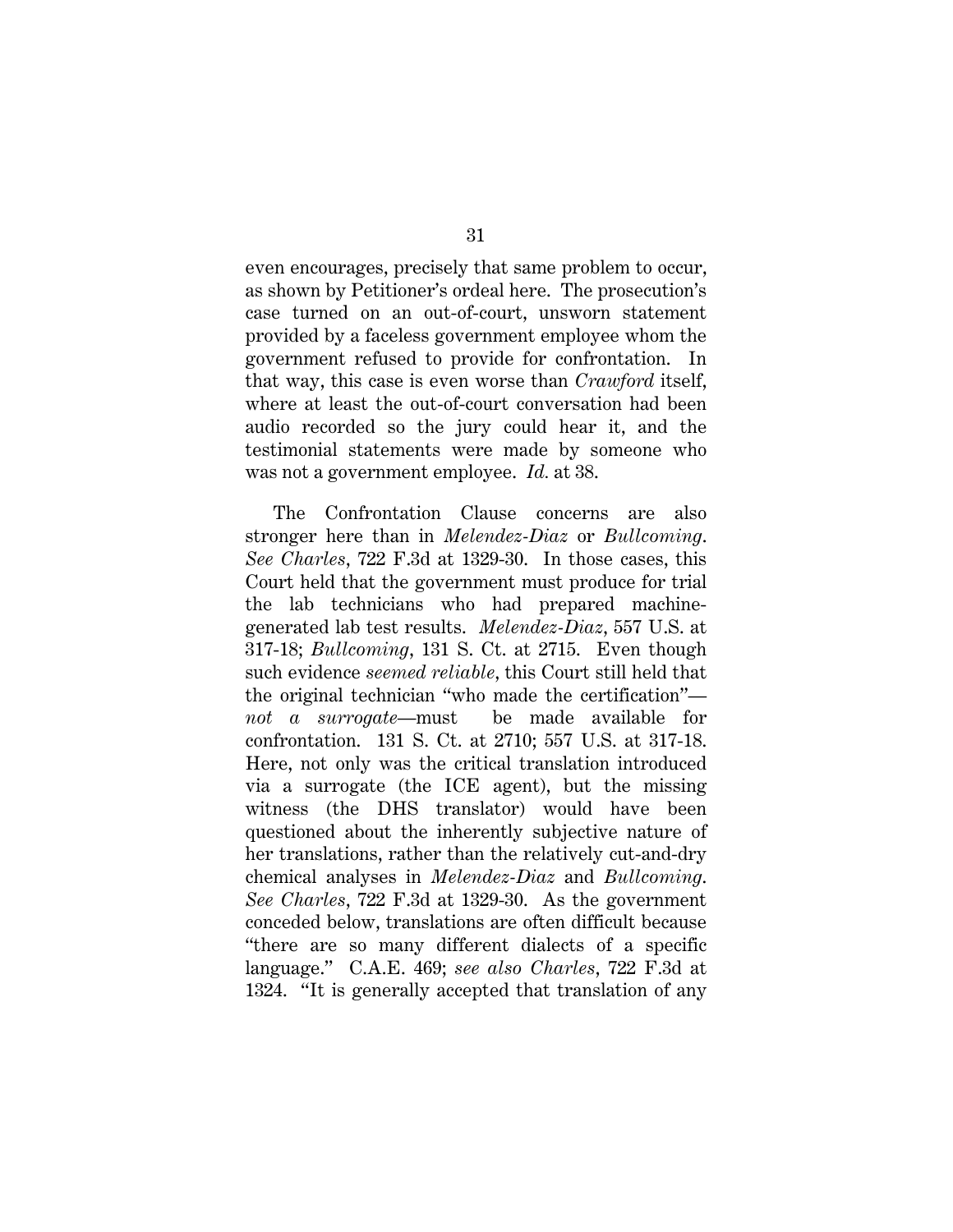kind … involves some measure of approximation" that is, a translator often conveys only the speaker's "meta-meaning," rather than a verbatim transliteration.13 The "idea of any sort of literal or 'word-for-word' translation [is] untenable."14 Crossexamination is the perfect tool by which to test the reliability of the translation; judicial determinations based on the cold record are constitutionally inadequate.

*Bullcoming*'s rationale also defeats the language conduit's basic assumption that a translator is protected from confrontation because she is a "mere scrivener" or "conduit" for the underlying speaker's own words. Not only is that theory wrong as a matter of linguistics, as discussed above, but it is also irrelevant as a matter of law. In *Bullcoming*, the government argued that the lab analyst did not have to be called, because he was merely recording what a machine had reported. 131 S. Ct. at 2713. This Court rejected that argument, concluding that even if the analyst were a mere scrivener with unquestioned accuracy, the government would still have to make him available for confrontation. *See id.* at 2715. The case is

<sup>13</sup> Hans J. Vermeer, *Translation Today: Old and New Problems*, Mary Snell Hornby, Franz Pöchhacker, and Klaus Kaindl, eds., 2 *Translation Studies: An Interdiscipline* 3, 11 (1994).

<sup>14</sup> Michèle Kaiser-Cooke, Translatorial Expertise: A Cross-Cultural Phenomenon from an Inter-Disciplinary Perspective, *in* Mary Snell Hornby, Franz Pöchhacker, and Klaus Kaindl, eds., 2 Translation Studies: An Interdiscipline 135, 138 (John Benjamins 1994).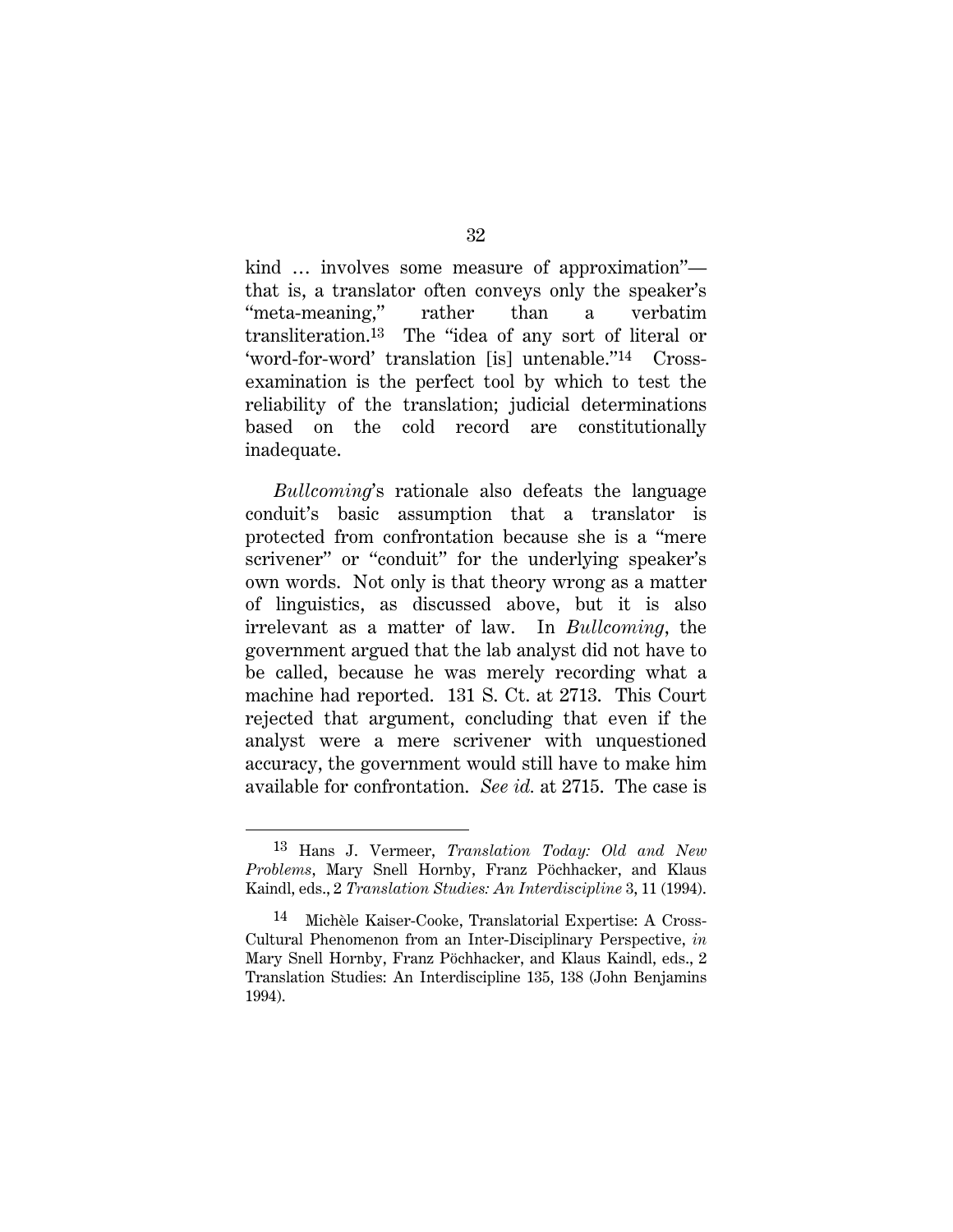even clearer with a translator, who absolutely must make subjective, independent judgment calls. "Treating the [interrogating] officer as a 'surrogate' for the interpreter, a much less suitable substitute than the expert testifying in *Bullcoming*, does not satisfy [Petitioner's] constitutionally protected right to crossexamination of the interpreter." *Charles*, 722 F.3d at 1330.

The use of out-of-court translations therefore presents Confrontation Clause concerns at least as strong as those presented in *Crawford*, *Melendez-Diaz*, or *Bullcoming*.

6. By relieving the government of its burden to produce the translator, the language conduit test deprived Petitioner of all four procedural safeguards that the Confrontation Clause protects: (a) crossexamination; (b) testimony under oath; (c) the jury's opportunity to observe the translator's "demeanor"; and (d) the face-to-face presence of the translator as she testifies against Petitioner. *Maryland v. Craig*, 497 U.S. 836, 845-46 (1990).

The most important of these protections, of course, is cross-examination, which this Court has called the "greatest legal engine ever invented for the discovery of truth." *California v. Green*, 399 U.S. 149, 158 (1970) (quotation marks omitted). Cross-examination enables a defendant to attack the credibility of a witness by probing his personal history, experience, sensory perceptions, and motives, as well as providing the jury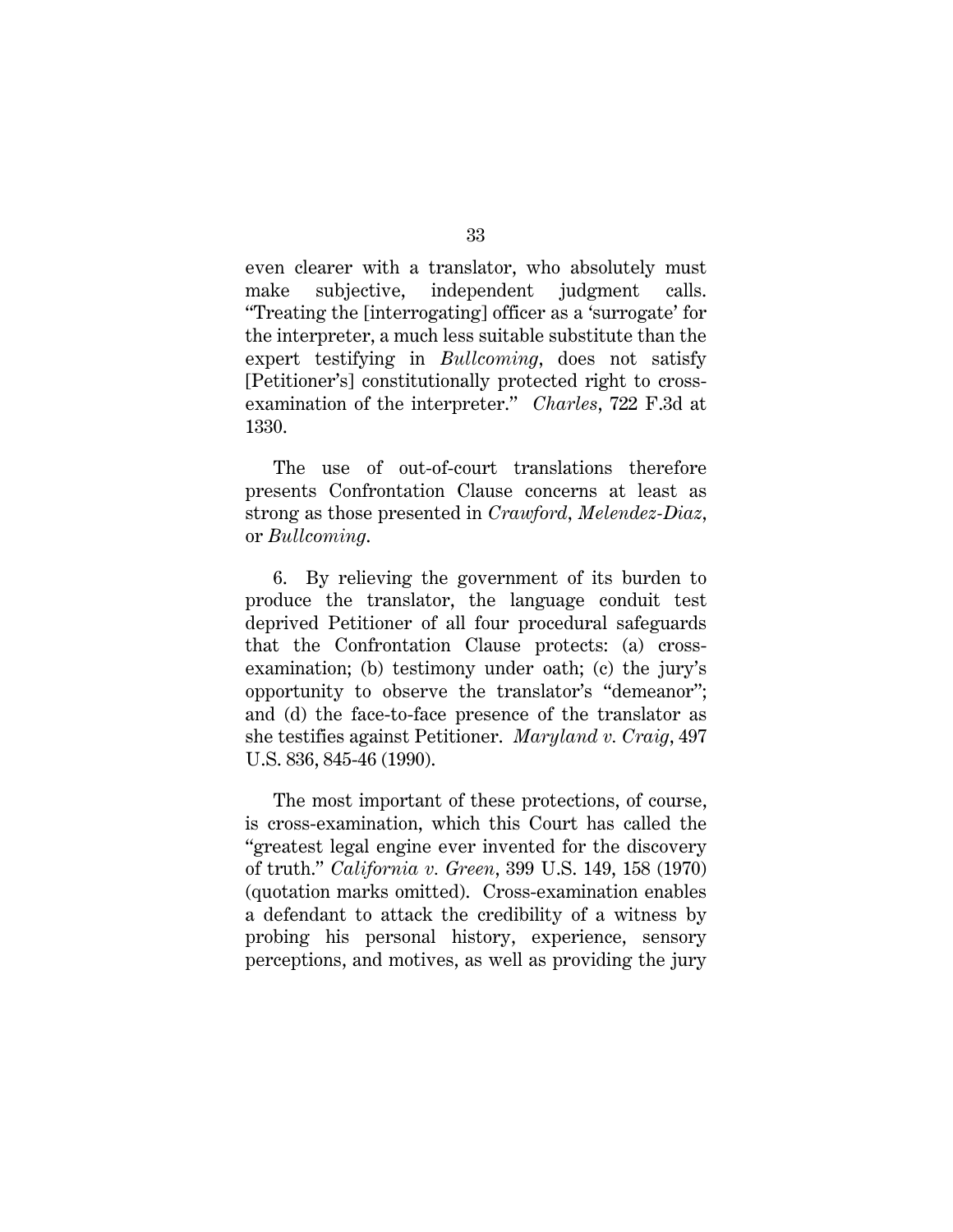a fuller picture of events. *See Davis v. Alaska*, 415 U.S. 308, 316 (1974).

It goes without saying that Petitioner could never test the recollection or challenge inconsistent statements or perceptions of a witness who never testified. Defense counsel could not question the DHS translator about seemingly minor word variations—like "forged" versus "copied"—that could have significant legal implications. Pet. App. 12a-13a. Nor could counsel cross-examine the translator about her experience, her error rate, her state of mind during the translation, her background, her schooling, or even the acoustics during the translation process. C.A.E. 495-96; *see* Administrative Office of the U.S. Courts, *Federal Court Interpreter Orientation Manual and Glossary* 23 (2014), http://www.uscourts.gov/file/federal-courtinterpreter-orientation-manualpdf-0 ("Concentrated listening is crucial for an exact rendering of the original message."); *Melendez-Diaz*, 557 U.S. at 321 (a declarant's "honesty, proficiency, and methodology" are "the features commonly in focus in … crossexamination"). Instead, all the jury saw was a written "confession" that seemed to have no flaws or doubts, and defense counsel for Petitioner was left to try and cross-examine the ICE agent, who was an altogether inadequate substitute because he admitted he was completely dependent on the DHS translator. *See Bullcoming*, 131 S. Ct. at 2715-16 (noting the critical importance of being able to cross examine the lab analyst who actually made the certification, rather than a surrogate).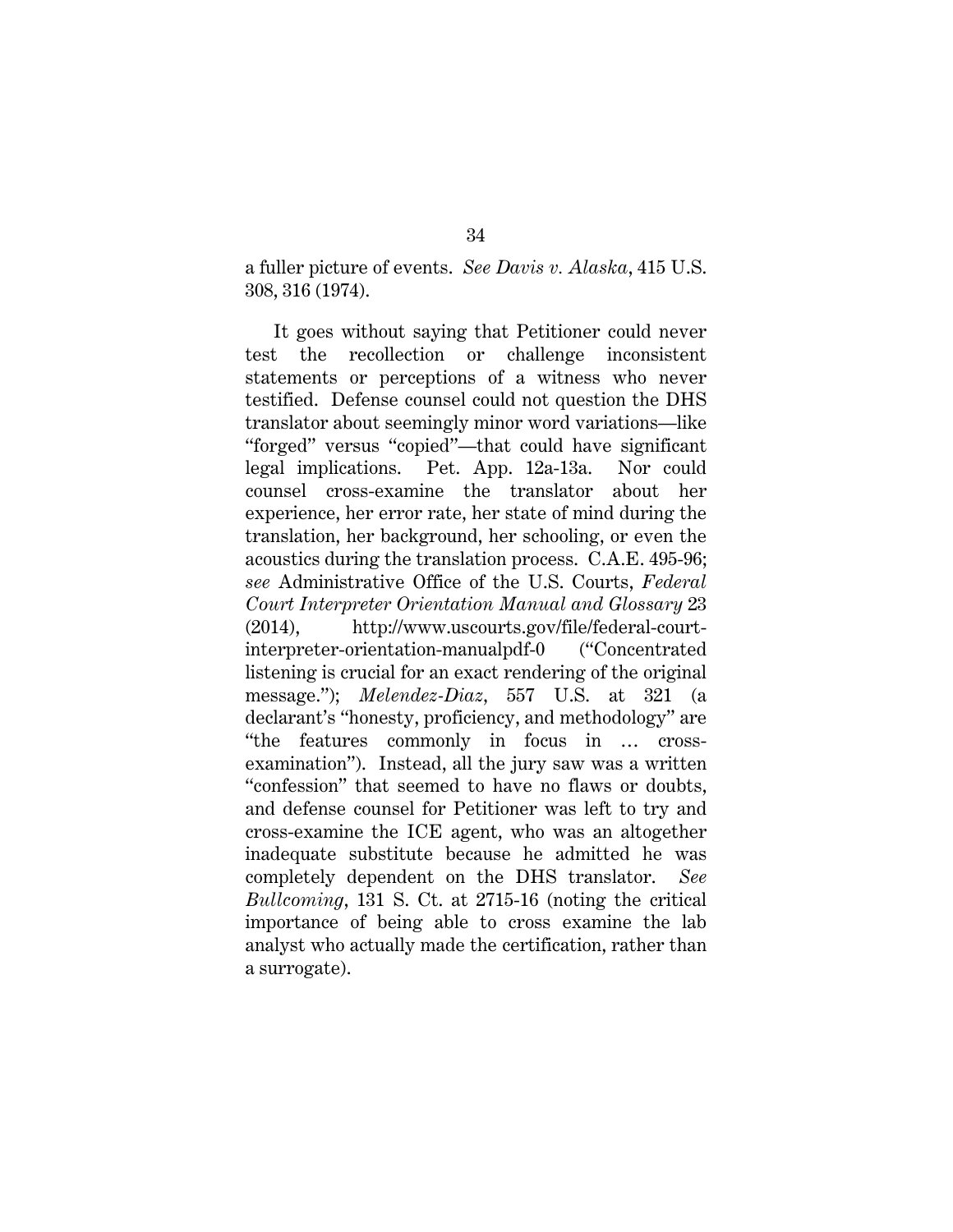Cross-examination of the DHS translator was also critical because Petitioner had no other way of credibly refuting the translation. The translation session was not recorded, even though the ICE agent had the ability to do so. Thus, unlike in *Melendez-Diaz* and *Bullcoming*, there was no "source material" that could be re-translated (or retested) and then presented to the jury by a different witness who was willing to be crossexamined. *See Bullcoming*, 131 S. Ct. at 2718 (noting that the original blood sample was retained and could "be retested by other analysts").

In addition to cross-examination, the Confrontation Clause requires a witness to provide testimony under oath and via face-to-face testimony, thereby "impressing [the witness] with the seriousness of the matter and guarding against the lie by the possibility of a penalty for perjury," *Craig*, 497 U.S. at 845-46 (quotation marks omitted); *Coy v. Iowa*, 487 U.S. 1012, 1017 (1988), and thereby also allowing the jury to view the witness's demeanor, *Craig*, 497 U.S. at 846. Judicial review of a translator's resume and out-of-court affidavit swearing to accuracy is not an adequate substitution for a statement made in-person, under oath, in front of a jury. *Crawford*, 541 U.S. at 52 n.3. There is "something deep in human nature that regards face-to-face confrontation between accused and accuser as 'essential to a fair trial.'" *Coy*, 487 U.S. at 1017. But here, neither Petitioner nor the jury (nor even the trial judge) ever saw the DHS translator—and therefore could never judge her seriousness and demeanor.

35

\* \* \*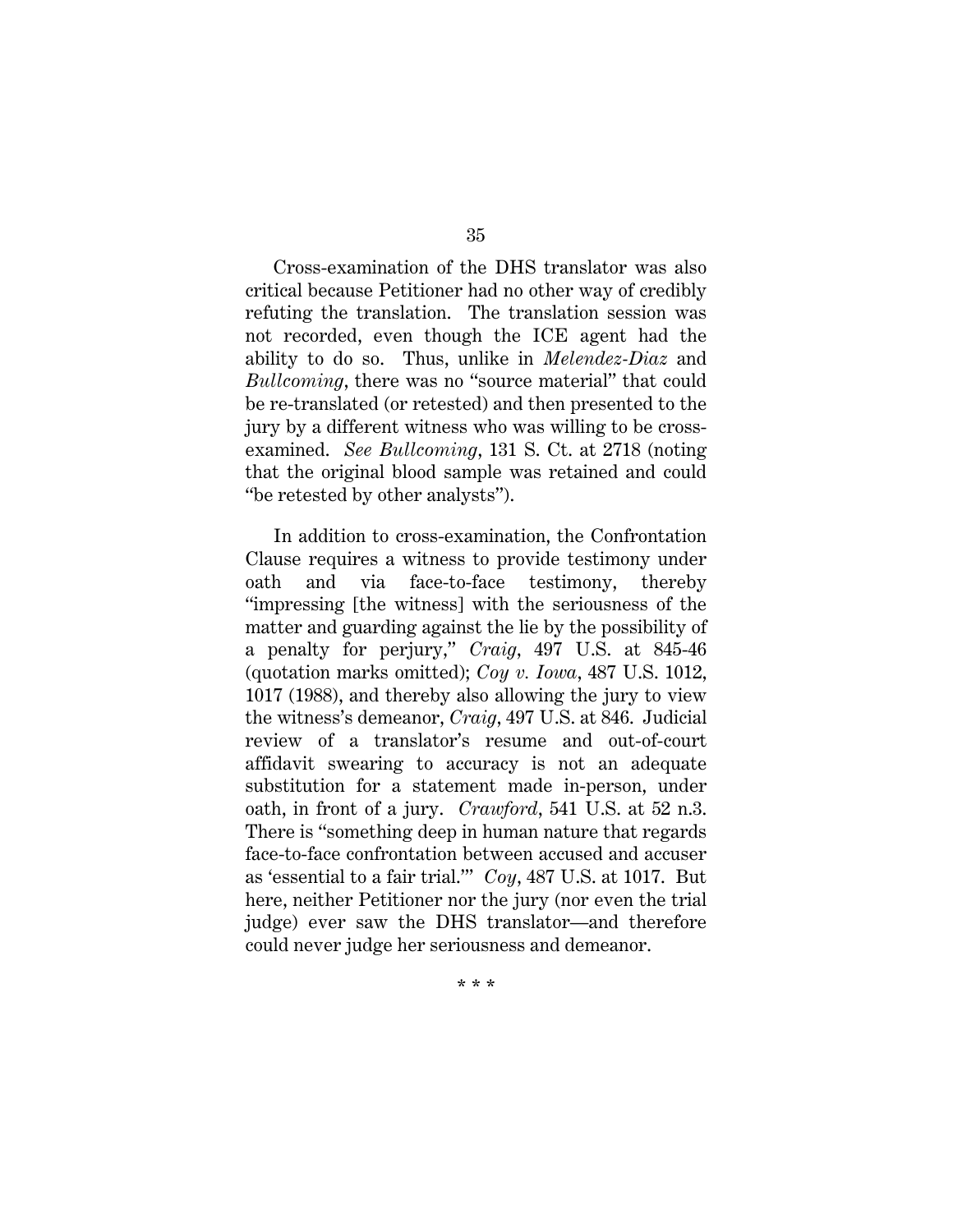At Petitioner's trial, the prosecutor candidly said, "Would it be ideal for the Government to bring the[] [translator] in? Yes. Clearly." C.A.E. 247. But producing the translator was not just "ideal"—it was constitutionally required by this Court's decisions in *Crawford*, *Melendez-Diaz*, and *Bullcoming*.

This Court should adopt the Eleventh Circuit's rationale and provide the *coup de grace* to the language conduit test, because there is no such thing as a "translator exception" to the Confrontation Clause. *See Bullcoming*, 131 S. Ct. at 2713 (noting the Court's refusal to provide a "'forensic evidence' exception" to the Confrontation Clause).

## III. This Case Is The Perfect Vehicle To Resolve The Circuit Split.

For a number of reasons, Petitioner's case presents the ideal opportunity through which to resolve this important constitutional issue.

*First*, Petitioner has preserved her Confrontation Clause claim at every stage of litigation, including at the district court, where she vigorously argued both before and during trial that the DHS translator must be made available for confrontation pursuant to *Crawford*. C.A.E. 245, 478, 490, 529; Pet. App. 20a. Petitioner renewed her argument at the Ninth Circuit and also in her *en banc* brief.

*Second,* the DHS translator's statements here were critical to the government's prosecution. In fact, the government conceded this at the Ninth Circuit. In its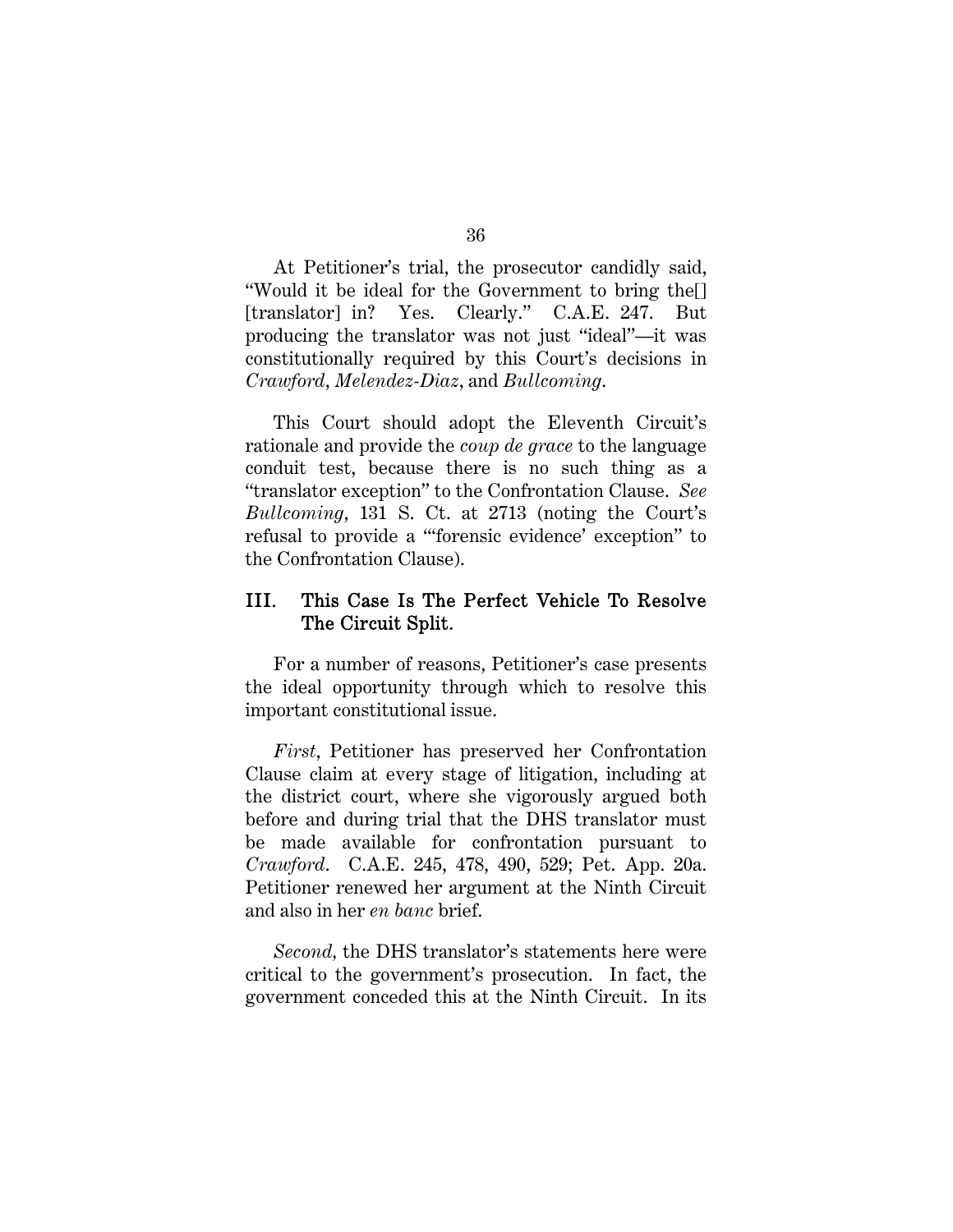merits brief, the government switched the order of issues and addressed the Confrontation Clause argument first: "*The United States starts with this [language conduit] issue precisely because this piece of evidence was so important to its case.*" Ninth Circuit Answering Br. for the United States at 21 n.7 (emphasis added); *see also Crawford*, 541 U.S. at 67 (finding it especially noteworthy that the prosecutor referred to the out-of-court statement as "damning evidence" against the petitioner). The government's concession confirms that the violation here could not possibly be considered harmless, unlike in other cases that nominally raised this issue. *See* Br. for the United States in Opposition at 16, *Santa Cruz v. United States*, No. 12-6807 (arguing harmless error).15

*Third*, the translator here was a DHS employee located almost 8,000 miles away—someone whom Petitioner did not know. By contrast, the ICE officer interrogating Petitioner said that he had previously worked with the DHS translators at least 75 times in the past, including with the specific DHS translator

l

<sup>15</sup> Relatedly, the defense's ability to question the translator was especially important here because Petitioner's primary defense was her level of *mens rea*. C.A.E. 249. The government had to show that Petitioner's violation was "willful." Pet. App. 6a. Even a slight mistranslation or miscommunication could convert an innocuous term into one with a significantly negative implication for *mens rea*—such as the translator's statement that Petitioner admitted that her acts were "wrong," as opposed to simply being "incorrect." C.A.E. 48; *see, e.g.*, *Keeney v. Tamayo-Reyes*, 504 U.S. 1, 13 (1992) (O'Connor, J., dissenting) (noting critical error of out-of-court interpreter who had "translated 'manslaughter' only as 'less than murder'").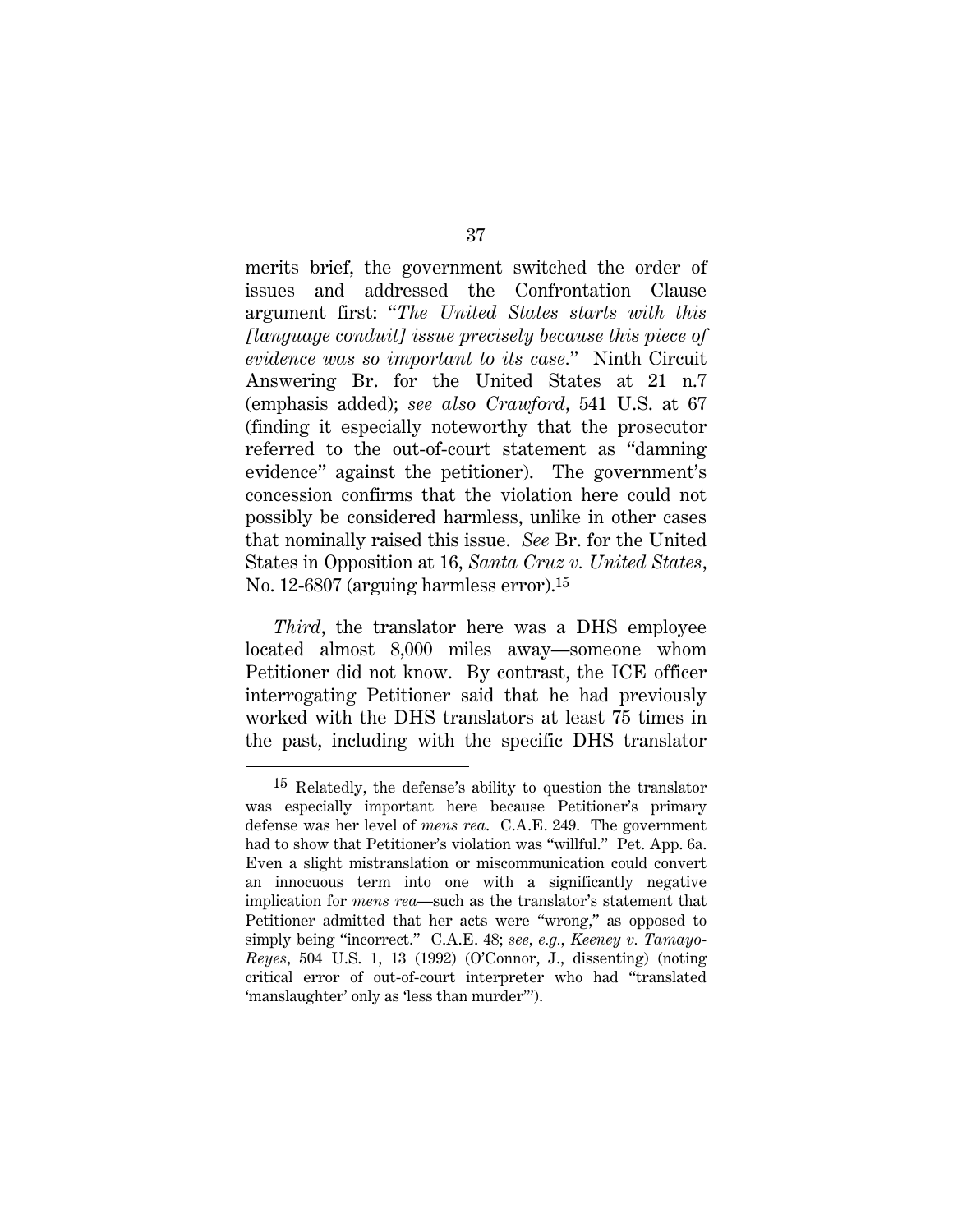who provided statements against Petitioner. C.A.E. 523. It is especially concerning for the government to use the out-of-court statements of *one of its own employees* against Petitioner, all the while refusing to allow Petitioner to confront the government accuser. As this Court noted in *Melendez-Diaz*, witnesses whose jobs depend on providing statements to law enforcement "may feel pressure—or have an incentive—to alter the evidence in a manner favorable to the prosecution." 557 U.S. at 318.

*Fourth*, in response to several prior petitions raising the language conduit theory, the government opposed certiorari on the grounds that there was no circuit split. *See* Br. for United States in Opp. at 17, *Santacruz*, No. 12-6807 (arguing lack of split); Br. for the United States in Opposition at 10, *Budha v. United States*, No. 12-7148 (same). After *Charles*, that argument obviously holds no water: the government itself has conceded there is a circuit split on this issue. *See* United States' Response to Petition for Rehearing En Banc at 12.

This case thus presents an excellent vehicle for this Court to resolve a recurring and important issue on which the circuits are split.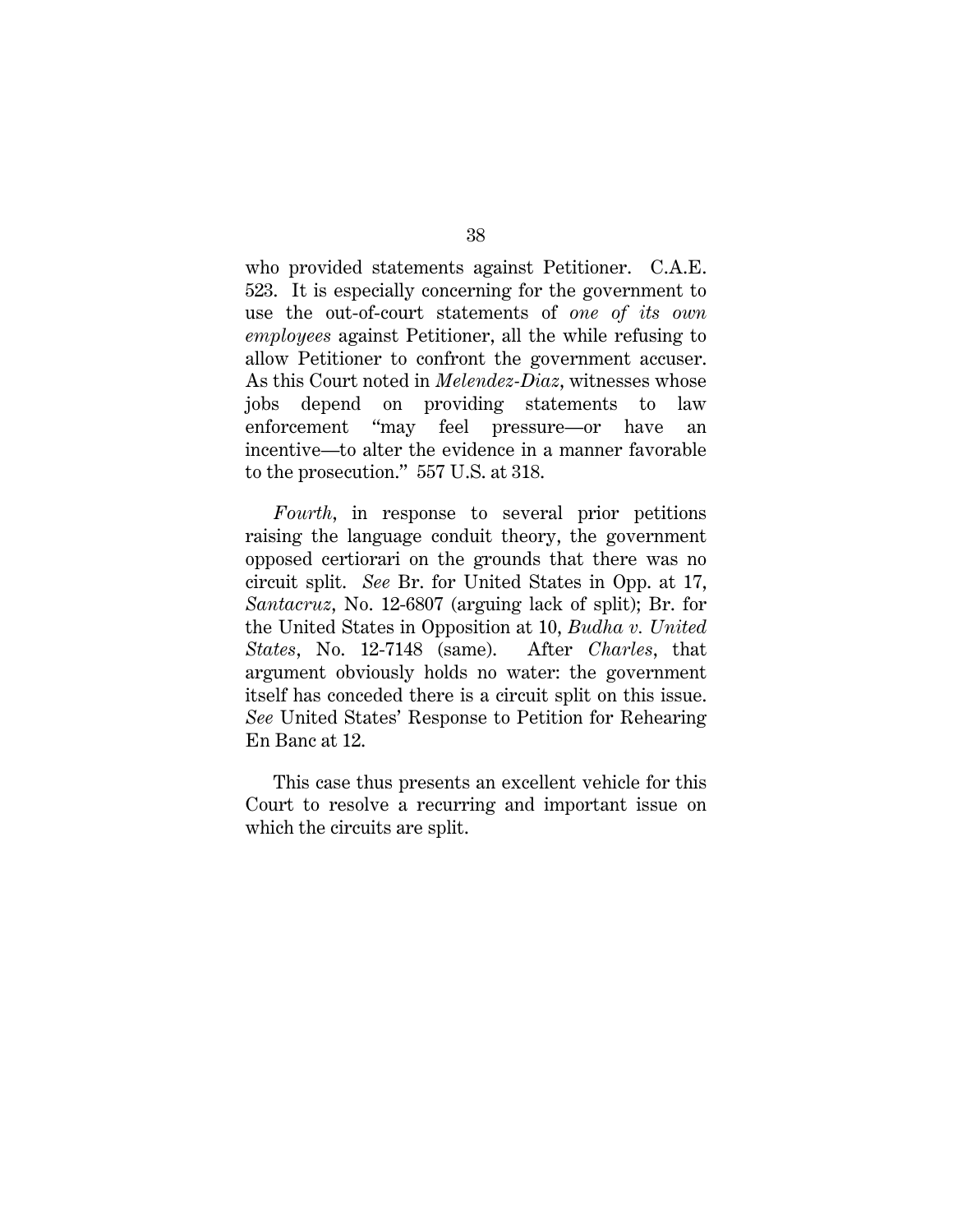## **CONCLUSION**

The petition for a writ of certiorari should be granted.

Respectfully submitted,

DAVID BANES O'CONNOR, BERMAN, DOTTS & BANES P.O. Box 501969 Saipan, MP 96950-1969 LINDSAY C. HARRISON JARED O. FREEDMAN R. TRENT MCCOTTER\* JENNER & BLOCK LLP 1099 New York Ave. N.W. Washington, DC 20001 (202) 637-6333 tmccotter@jenner.com

\* *Counsel of Record*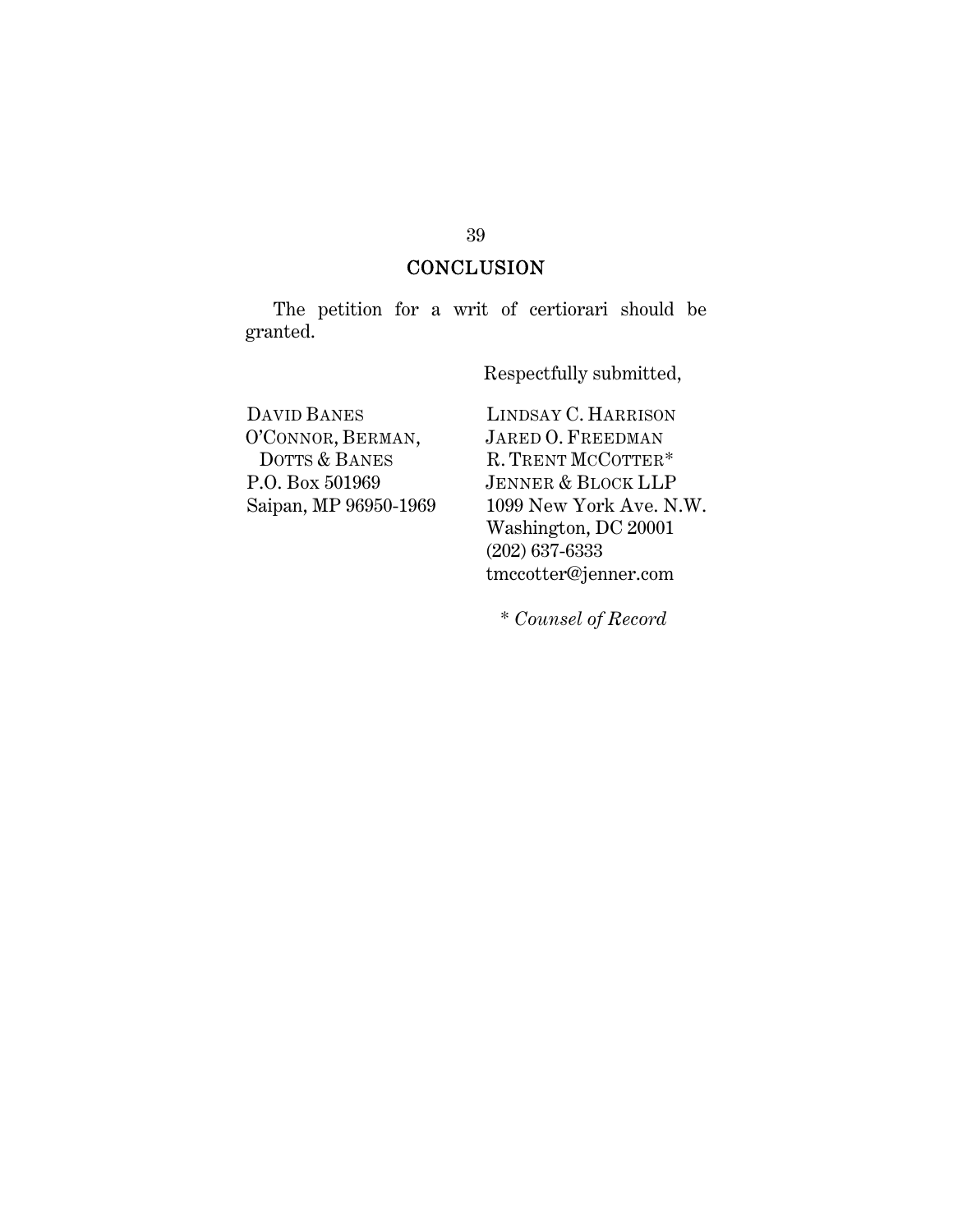## 1a

## Appendix A

### UNITED STATES COURT OF APPEALS FOR THE NINTH CIRCUIT

UNITED STATES OF AMERICA, No. 12-10576 *Plaintiff-Appellee*,

D.C. No.

RVM-2

v. 1:12-cr-00009-

AIFANG YE,

*Defendant-Appellant*. ORDER AND

 AMENDED OPINION

Appeal from the District Court for the Northern Mariana Islands Ramona V. Manglona, Chief District Judge, Presiding

Argued and Submitted February 19, 2015—Honolulu, Hawaii

> Filed July 10, 2015 Amended December 10, 2015

Before: Richard R. Clifton, N. Randy Smith, and Michelle T. Friedland, Circuit Judges.

> Order; Opinion by Judge Friedland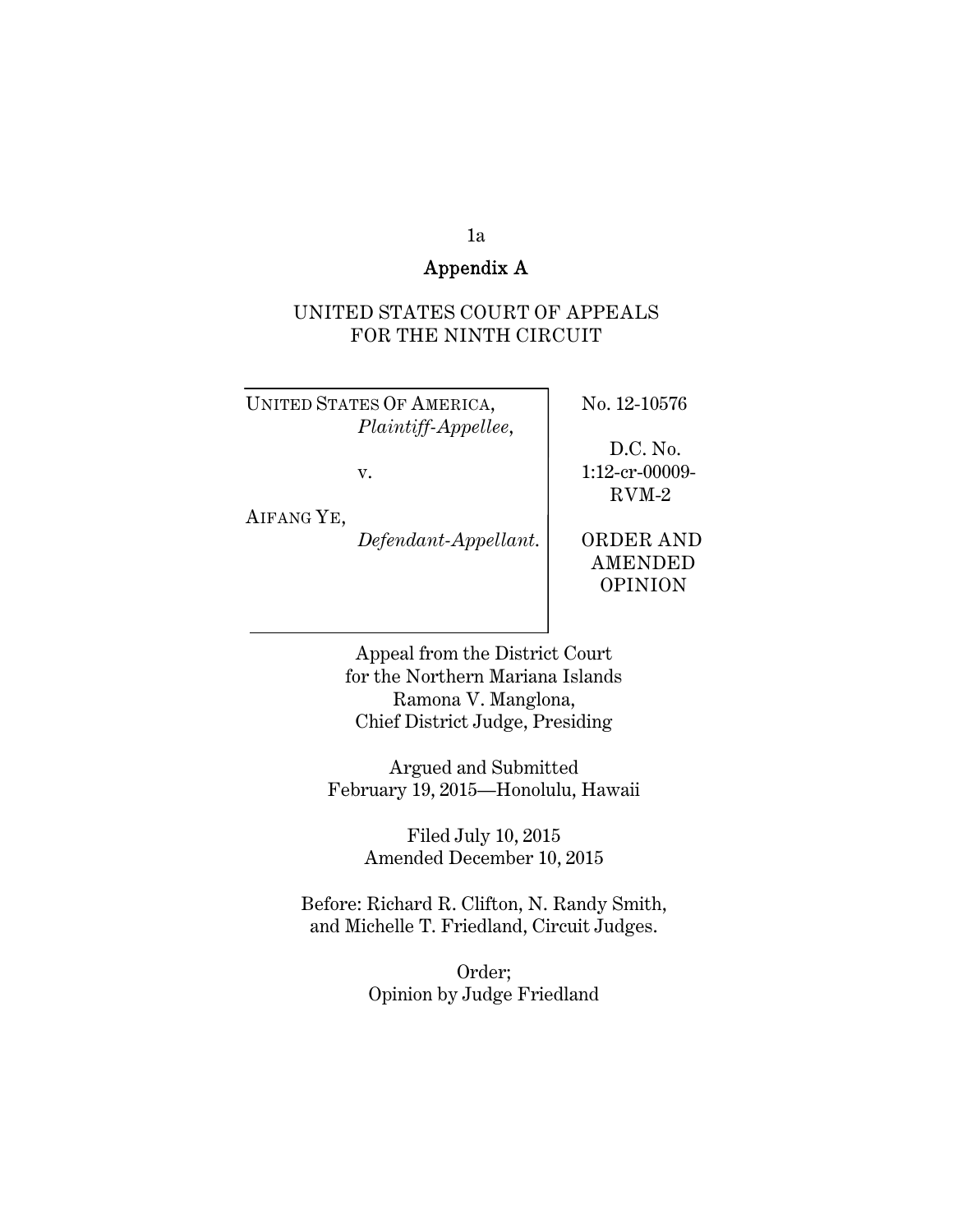#### ORDER

The opinion filed July 10, 2015, appearing at 792 F.3d 1164, is hereby amended as follows:

The language of footnote 2 is added to the opinion:

Ye is correct that in *Bryan v. United States,* 524 U.S. 184, 118 S. Ct. 1939, 141 L.Ed.2d 197 (1998), the Supreme Court interpreted "willfully" to mean "undertaken with a bad purpose," *id.* at 191, 118 S. Ct. 1939, and "with knowledge that [the defendant's] conduct was unlawful," *id.* at 192, 118 S. Ct. 1939 (quoting *Ratzlaf v. United States,* 510 U.S. 135, 137, 114 S. Ct. 655, 126 L.Ed.2d 615 (1994)). At the same time, however, the Court acknowledged that "[t]he word 'willfully' is sometimes said to be 'a word of many meanings' whose construction is often dependent on the context in which it appears." *Id.* at 191, 118 S. Ct. 1939 (quoting *Spies v. United States,* 317 U.S. 492, 497, 63 S. Ct. 364, 87 L.Ed. 418 (1943)). Given this equivocation, we do not understand *Bryan* to have overruled *Browder,* which specifically defined willfully in the context of § 1542. Neither do we understand the Supreme Court's mention of § 1542 in *Safeco Insurance Company of America v. Burr,* 551 U.S. 47, 60, 127 S. Ct. 2201, 167 L.Ed.2d 1045 (2007), to have overruled *Browder.* Although *Safeco* instructed that "in the criminal law 'willfully' *typically* narrows the otherwise sufficient intent, making the government prove something extra," *id.* (emphasis added), "typically" does not mean always. The Supreme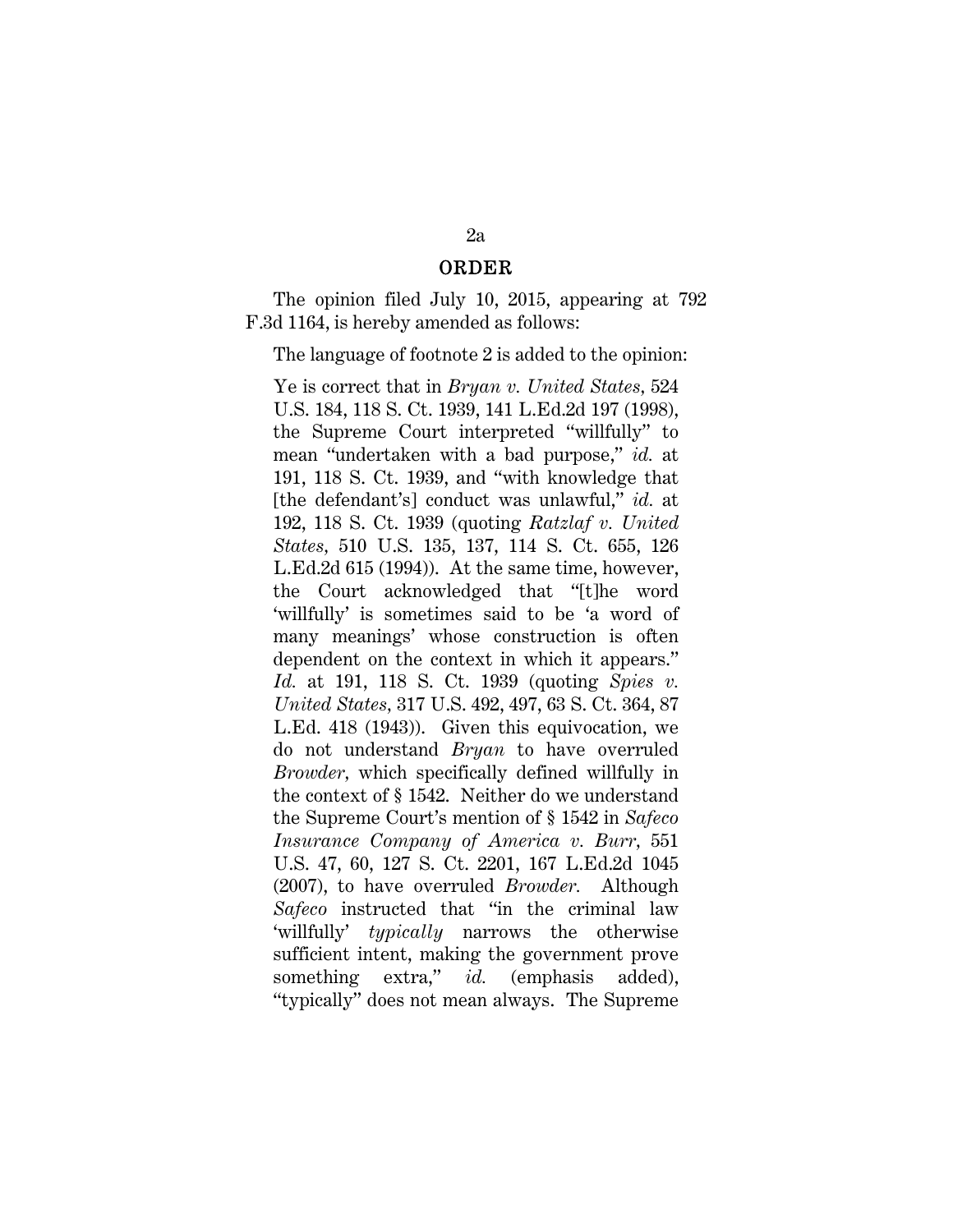Court has instructed that "[i]f a precedent of this Court has direct application in a case, yet appears to rest on reasons rejected in some other line of decisions, the Court of Appeals should follow the case which directly controls, leaving to this Court the prerogative of overruling its own decisions." *Rodriguez de Quijas v. Shearson/Am. Exp., Inc.,* 490 U.S. 477, 484, 109 S. Ct. 1917, 104 L.Ed.2d 526 (1989). Because *Browder*'s interpretation of § 1542 directly applies here, that instruction controls.

With this amendment, the panel has unanimously voted to deny appellant's petition for rehearing and petition for rehearing en banc. The full court has been advised of the petition for rehearing en banc, and no judge has requested a vote on whether to rehear the matter en banc. Fed. R. App. P. 35. The petitions for rehearing and rehearing en banc are DENIED. Further petitions for rehearing and rehearing en banc shall not be entertained.

#### OPINION

#### FRIEDLAND, Circuit Judge:

Following a jury trial, Aifang Ye appeals her convictions relating to the provision of false information on a passport application. She argues that the district court's jury instructions erroneously failed to condition her convictions on a finding that she intended to violate the passport laws. We hold that the crimes for which Ye was convicted are not specific intent crimes, so her challenges to the jury instructions fail. Ye's additional argument that the government's failure to call certain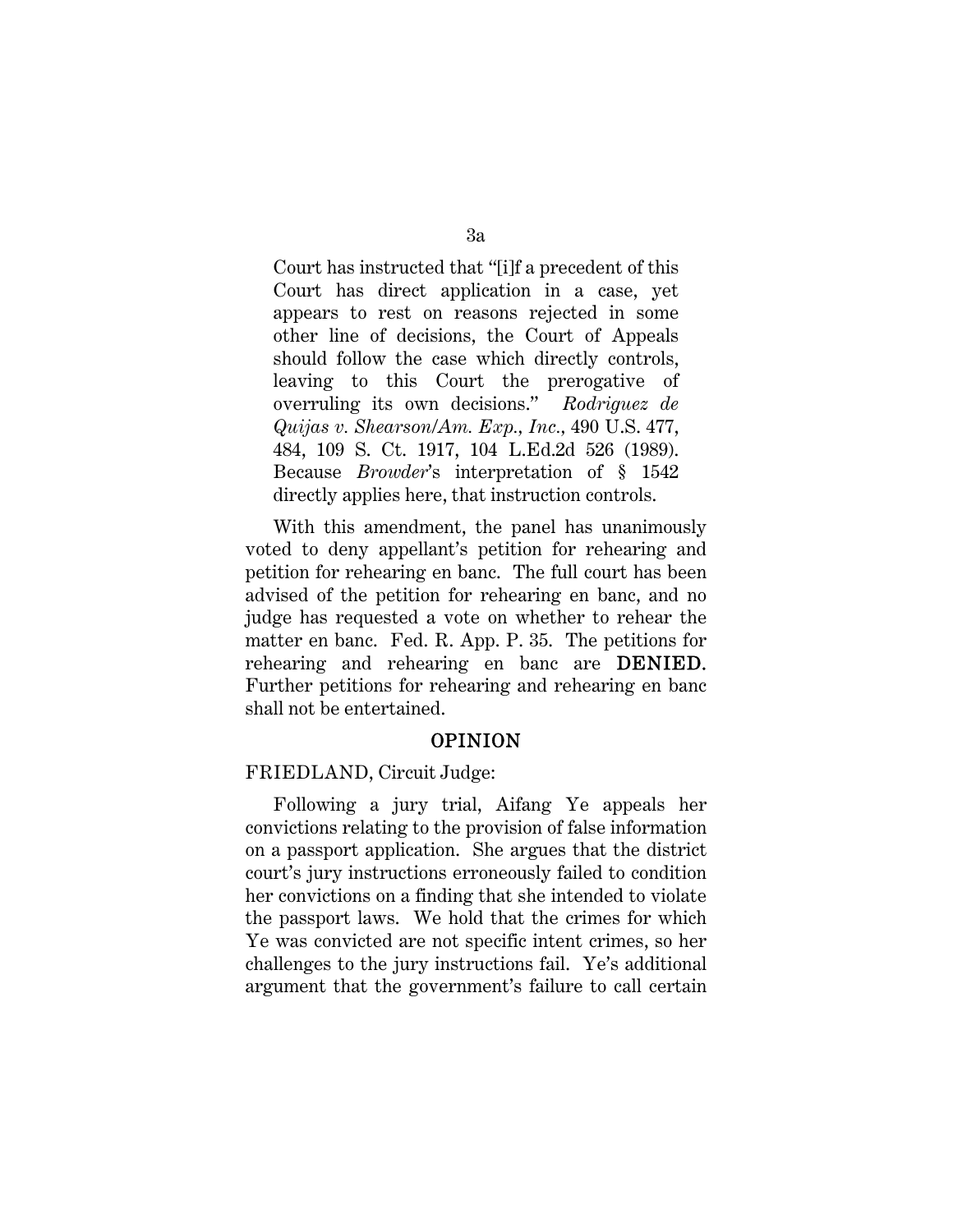translators as witnesses at trial violated her rights under the Confrontation Clause is foreclosed by precedent. We therefore affirm.

#### I. Background

Aifang Ye and her husband, Xigao Cheng, both Chinese citizens, traveled from China to Saipan in September 2011. Ye's tourist visa permitted her to stay until October 2011. Xigao returned to China in September, but Ye, who was pregnant with their second child, overstayed her visa. In February 2012, Ye gave birth to her daughter, Jessie, in Saipan. Jessie's place of birth makes her a U.S. citizen entitled to a U.S. passport.

Parents of a U.S. citizen child under age 16 may obtain a U.S. passport for the child if both parents apply in person at the passport office. Alternatively, the application may be executed by only one of the parents if that parent shows a notarized statement or affidavit from the absent parent consenting to the issuance of the passport.  $22$  C.F.R.  $\S 51.28(a)(3)(i)$ .

Ye and her husband wished to obtain a U.S. passport for Jessie but, because drawing attention to the birth of a second child might have created difficulties for them at home, Ye did not want to have her husband seek a notarized statement. On the advice of Kaiqi Lin, whom Ye had hired to provide translation and document preparation services, her husband instead gave his passport to his brother Zhenyan Cheng, who would be traveling to Saipan. Zhenyan then traveled to Saipan, bringing his brother's passport with him to Saipan.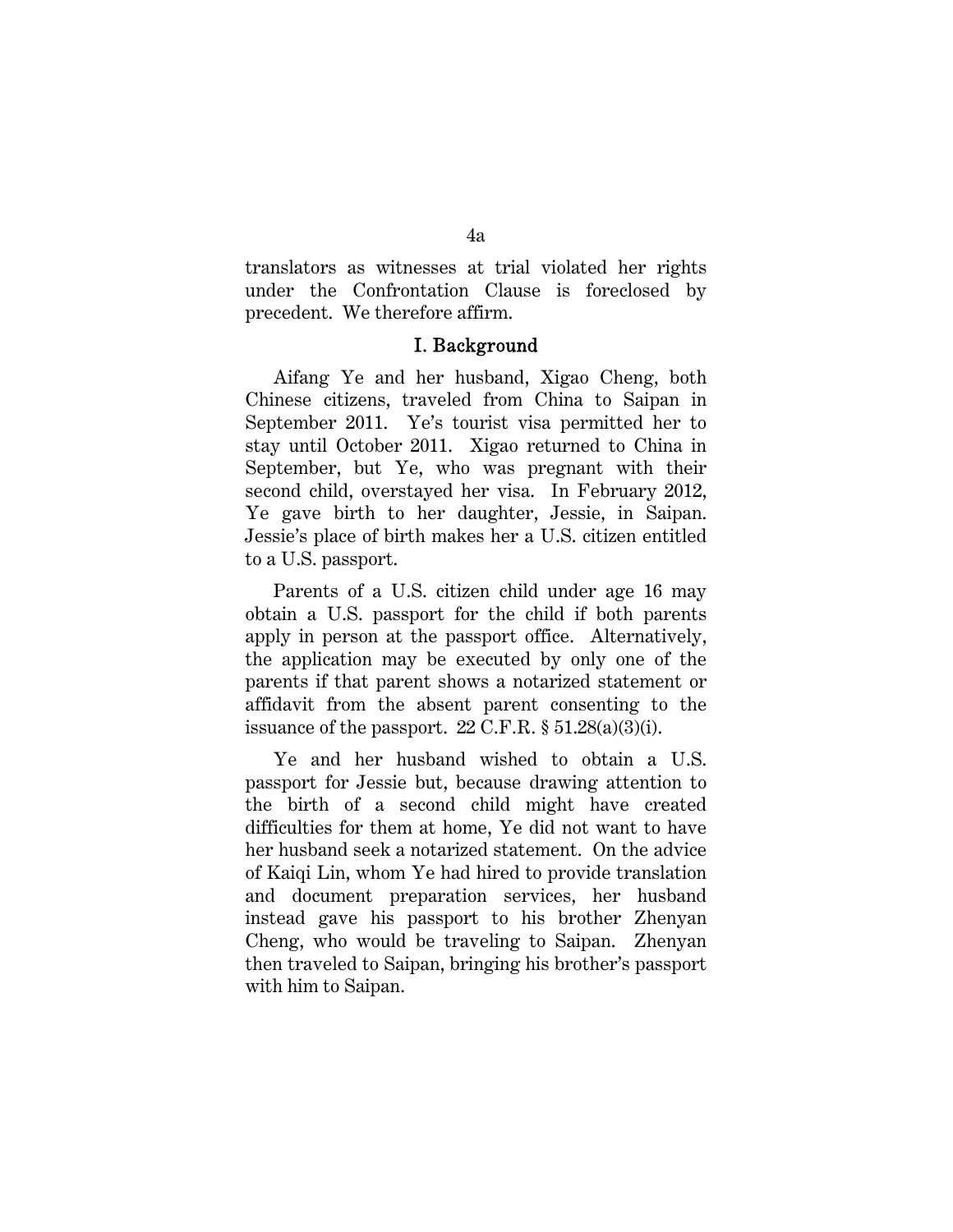Lin drove Ye and Zhenyan to the passport office in Saipan. Zhenyan presented the passport office employee with his brother's passport, without showing his own passport or a power of attorney from his brother. Ye signed the application as Jessie's mother and Zhenyan signed as Jessie's father, using his brother's name.

Unfortunately for Ye, the Department of Homeland Security ("DHS") had Lin under surveillance that day. After Ye, Zhenyan, and Lin left the passport office, a DHS agent approached Lin in his car and saw two Chinese passports on the passenger seat—Ye's and her husband's. Lin provided the passports to the DHS agent at his request. The agent confirmed that Zhenyan had not had his own passport with him at the passport office.

Zhenyan later was arrested and gave a statement to a DHS agent using the U.S. Citizenship and Immigration Services ("USCIS") "Language Line" for translation assistance. The next day, Ye voluntarily came to the DHS office and provided her own statement using the USCIS Language Line.

Ye then cooperated with the government in its investigation of Lin by placing a recorded phone call to him. Despite Ye's cooperation, both Ye and Zhenyan were indicted. Zhenyan was charged with violating 18 U.S.C. § 1542, which prohibits providing false information in a passport application, and Ye was charged with aiding and abetting that violation. Both were charged with conspiracy to violate § 1542.

5a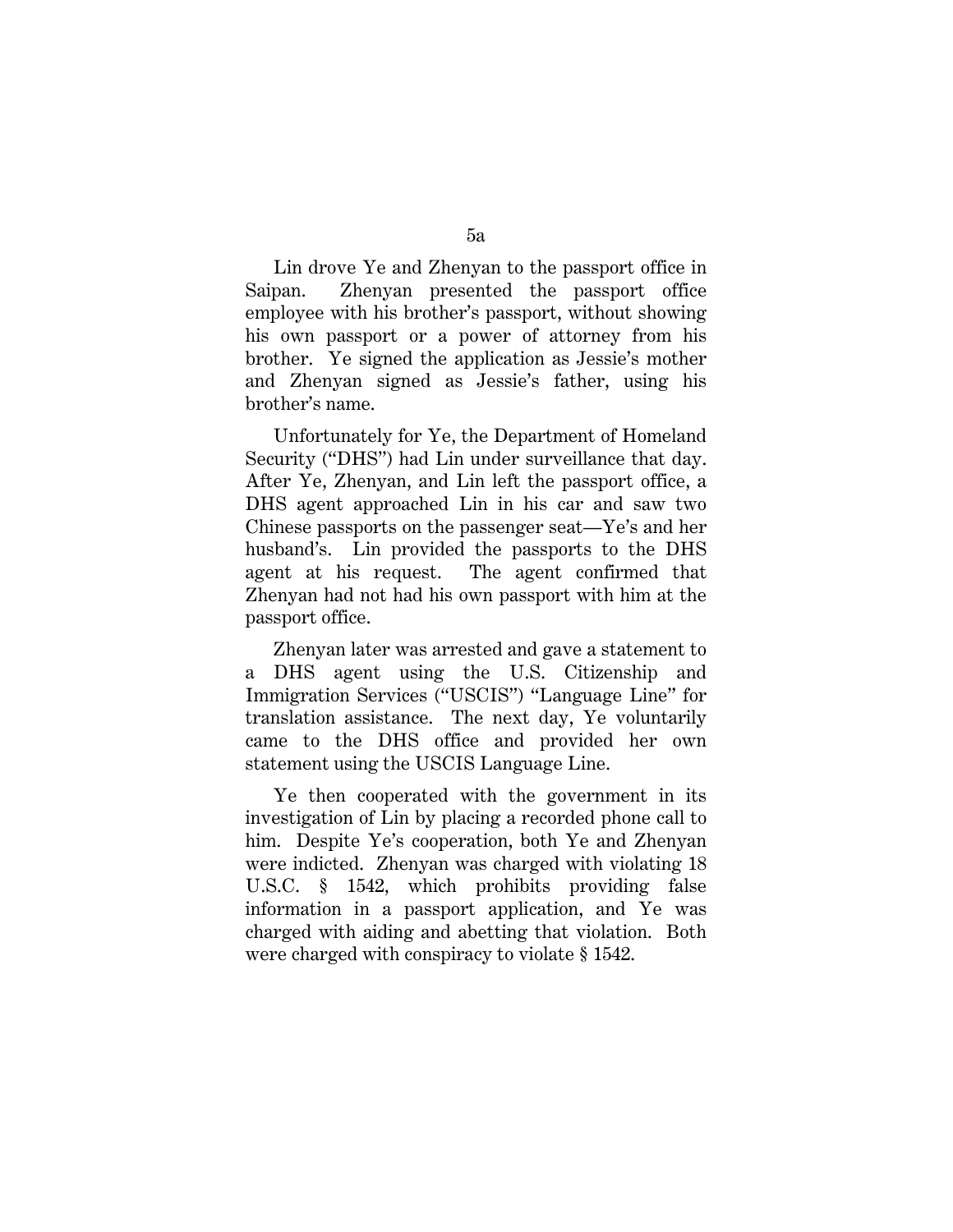Following a joint trial, the jury acquitted Zhenyan but convicted Ye of both counts. Ye timely appealed her convictions.

### II. Discussion

#### A. Specific Intent

The statute under which Ye was convicted, 18 U.S.C. § 1542, provides:

Whoever willfully and knowingly makes any false statement in an application for passport with intent to induce or secure the issuance of a passport under the authority of the United States, either for his own use or the use of another, contrary to the laws regulating the issuance of passports or the rules prescribed pursuant to such laws; or

Whoever willfully and knowingly uses or attempts to use, or furnishes to another for use any passport the issue of which was secured in any way by reason of any false statement-

Shall be [subject to criminal liability].

Ye was convicted under the first paragraph of this statute.

Ye argues that the statute's use of "willfully and knowingly" makes providing a false statement in a passport application a specific intent crime—meaning that it requires the intentional violation of a known legal duty. Ye contends that the district court's instructions defining "willfully" and "knowingly" failed to reflect this requirement.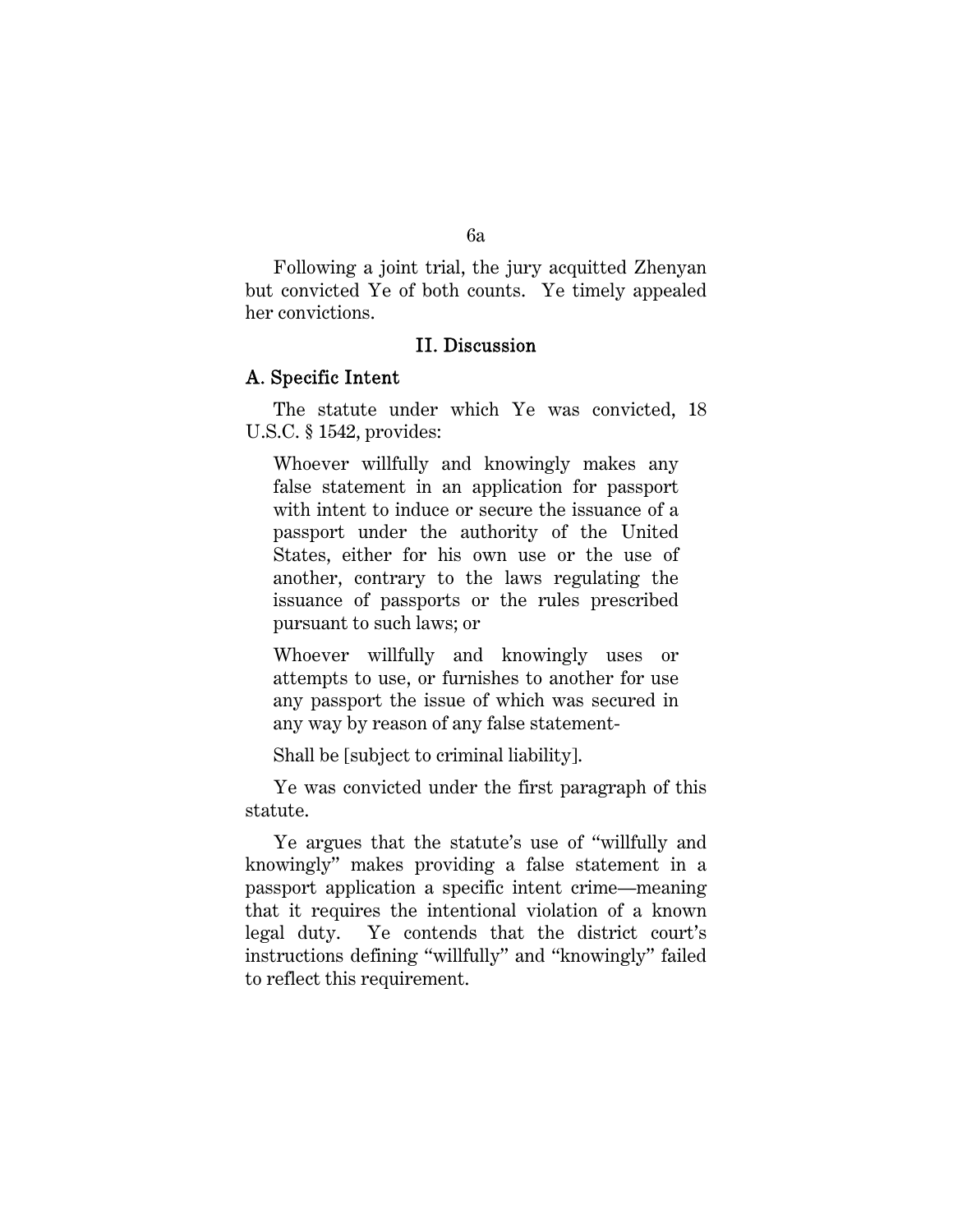We review de novo whether jury instructions accurately described the elements of the charged crime. *United States v. Liu,* 731 F.3d 982, 987 (9th Cir. 2013). We hold that a violation of § 1542 does not require specific intent. A conviction under the first paragraph of § 1542 requires only that, in applying for a passport, the defendant made a statement that the defendant knew to be untrue.

The Supreme Court long ago established that the *second* paragraph of § 1542 does not require specific intent. In *Browder v. United States,* the Court defined "willfully and knowingly" in the second paragraph to mean "deliberately and with knowledge and not something which is merely careless or negligent or inadvertent." 312 U.S. 335, 341, 61 S. Ct. 599, 85 L.Ed.  $862$  (1941).<sup>1</sup> This definition does not require that the defendant knew that her action was unlawful.

Although *Browder* analyzed the second paragraph of § 1542 rather than the first, "[a] term appearing in several places in a statutory text is generally read the same way each time it appears." *Ratzlaf v. United States,* 510 U.S. 135, 143, 114 S. Ct. 655, 126 L.Ed.2d 615 (1994). This principle counsels us to apply the Supreme Court's definition of "willfully and knowingly" in the second paragraph of § 1542 to the identical language in the first paragraph. Other circuits that have considered the issue agree that *Browder*'s

 $\overline{a}$ 

<sup>1</sup> *Browder* interpreted a predecessor statute to 18 U.S.C. § 1542. *See* 312 U.S. at 335 n. 1, 61 S. Ct. 599 (quoting 22 U.S.C. § 220 (repealed 1948)). The wording of the predecessor statute was identical in all relevant respects to that of § 1542.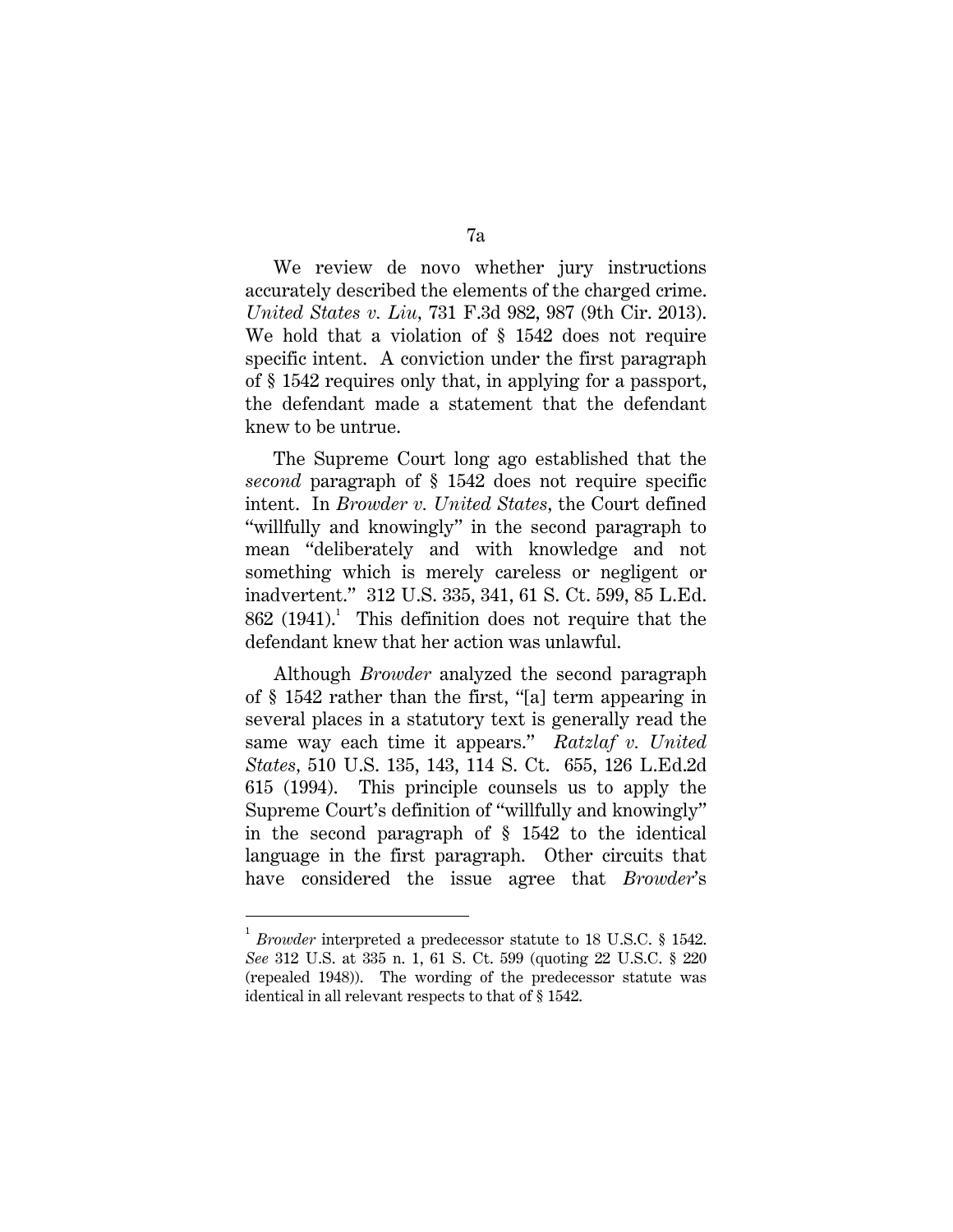definition applies to the first paragraph and that, therefore, no part of the statute has a specific intent requirement. *See United States v. George,* 386 F.3d 383, 389 (2d Cir. 2004) (Sotomayor, J.); *Liss v. United States,* 915 F.2d 287, 293 (7th Cir. 1990); *United States v. O'Bryant,* 775 F.2d 1528, 1535 (11th Cir. 1985).<sup>2</sup>

Notwithstanding *Browder,* Ye argues that our decision in *United States v. Winn,* 577 F.2d 86 (9th Cir.

 $\overline{a}$ 

8a

<sup>2</sup> Ye is correct that in *Bryan v. United States,* 524 U.S. 184, 118 S. Ct. 1939, 141 L.Ed.2d 197 (1998), the Supreme Court interpreted "willfully" to mean "undertaken with a bad purpose," *id.* at 191, 118 S. Ct. 1939, and "with knowledge that [the defendant's] conduct was unlawful," *id.* at 192, 118 S. Ct. 1939 (quoting *Ratzlaf v. United States,* 510 U.S. 135, 137, 114 S. Ct. 655, 126 L.Ed.2d 615 (1994)). At the same time, however, the Court acknowledged that "[t]he word 'willfully' is sometimes said to be 'a word of many meanings' whose construction is often dependent on the context in which it appears." *Id.* at 191, 118 S. Ct. 1939 (quoting *Spies v. United States,* 317 U.S. 492, 497, 63 S. Ct. 364, 87 L.Ed. 418 (1943)). Given this equivocation, we do not understand *Bryan* to have overruled *Browder,* which specifically defined willfully in the context of § 1542. Neither do we understand the Supreme Court's mention of § 1542 in *Safeco Insurance Company of America v. Burr,* 551 U.S. 47, 60, 127 S. Ct. 2201, 167 L.Ed.2d 1045 (2007), to have overruled *Browder.* Although *Safeco* instructed that "in the criminal law 'willfully' *typically* narrows the otherwise sufficient intent, making the government prove something extra," *id.* (emphasis added), "typically" does not mean always. The Supreme Court has instructed that "[i]f a precedent of this Court has direct application in a case, yet appears to rest on reasons rejected in some other line of decisions, the Court of Appeals should follow the case which directly controls, leaving to this Court the prerogative of overruling its own decisions." *Rodriguez de Quijas v. Shearson/Am. Exp., Inc.,* 490 U.S. 477, 484, 109 S. Ct. 1917, 104 L.Ed.2d 526 (1989). Because *Browder*'s interpretation of § 1542 directly applies here, that instruction controls.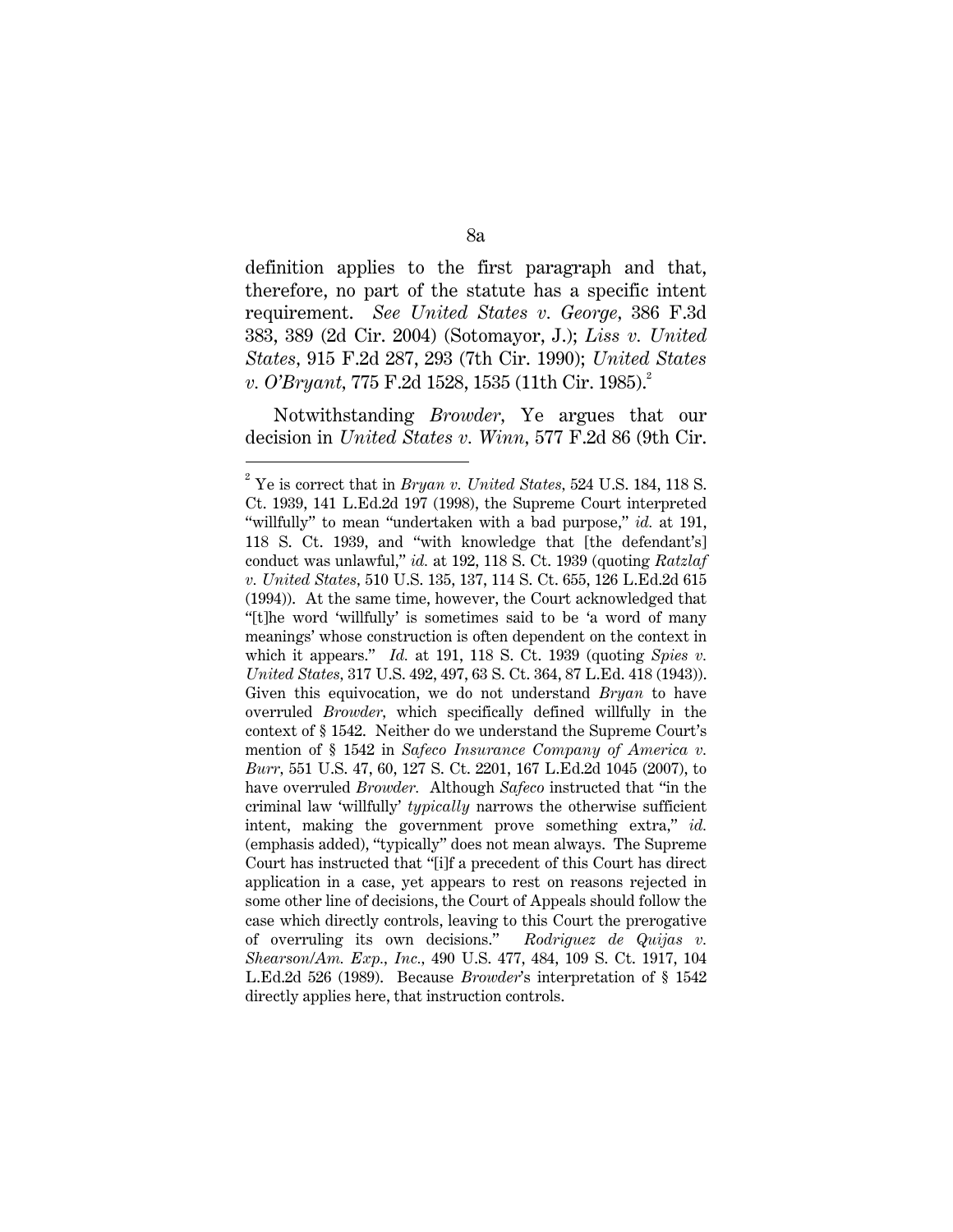1978), established that the first paragraph of § 1542 creates a specific intent crime. The defendant in *Winn* had challenged his conviction under that paragraph on the ground that there was insufficient evidence to prove specific intent. *Id.* at 90. We affirmed because sufficient evidence supported the defendant's conviction. *Id.* at 91. In describing the jury instructions given at trial, we stated that the district court had "correctly instructed the jury that 'an act is done willfully if done voluntarily and intentionally and with the specific intent to do something the law forbids; that is to say, with a purpose either to disobey or disregard the law." *Id.* Contrary to Ye's reading, *Winn* was solely a sufficiency-of-the-evidence case, so its approval of the "willfully" jury instruction is best understood as stating that the instruction had not improperly reduced the government's burden of proof. Given that there was sufficient evidence in *Winn* to support the jury's finding that the defendant had specific intent, there was no need for us to consider whether the statute actually required specific intent.<sup>3</sup>

More recently, and in a case in which the elements of § 1542 were in dispute, we followed *Browder* in

 $\overline{a}$ 

 $3$  Discussing our decision in  $Winn$ , then-Judge Sotomayor similarly explained: "[The appellant in] *Winn* challenged only the sufficiency of the evidence supporting his conviction ... and not the jury instruction's accuracy. Therefore, the Ninth Circuit's statement that the trial court 'correctly instructed the jury,' for which no support was offered, was not necessary for the court to reach the issue presented on appeal." *George,* 386 F.3d at 396 n. 14 (citation omitted).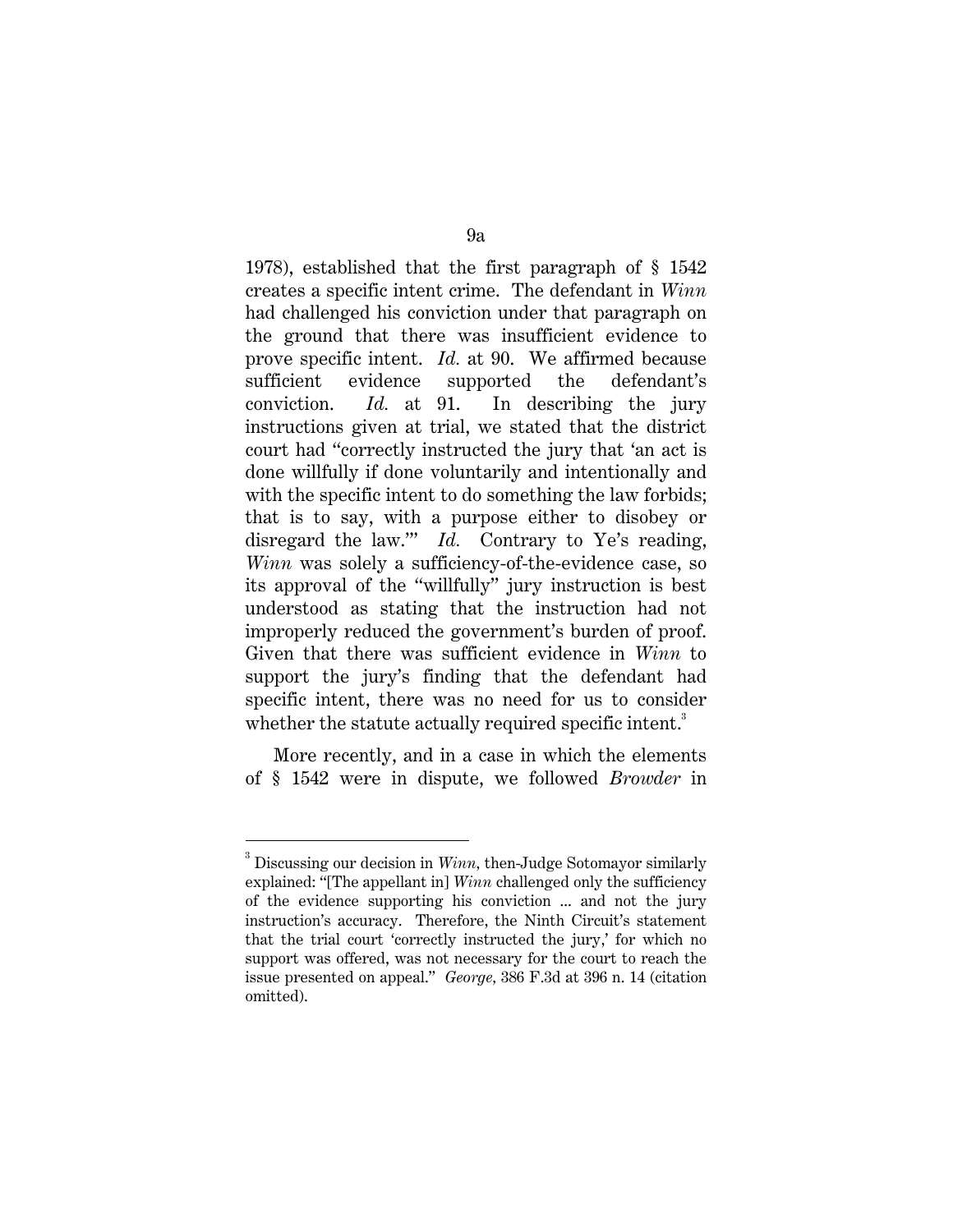#### interpreting the first paragraph of the statute. In *United States v. Suarez-Rosario,* we stated:

"The gravamen of the offense ... is the making of a false statement." *United States v. Cox,* 593 F.2d 46, 48 (6th Cir. 1979). Thus, the "crime is complete when one makes a statement one knows is untrue to procure a passport." *United States v. O'Bryant,* 775 F.2d 1528, 1535 (11th Cir. 1985). Knowing use of any false statement to secure a passport, including the use of a false name or birth date, constitutes a violation of § 1542. *Liss v. United States,* 915 F.2d 287, 293 (7th Cir. 1990). Therefore, under the terms of 18 U.S.C. § 1542, the government must prove that the defendant made a willful and knowing false statement in an application for a passport or made a willful and knowing use of a passport secured by a false statement.

237 F.3d 1164, 1167 (9th Cir. 2001) (alteration in original). This description did not include specific intent among the elements of the offense. Although the parties in *Suarez–Rosario* had not raised the issue of specific intent, it is notable that we relied on *Browder* and cases from three other circuits that had interpreted § 1542 as not including a specific intent requirement. *Id.* (citing *Browder,* 312 U.S. at 340, 61 S. Ct. 599; *Liss,* 915 F.2d at 293; *O'Bryant,* 775 F.2d at 1535; *Cox,* 593 F.2d at 48).

We now join our sister circuits and hold that, consistent with *Browder,* a conviction under the first paragraph of 18 U.S.C. § 1542 does not require specific intent. Because all of Ye's arguments about purported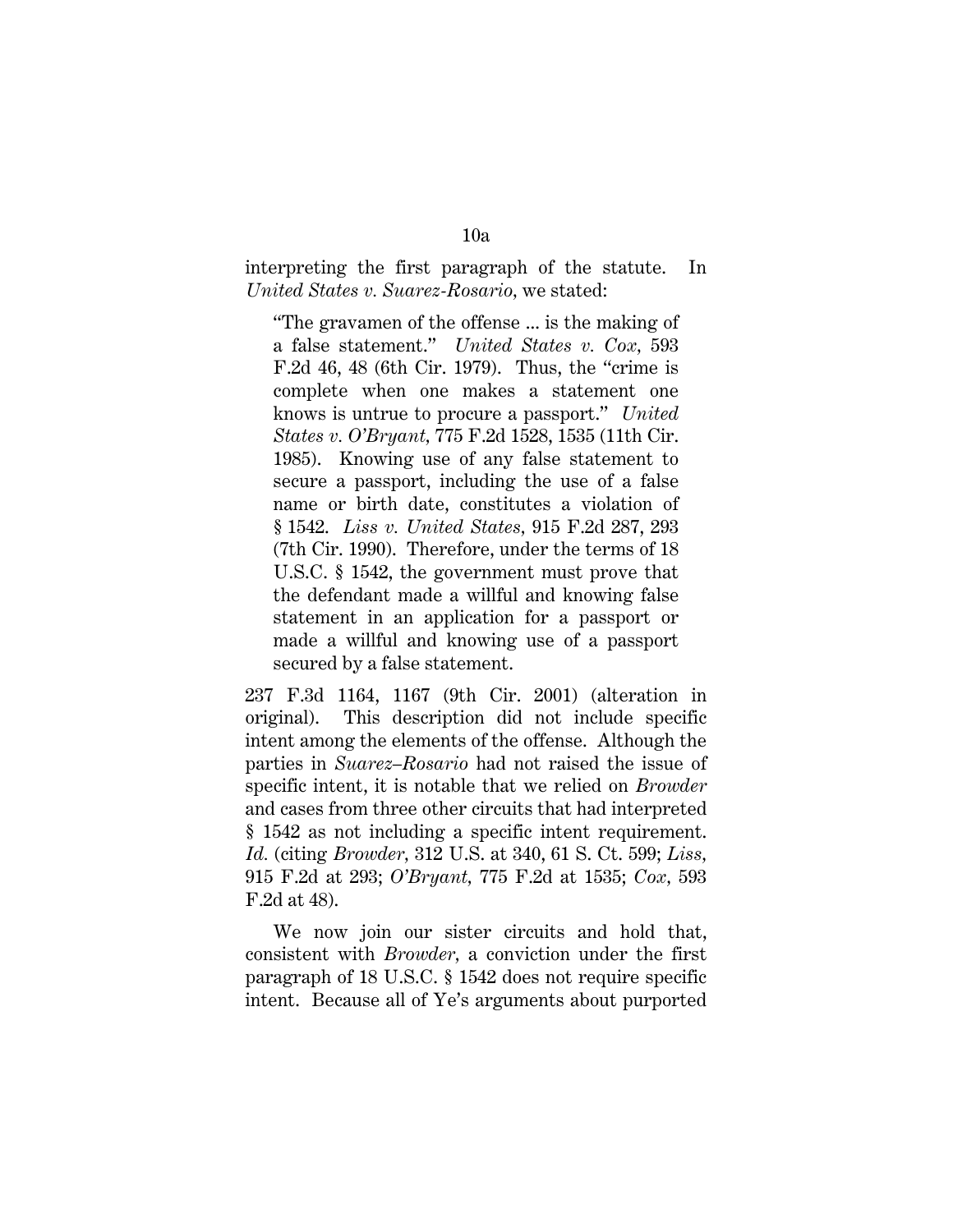flaws in the jury instructions depend on the notion that specific intent is required by § 1542, her arguments fail.

#### B. Confrontation Clause

Prior to trial, Ye and Zhenyan objected that it would violate the Confrontation Clause of the Sixth Amendment to admit statements they had made to DHS unless the USCIS Language Line translators who assisted them were called to testify. After considering testimony and other evidence regarding the nature of USCIS's translation services, the district court overruled the objection. Ye argues on appeal that the district court erred by subsequently admitting the translated statements at trial.

We review alleged violations of the Confrontation Clause de novo. *United States v. Brooks,* 772 F.3d 1161, 1167 (9th Cir. 2014).

In *United States v. Nazemian,* 948 F.2d 522, 525–28 (9th Cir. 1991), we held that, as long as a translator acts only as a language conduit, the use of the translator does not implicate the Confrontation Clause. Ye argues that *Nazemian* is inconsistent with the Supreme Court's decisions in *Crawford v. Washington,* 541 U.S. 36, 124 S. Ct. 1354, 158 L.Ed.2d 177 (2004), *Melendez-Diaz v. Massachusetts,* 557 U.S. 305, 129 S. Ct. 2527, 174 L.Ed.2d 314 (2009), and *Bullcoming v. New Mexico,* \_\_\_\_U.S. \_\_\_\_, 131 S. Ct. 2705, 180 L.Ed.2d 610 (2011). As Ye correctly concedes, however, we already have held that *Nazemian* remains binding circuit precedent because it is not clearly irreconcilable with *Crawford* and its progeny. *United States v. Orm Hieng,* 679 F.3d 1131, 1141 (9th Cir. 2012). As a three-judge panel, we

11a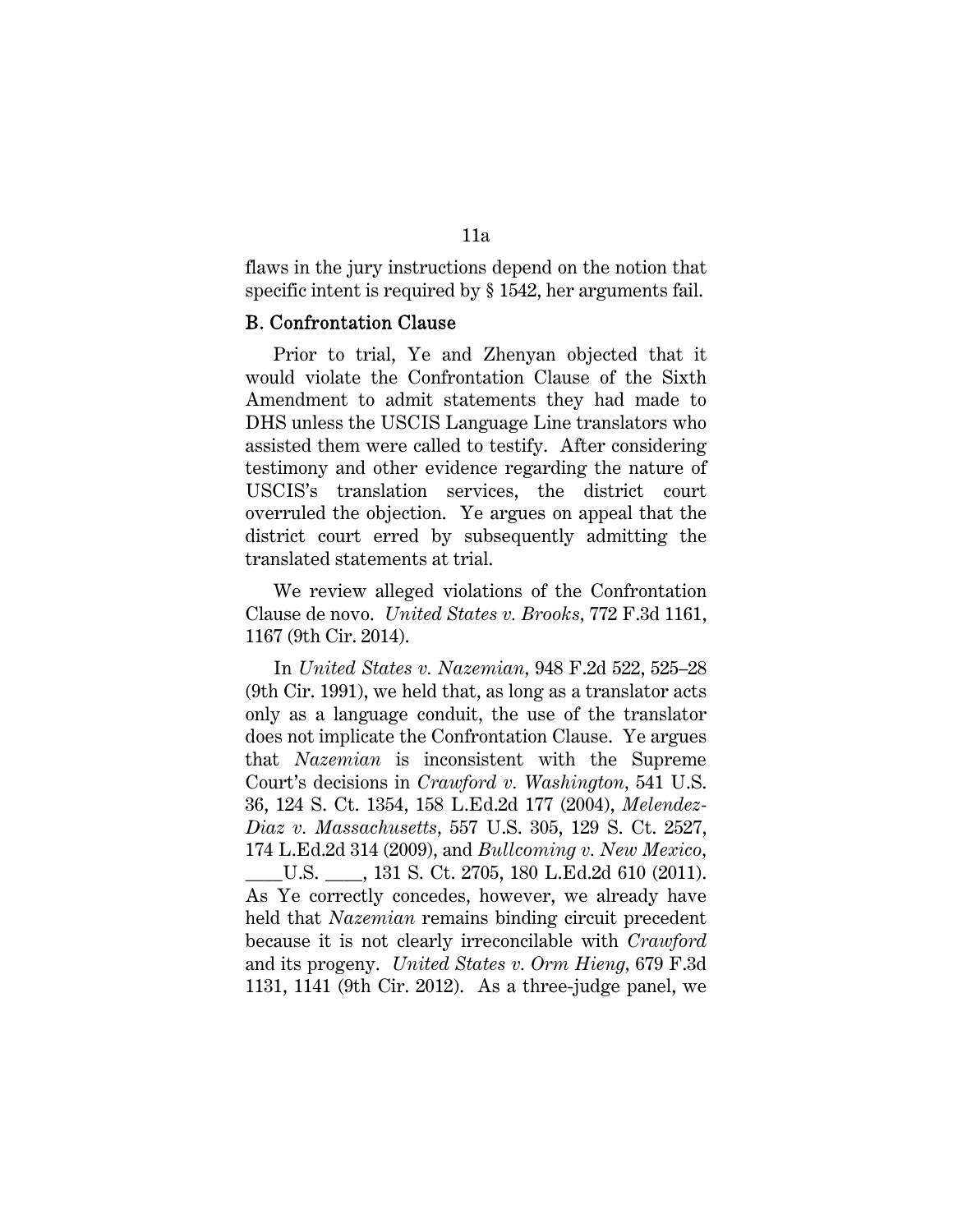are bound by *Orm Hieng* and *Nazemian. See Miller v. Gammie,* 335 F.3d 889 (9th Cir. 2003) (en banc).

Ye alternatively argues that the district court misapplied *Nazemian* in admitting the translated statements here. Determining whether the translator was merely a language conduit under *Nazemian* requires analyzing four factors: "(1) which party supplied the interpreter, (2) whether the interpreter had any motive to mislead or distort, (3) the interpreter's qualifications and language skill, and (4) whether actions taken subsequent to the conversation were consistent with the statements as translated." *United States v. Romo-Chavez,* 681 F.3d 955, 959 (9th Cir. 2012).

Ye contends that the first *Nazemian* factor weighs against treating the translators as language conduits because the translators were provided by the government through its on-demand telephonic translation service. This factor does weigh in Ye's favor, but we have held that this factor is "never dispositive." *Romo-Chavez,* 681 F.3d at 959. This factor would have more weight if the translators were active in directing the interview, *id.* at 959–60, but they were not.

Ye next argues that the second factor weighs in her favor because the translators were independent contractors who would have a motive to distort evidence in the government's favor in order to keep their jobs. Ye further contends that the use of the word "forged" in Zhenyan's original translated statement is in fact evidence of pro-government distortion because Zhenyan would not have used such a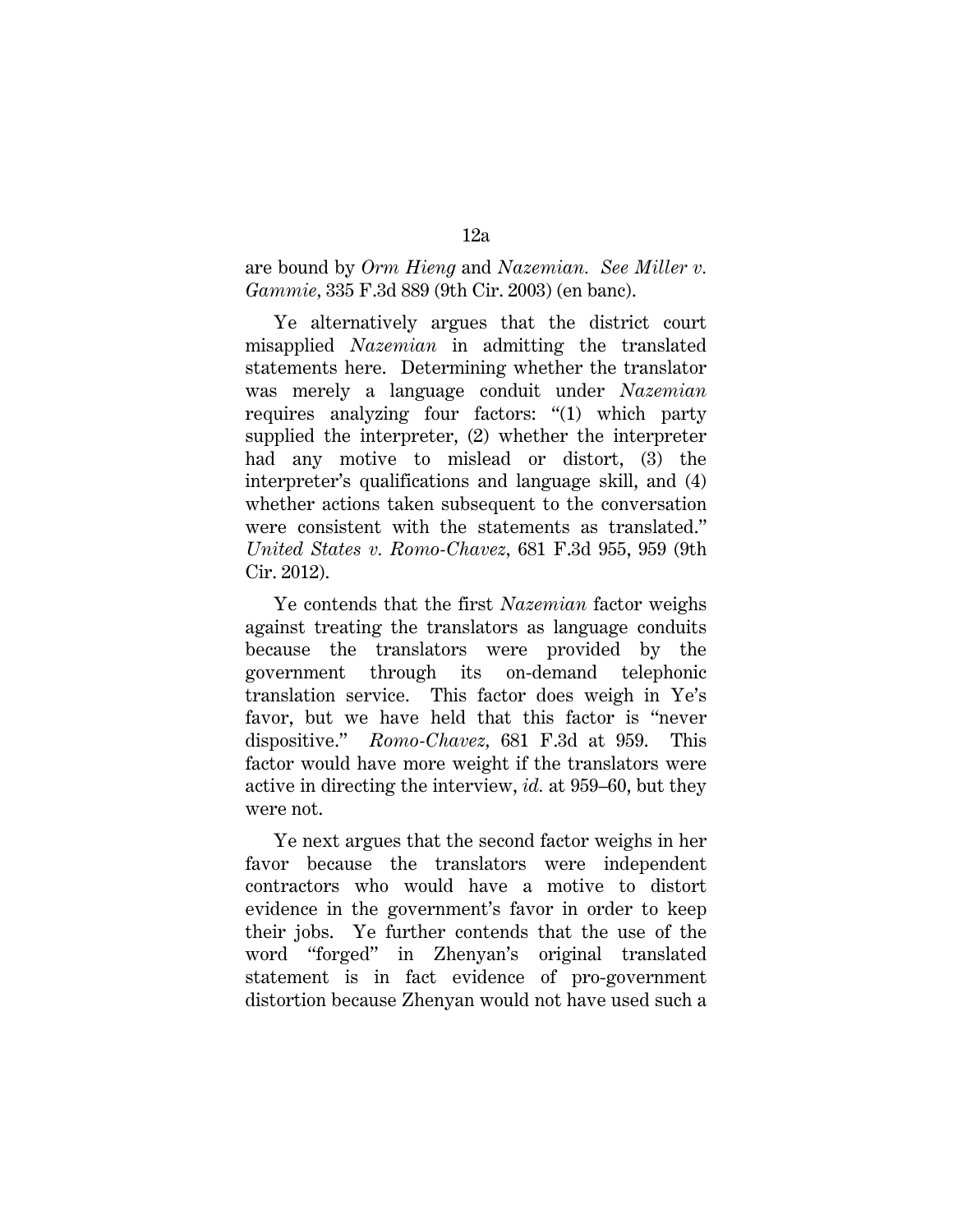loaded word. But the record is unclear about whether some or all of the translators were independent contractors, and there is no way to know whether Zhenyan actually used the word "forged." The inconclusive nature of the evidence on this factor causes us to give it little weight.

The government's evidence on the third and fourth factors is compelling, and Ye does not argue otherwise. For the third factor, the government provided evidence that all of the translators had native fluency in Mandarin—the language spoken by both Ye and Zhenyan—and that all had extensive professional translation training and experience. Additionally, during the interviews of Ye and Zhenyan, DHS agents checked the accuracy of the translation by asking the translators to have Ye and Zhenyan confirm line-byline read-backs of what they had said. To test the accuracy of the translation, the DHS agents inserted intentional inaccuracies in the read-backs, which Ye and Zhenyan identified and corrected each time. This indicates that the translators' work was accurate. For the fourth factor, Ye's behavior subsequent to the interview was consistent with her translated statement. During the interview, Ye agreed to cooperate in the government's investigation of Lin, and she later followed through on that agreement by placing a recorded phone call to him. Therefore, both the third and fourth factors strongly favor the government.

On balance, these four factors favor treating the translators as language conduits. Thus, under *Nazemian,* Ye's Confrontation Clause rights were not

13a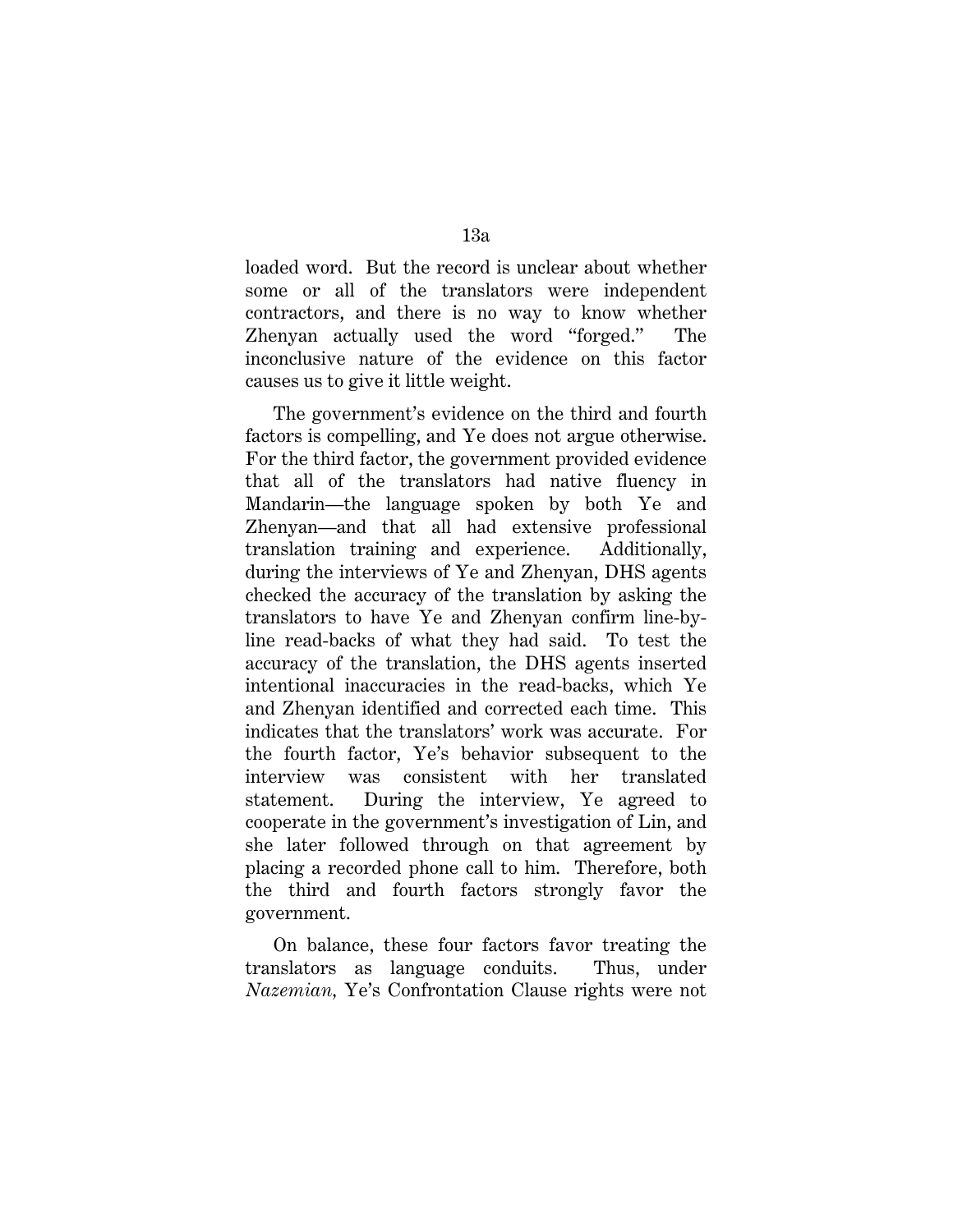## 14a

violated when the government introduced translated statements from Ye and Zhenyan without calling the translators to testify.

## III. Conclusion

For the foregoing reasons, we AFFIRM Ye's convictions.<sup>4</sup>

 4 We address Ye's remaining arguments in a concurrently filed memorandum disposition.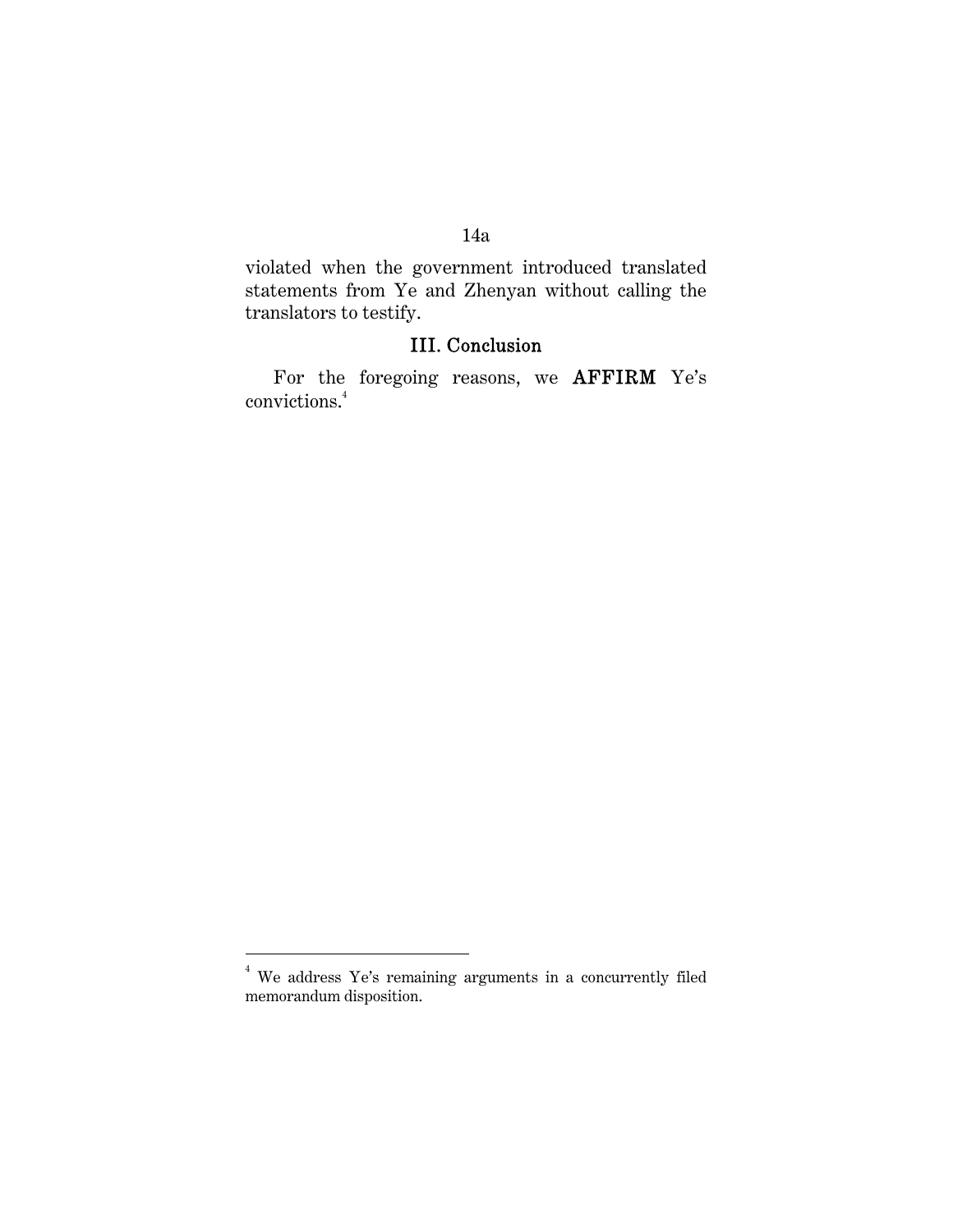#### 15a

### Appendix B

#### UNITED STATES COURT OF APPEALS

### FOR THE NINTH CIRCUIT

UNITED STATES OF AMERICA,  $\vert$  No. 12-10576

Plaintiff – Appellee, D.C. No. 1:12-cr-

00009-RVM-2

MEMORANDUM

v.

AIFANG YE,

Defendant – Appellant.

Appeal from the District Court for the Northern Mariana Islands Ramona V. Manglona, Chief District Judge, Presiding

### Argued and Submitted February 19, 2015 Honolulu, HI

Before: CLIFTON, N.R. SMITH, and FRIEDLAND, Circuit Judges.

Aifang Ye appeals her convictions for aiding and abetting the provision of false information in a passport application in violation of 18 U.S.C. § 1542 and for conspiracy to do the same. She argues that there was insufficient evidence to support her convictions. We review de novo a defendant's appeal challenging the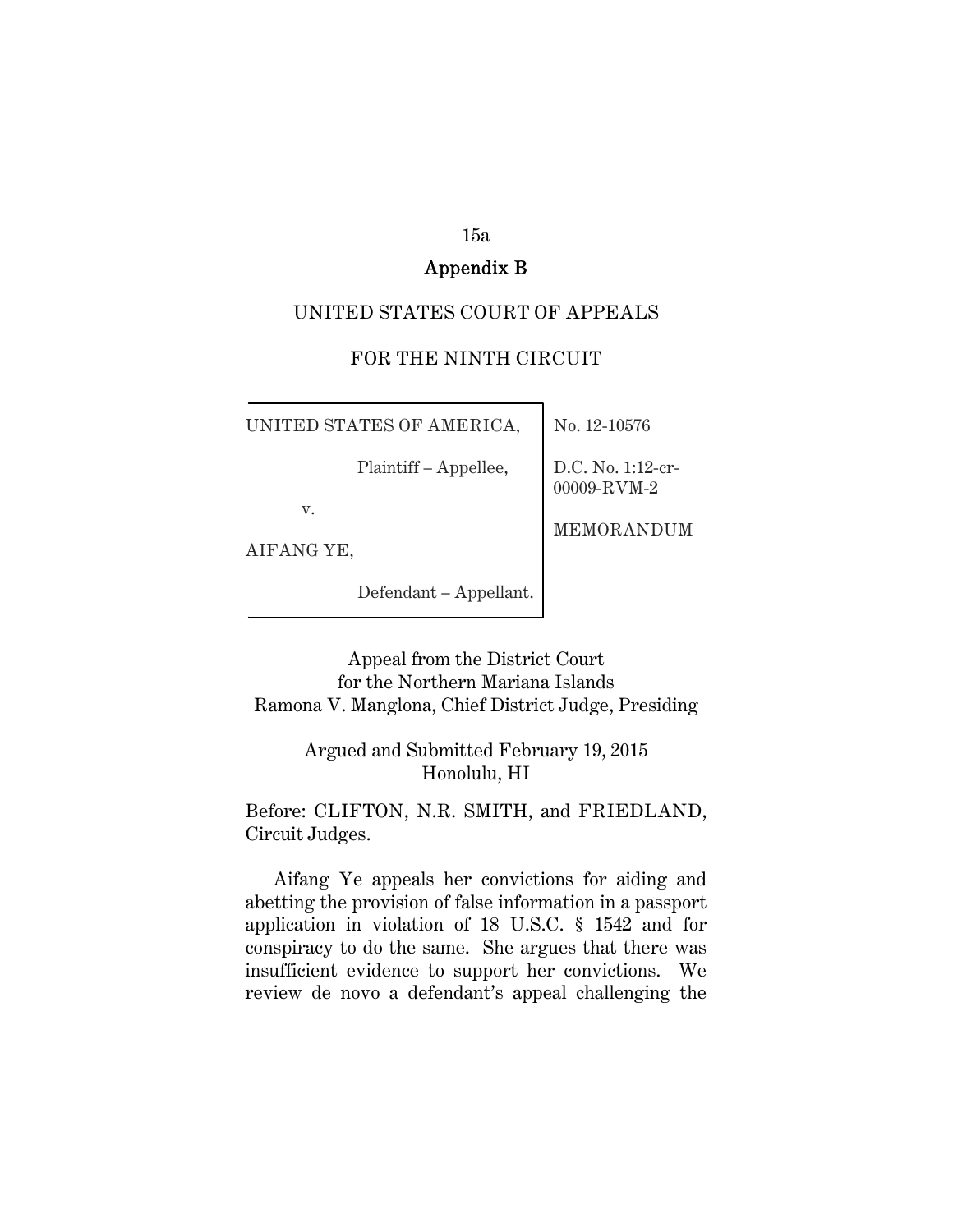sufficiency of the evidence. *United States v. Bennett,* 621 F.3d 1131, 1135 (9th Cir. 2010). We hold that there was sufficient evidence to support the jury's verdicts on both counts.

For the conspiracy conviction, Ye argues that there was insufficient evidence to find that Ye and her brother-in-law Zhenyan Cheng entered into an unlawful agreement because, she contends, there was no evidence that Ye or Zhenyan knew that what they agreed to do was unlawful. Contrary to Ye's assertions, there was sufficient evidence for the jury to find that Ye and Zhenyan agreed to have Zhenyan make a statement he knew to be untrue when applying with Ye for a passport for Ye's daughter. Because we hold in our concurrently filed opinion that violating § 1542 does not require specific intent, the jury did not need to find that either Zhenyan or Ye knew that what they were doing was unlawful. Ye's sufficiency-of-theevidence arguments challenging the conspiracy conviction therefore fail.

For the aiding and abetting conviction, Ye argues that her conviction should be overturned because Zhenyan was acquitted of providing false information in a passport application and because there was insufficient evidence to support her conviction for aiding and abetting the falsification of a passport application.

Ye's aiding and abetting conviction is not precluded by Zhenyan's acquittal. A jury's acquittal of the principal on the underlying offense charge does not preclude the jury from convicting another defendant for aiding and abetting the acquitted principal.

16a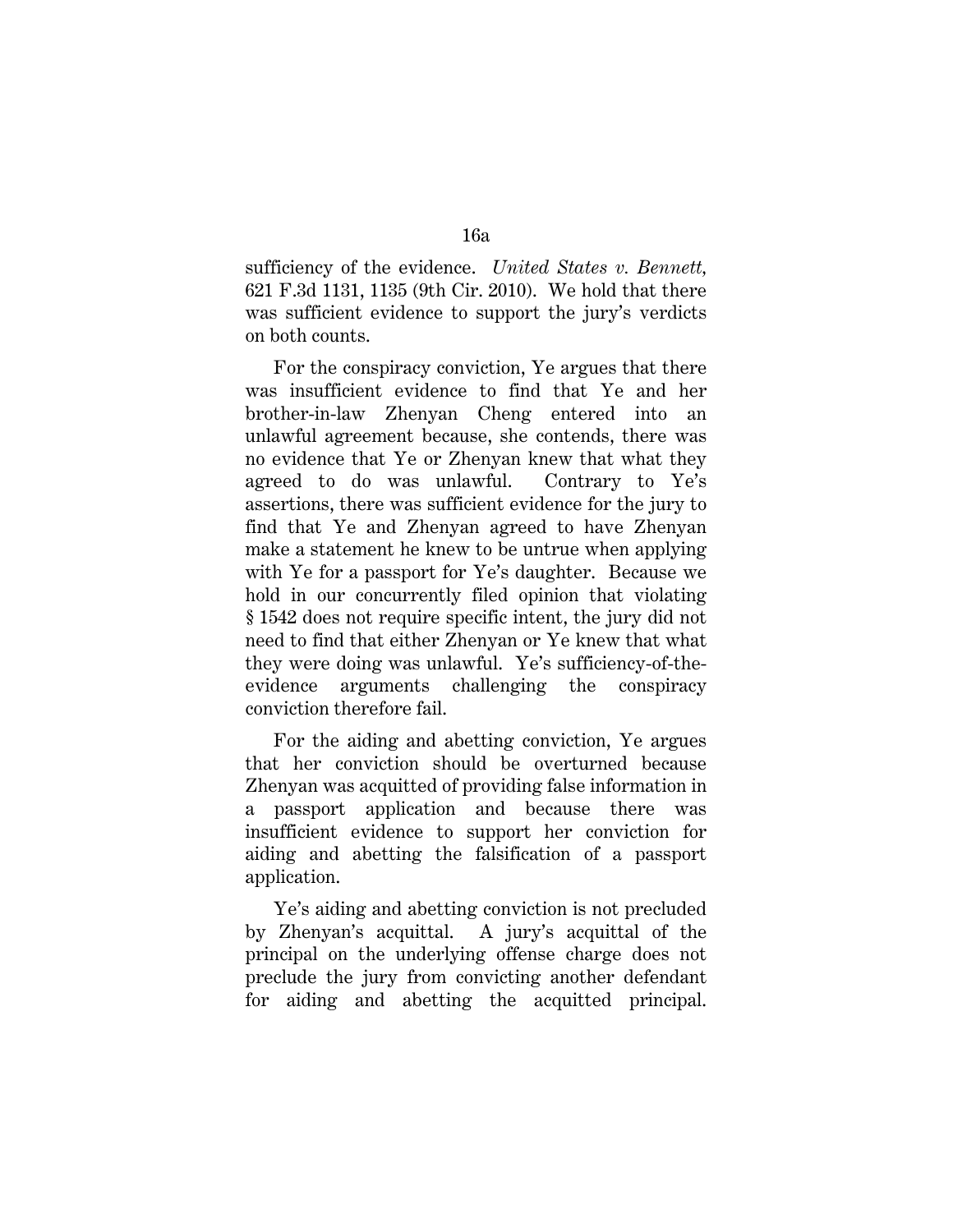*Standefer v. United States,* 447 U.S. 10, 20, 100 S.Ct. 1999, 64 L.Ed.2d 689 (1980). "[I]t is a long established principle of law that mere inconsistency of verdicts does not require reversal unless there is insufficient evidence to sustain the guilty verdict." *United States v. Van Brandy,* 726 F.2d 548, 552 (9th Cir. 1984) (citations  $omitted).$ <sup>1</sup>

Moreover, there was sufficient evidence to sustain Ye's guilty verdict for aiding and abetting Zhenyan's violation of 18 U.S.C. § 1542. As we hold in our concurrently filed opinion, a conviction under the first paragraph of § 1542 requires only that, in applying for a passport, the defendant made a statement the defendant knew to be untrue. Contrary to Ye's contentions, there was sufficient evidence that she and Zhenyan knew that the information Zhenyan would provide the passport office was false, and that she aided him in providing it.

### AFFIRMED.

 $\overline{a}$ 

## 17a

<sup>1</sup> For purposes of Ye's conspiracy conviction, it also does not matter that the jury acquitted Zhenyan of conspiracy and providing false information on a passport application. "It is well established that a person may be convicted of conspiring with a codefendant even when the jury acquits that co-defendant of conspiracy." *United States v. Ching Tang Lo,* 447 F.3d 1212, 1226 (9th Cir. 2006).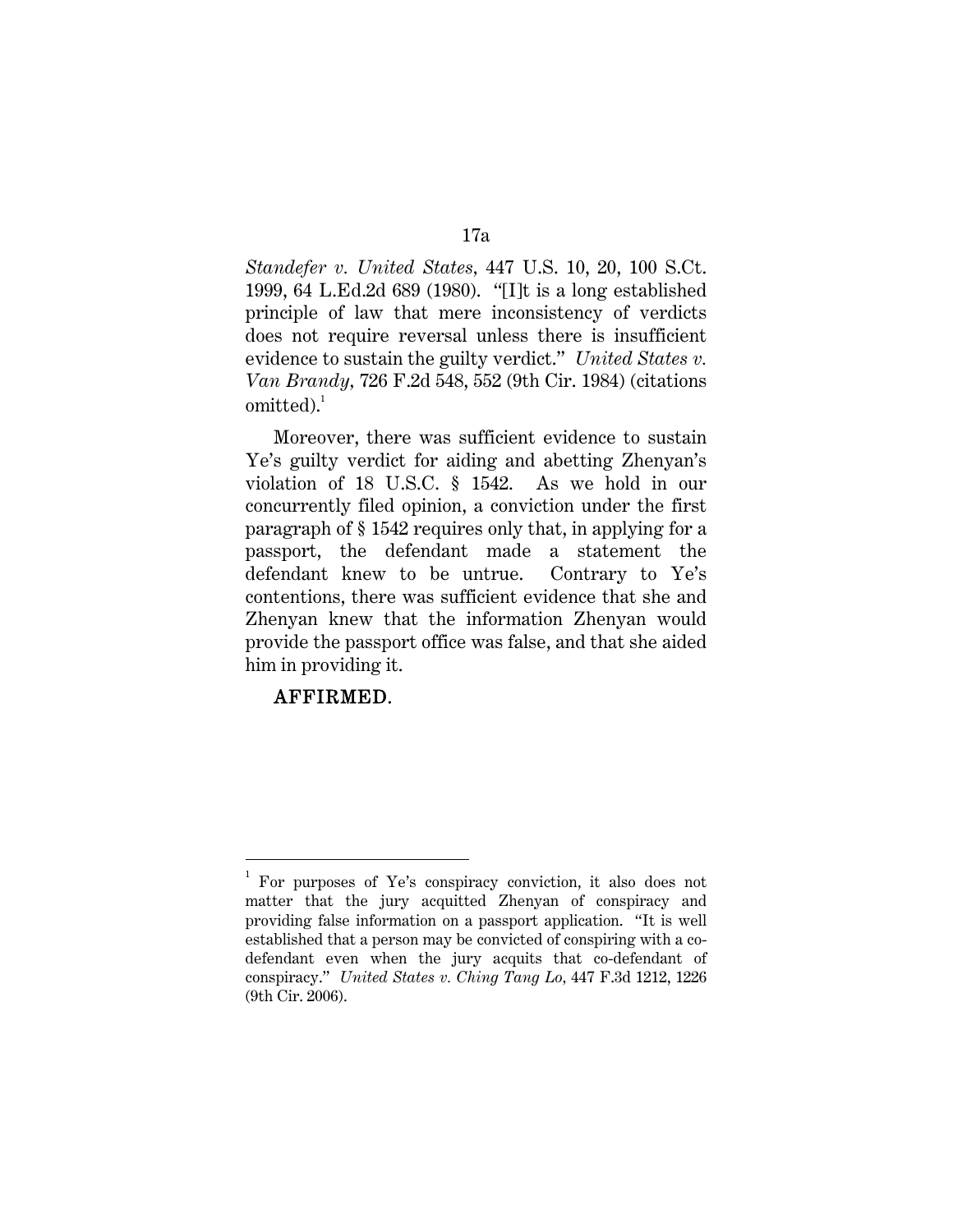#### 18a

## Appendix C

#### IN THE UNITED STATES DISTRICT COURT

### FOR THE NORTHERN MARIANA ISLANDS

## UNITED STATES OF AMERICA )  $\qquad \qquad )$

 $\qquad \qquad )$ 

 $\qquad \qquad )$ 

vs. )

ZHENYAN CHENG and  $\qquad$  ) CR. No. 12-09 AIFANG YE ) Garapan, Saipan

#### JURY TRIAL DAY TWO − − − − −

− − − − −

## BEFORE THE HONORABLE RAMONA V. MANGLONA,

### Chief Judge,

#### on June 12, 2012 − − − − −

#### [123]

(In open court, jury not present:)

## THE CLERK: All rise.

The United States District Court for the Northern Mariana Islands is now open and ready for transaction of business. The Honorable Ramona V. Manglona, Chief Judge, presiding.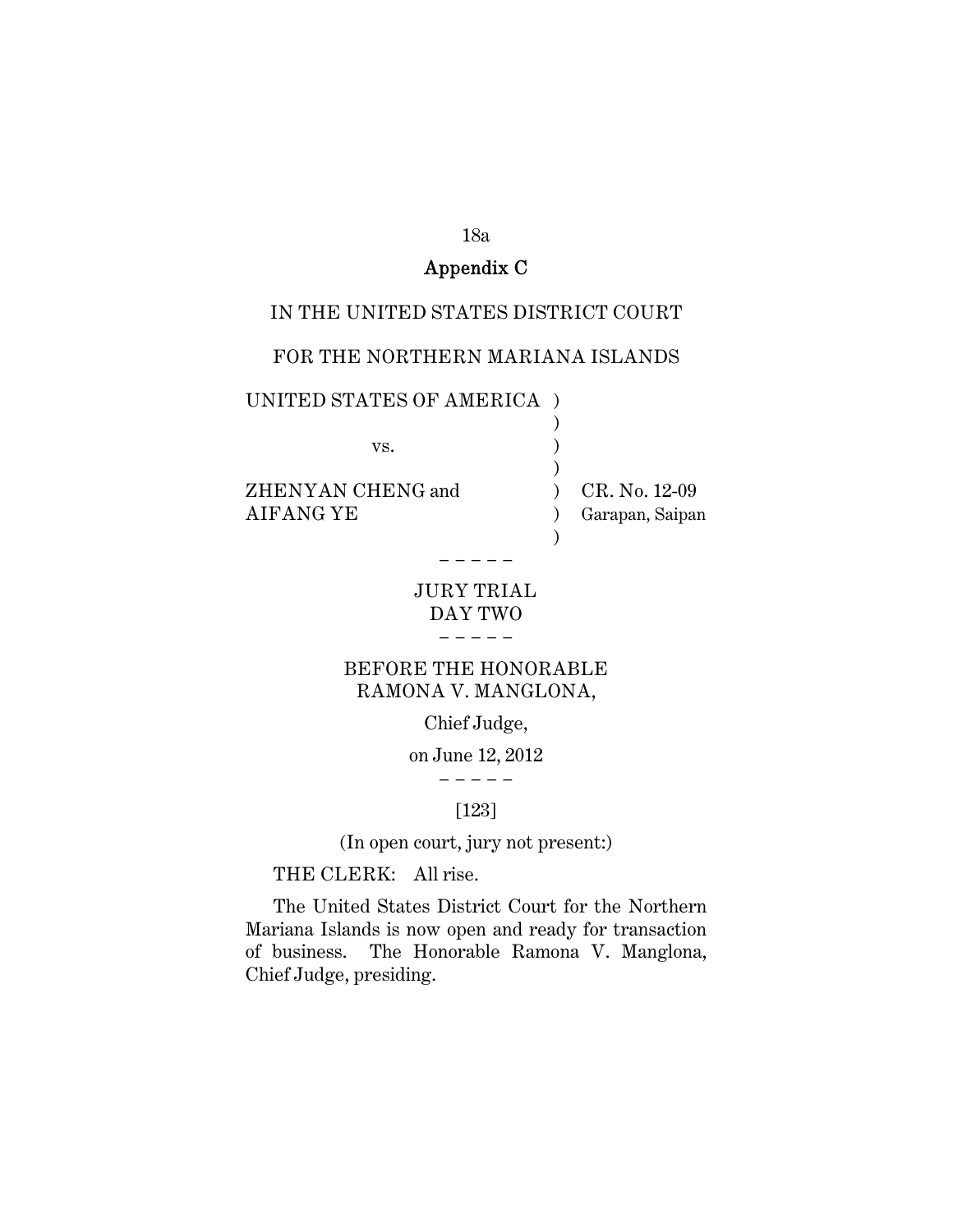THE COURT: Good morning everyone. Please be seated.

THE CLERK: If Your Honor please, this is criminal case 12-0009, United States of America versus Zhenyan Cheng and Aifang Ye coming up for a continuation of a motion hearing and the continuation of the jury trial day two.

# \* \* \*

#### [124]

THE COURT: Good morning. I understand the jurors, most of them are in the jury room, but we're still missing one. Whoever it is will be escorted by the Marshal to the witness room so that we can conclude our motion hearing matters first.

Just a recap, yesterday afternoon the Court received testimony from the Government through Special Agent Lansangan on the various issues pertaining to the defendants' written statements, and as stated, the Court has received sufficient arguments, read the briefs, and at this time is prepared to issue an oral ruling and will begin with a recap on the defendants' main Bruton

#### [125]

objections to both defendants' statements to the special agents.

It was labeled as Plaintiff's Exhibit 2 and 3 in yesterday's hearings, and even as redacted, as shown in the plaintiff's proposed trial Exhibit 14, and I reviewed my copy as to Miss Ye, which is Exhibit 14. I believe I